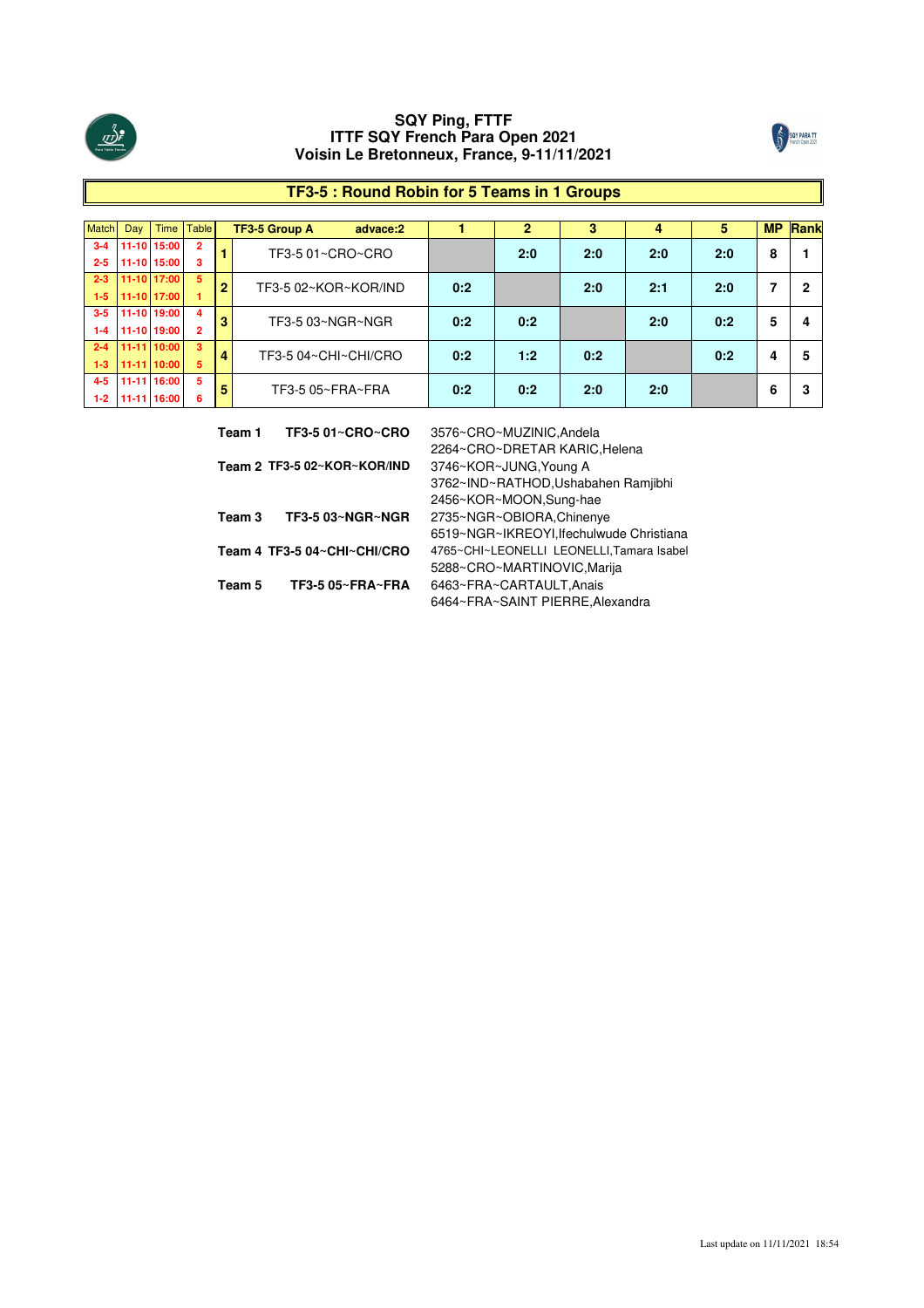



# **Team Women Class 3-5 Event : Detail Score**

| $\mathbf{1}$          | TF3-5,A-1-1<br>#1, Group A, 1-1           |                       | date | $11 - 10$                                 | time | 15:00 | table | $\mathbf{2}$   | page                      | $\overline{2}$ |
|-----------------------|-------------------------------------------|-----------------------|------|-------------------------------------------|------|-------|-------|----------------|---------------------------|----------------|
| AB                    | TF3-5 04~CHI~CHI/CRO                      | XY                    |      | <b>TF3-5 03~NGR~NGR</b>                   |      |       |       |                | 0:2                       |                |
|                       | 4765~CHI~LEONELLI LEONELLI,Tamara Isabel  |                       |      | 2735~NGR~OBIORA, Chinenye                 |      |       |       |                |                           |                |
| DL                    | 5288~CRO~MARTINOVIC, Marija               | DL                    |      | 6519~NGR~IKREOYI,Ifechulwude Christiana   |      |       |       |                | $0:3$ ; $-10,-12,-9$      |                |
| A                     | 4765~CHI~LEONELLI LEONELLI,Tamara Isabel  | $\boldsymbol{X}$      |      | 6519~NGR~IKREOYI,Ifechulwude Christiana   |      |       |       |                | $2:3$ ; 11, -4, -7, 4, -5 |                |
| $\boldsymbol{B}$      |                                           | Y                     |      |                                           |      |       |       |                |                           |                |
| $\overline{2}$        | TF3-5,A-1-2<br>#2, Group A, 1-2           |                       | date | $11 - 10$                                 | time | 15:00 | table | 3              | page                      | 3              |
| AB                    | TF3-5 02~KOR~KOR/IND                      | XY                    |      | TF3-5 05~FRA~FRA                          |      |       |       |                | 2:0                       |                |
| DL                    | 3746~KOR~JUNG, Young A                    | DL                    |      | 6463~FRA~CARTAULT, Anais                  |      |       |       |                | $3:1; 9,-7,5,9$           |                |
|                       | 2456~KOR~MOON,Sung-hae                    |                       |      | 6464~FRA~SAINT PIERRE, Alexandra          |      |       |       |                |                           |                |
| А                     | 3746~KOR~JUNG, Young A                    | $\boldsymbol{X}$      |      | 6464~FRA~SAINT PIERRE, Alexandra          |      |       |       |                | 3:0;6,6,7                 |                |
| B                     |                                           | Y                     |      |                                           |      |       |       |                |                           |                |
| 3                     | TF3-5,A-2-1<br>#3, Group A, 2-1           |                       | date | 11-10                                     | time | 17:00 | table | 5 <sup>5</sup> | page                      | 25             |
| AB                    | TF3-5 02~KOR~KOR/IND                      | XY                    |      | TF3-503~NGR~NGR                           |      |       |       |                | 2:0                       |                |
| DL                    | 3746~KOR~JUNG, Young A                    | DL                    |      | 2735~NGR~OBIORA, Chinenye                 |      |       |       |                | 3:0; 9,7,6                |                |
|                       | 2456~KOR~MOON,Sung-hae                    |                       |      | 6519~NGR~IKREOYI.Ifechulwude Christiana   |      |       |       |                |                           |                |
| A                     | 2456~KOR~MOON,Sung-hae                    | $\boldsymbol{X}$      |      | 6519~NGR~IKREOYI, Ifechulwude Christiana  |      |       |       |                | $3:1; -9,4,8,7$           |                |
| $\boldsymbol{B}$      |                                           | Y                     |      |                                           |      |       |       |                |                           |                |
| $\overline{4}$        | TF3-5,A-2-2<br>#4, Group A, 2-2           |                       | date | $11 - 10$                                 | time | 17:00 | table | $\mathbf{1}$   | page                      | 23             |
| AB                    | TF3-5 05~FRA~FRA                          | XY                    |      | <b>TF3-5 01~CRO~CRO</b>                   |      |       |       |                | 0:2                       |                |
| DL                    | 6463~FRA~CARTAULT, Anais                  | DL                    |      | 3576~CRO~MUZINIC, Andela                  |      |       |       |                | $0:3$ ; $-7,-8,-4$        |                |
|                       | 6464~FRA~SAINT PIERRE, Alexandra          |                       |      | 2264~CRO~DRETAR KARIC, Helena             |      |       |       |                |                           |                |
| A                     | 6464~FRA~SAINT PIERRE, Alexandra          | $\boldsymbol{X}$      |      | 3576~CRO~MUZINIC, Andela                  |      |       |       |                | $1:3; 8,-6,-7,-9$         |                |
| $\boldsymbol{B}$      |                                           | Y                     |      |                                           |      |       |       |                |                           |                |
|                       |                                           |                       |      |                                           |      |       |       |                |                           |                |
| $\overline{5}$        | TF3-5,A-3-1<br>$#5$ , Group A, 3-1        |                       | date | $11 - 10$                                 | time | 19:00 | table | 4              | page                      | 47             |
| AB                    | <b>TF3-5 05~FRA~FRA</b>                   | XY                    |      | TF3-5 03~NGR~NGR                          |      |       |       |                | 2:0                       |                |
| DL                    | 6463~FRA~CARTAULT, Anais                  | DL                    |      | 2735~NGR~OBIORA, Chinenye                 |      |       |       |                |                           |                |
|                       | 6464~FRA~SAINT PIERRE, Alexandra          |                       |      | 6519~NGR~IKREOYI, Ifechulwude Christiana  |      |       |       |                | $3:1; 8, -9, 7, 7$        |                |
| A                     | 6464~FRA~SAINT PIERRE, Alexandra          | $\boldsymbol{X}$      |      | 2735~NGR~OBIORA, Chinenye                 |      |       |       |                | 3:0; 5,6,10               |                |
| B                     |                                           | Y                     |      |                                           |      |       |       |                |                           |                |
| 6                     | TF3-5,A-3-2<br>#6, Group A, 3-2           |                       | date | $11 - 10$                                 | time | 19:00 | table | $\overline{2}$ | page                      | 46             |
| AB                    | TF3-5 04~CHI~CHI/CRO                      | XY                    |      | <b>TF3-5 01~CRO~CRO</b>                   |      |       |       |                | 0:2                       |                |
| DL                    | 4765~CHI~LEONELLI LEONELLI,Tamara Isabel  | DL                    |      | 3576~CRO~MUZINIC, Andela                  |      |       |       |                | $0:3; -9,-4,-7$           |                |
|                       | 5288~CRO~MARTINOVIC, Marija               |                       |      | 2264~CRO~DRETAR KARIC, Helena             |      |       |       |                |                           |                |
| A                     | 4765~CHI~LEONELLI LEONELLI, Tamara Isabel | $\boldsymbol{X}$      |      | 2264~CRO~DRETAR KARIC, Helena             |      |       |       |                | $1:3:8,-2,-3,-7$          |                |
| B                     |                                           | Y                     |      |                                           |      |       |       |                |                           |                |
| $\overline{7}$        | TF3-5, A-4-1<br>#7, Group A, 4-1          |                       | date | $11 - 11$                                 | time | 10:00 | table | 3              | page                      | 74             |
| AB                    | TF3-5 02~KOR~KOR/IND                      | ${\cal XY}$           |      | TF3-5 04~CHI~CHI/CRO                      |      |       |       |                | 2:1                       |                |
| DL                    | 3746~KOR~JUNG, Young A                    | DL                    |      | 4765~CHI~LEONELLI LEONELLI,Tamara Isabel  |      |       |       |                | 3:0;6,2,4                 |                |
|                       | 2456~KOR~MOON,Sung-hae                    |                       |      | 5288~CRO~MARTINOVIC, Marija               |      |       |       |                |                           |                |
| A                     | 3762~IND~RATHOD, Ushabahen Ramjibhi       | $\boldsymbol{X}$      |      | 4765~CHI~LEONELLI LEONELLI, Tamara Isabel |      |       |       |                | $0:3$ ; -2,-7,-6          |                |
| B                     | 2456~KOR~MOON,Sung-hae                    | Y                     |      | 5288~CRO~MARTINOVIC, Marija               |      |       |       |                | 3:0; 3,3,3                |                |
| 8                     | TF3-5,A-4-2<br>#8, Group A, 4-2           |                       | date | 11-11                                     | time | 10:00 | table | 5              | page                      | 76             |
| AB                    | <b>TF3-5 01~CRO~CRO</b>                   | XY                    |      | TF3-5 03~NGR~NGR                          |      |       |       |                | 2:0                       |                |
| DL                    | 3576~CRO~MUZINIC, Andela                  | DL                    |      | 2735~NGR~OBIORA, Chinenye                 |      |       |       |                | 3:0; 5,9,8                |                |
|                       | 2264~CRO~DRETAR KARIC, Helena             |                       |      | 6519~NGR~IKREOYI, Ifechulwude Christiana  |      |       |       |                |                           |                |
| A<br>$\boldsymbol{B}$ | 3576~CRO~MUZINIC, Andela                  | $\boldsymbol{X}$<br>Y |      | 6519~NGR~IKREOYI, Ifechulwude Christiana  |      |       |       |                | $3:1; 2,-9,4,6$           |                |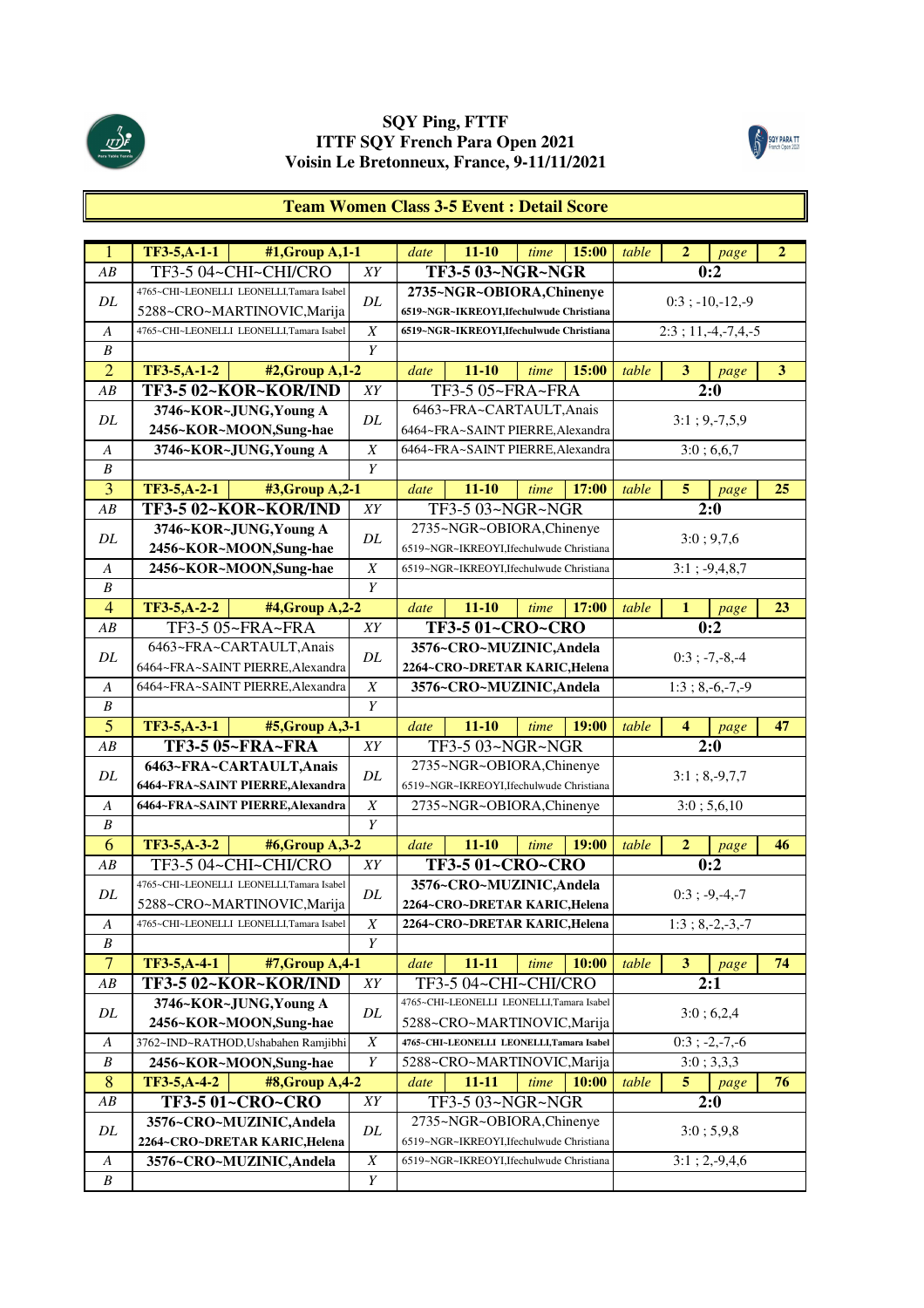| 9                | TF3-5, A-5-1 | $#9$ , Group A, 5-1                       |    | date | $11 - 11$                        | time | 16:00 | table                | 5   | page               | 109        |
|------------------|--------------|-------------------------------------------|----|------|----------------------------------|------|-------|----------------------|-----|--------------------|------------|
| AB               |              | TF3-5 04~CHI~CHI/CRO                      | XY |      | <b>TF3-5 05~FRA~FRA</b>          |      |       |                      |     | 0:2                |            |
| DL               |              | 4765~CHI~LEONELLI LEONELLI, Tamara Isabel | DL |      | 6463~FRA~CARTAULT, Anais         |      |       |                      |     | $0:3:-10,-10,-6$   |            |
|                  |              | 5288~CRO~MARTINOVIC, Marija               |    |      | 6464~FRA~SAINT PIERRE, Alexandra |      |       |                      |     |                    |            |
| $\boldsymbol{A}$ |              | 5288~CRO~MARTINOVIC, Marija               | X  |      | 6464~FRA~SAINT PIERRE, Alexandra |      |       |                      |     | $0:3$ ; $-8,-2,-2$ |            |
| B                |              |                                           | Y  |      |                                  |      |       |                      |     |                    |            |
| 10               | TF3-5,A-5-2  | $#10$ , Group A, 5-2                      |    | date | $11 - 11$                        | time | 16:00 | table                | 6   | page               | <b>110</b> |
| AB               |              | <b>TF3-5 01~CRO~CRO</b>                   | XY |      | TF3-5 02~KOR~KOR/IND             |      |       |                      | 2:0 |                    |            |
| DL               |              | 3576~CRO~MUZINIC, Andela                  | DL |      | 3746~KOR~JUNG, Young A           |      |       |                      |     |                    |            |
|                  |              | 2264~CRO~DRETAR KARIC, Helena             |    |      | 2456~KOR~MOON,Sung-hae           |      |       | $3:2; 8,-6,-10,10,8$ |     |                    |            |
| A                |              | 3576~CRO~MUZINIC, Andela                  | X  |      | 2456~KOR~MOON,Sung-hae           |      |       |                      |     | $3:1$ ; $-4,9,1,9$ |            |
| B                |              |                                           | Y  |      |                                  |      |       |                      |     |                    |            |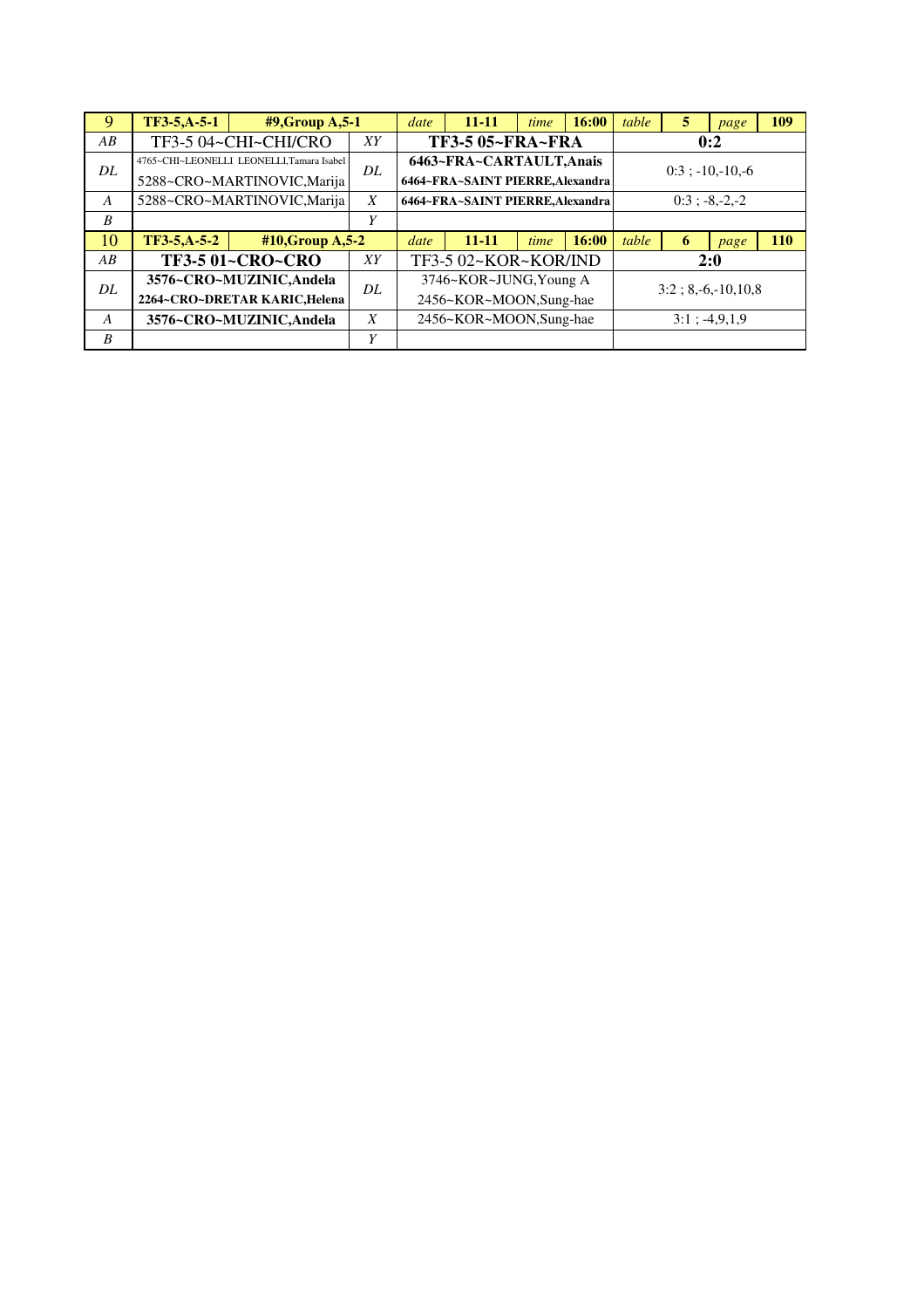



# **TF6 : Round Robin for 4 Teams in 1 Groups**

| Match   | Day |                       | Time Table |   | <b>TF6 Group A</b>                 | advace:2 |     |     | o   |     |   | <b>MP Rank</b> |
|---------|-----|-----------------------|------------|---|------------------------------------|----------|-----|-----|-----|-----|---|----------------|
| $1 - 3$ |     | 11-10 17:00           | 11         |   | TF6 01~SWE~SWE                     |          |     | 0:2 | 0:2 | 2:0 |   | 3              |
| $2 - 4$ |     | $11-10$ 17:00         | 12         |   |                                    |          |     |     |     |     |   |                |
|         |     | $1-4$   11-10   20:00 | 10         | ന | TF6 02~POL~POL                     |          | 2:0 |     | 0:2 | 2:0 | 5 | 2              |
|         |     | $2 - 3$ 11-10 20:00   | 8          |   |                                    |          |     |     |     |     |   |                |
| $3 - 4$ |     | 11-11 15:00           | 11         | 3 | TF6 03~ROU~ROU/FRA                 |          | 2:0 | 2:0 |     | 2:0 | 6 |                |
| $1-2$   |     | 11-11 15:00           | 12         |   |                                    |          |     |     |     |     |   |                |
|         |     |                       |            |   | TF6 $04~\text{N}$ D $~\text{N}$ ND |          | 0:2 | 0:2 | 0:2 |     |   | Д              |

| Team 1 | TF6 01~SWE~SWE            | 4855~SWE~ENDRE, Emelie            |
|--------|---------------------------|-----------------------------------|
|        |                           | 5886~SWE~STADLER,Cajsa            |
| Team 2 | TF6 02~POL~POL            | 2422~POL~MARSZAL, Katarzyna       |
|        |                           | 6458~POL~JABLONKA, Barbara        |
|        | Team 3 TF6 03~ROU~ROU/FRA | 2955~ROU~CONSTANTIN, Gabriela     |
|        |                           | 6276~FRA~CAILLAUD, Morgen         |
| Team 4 | TF6 04~IND~IND            | 4690~IND~SUTAR, Vaishnavi Vinayak |
|        |                           | 4174~IND~POONAM,Poonam            |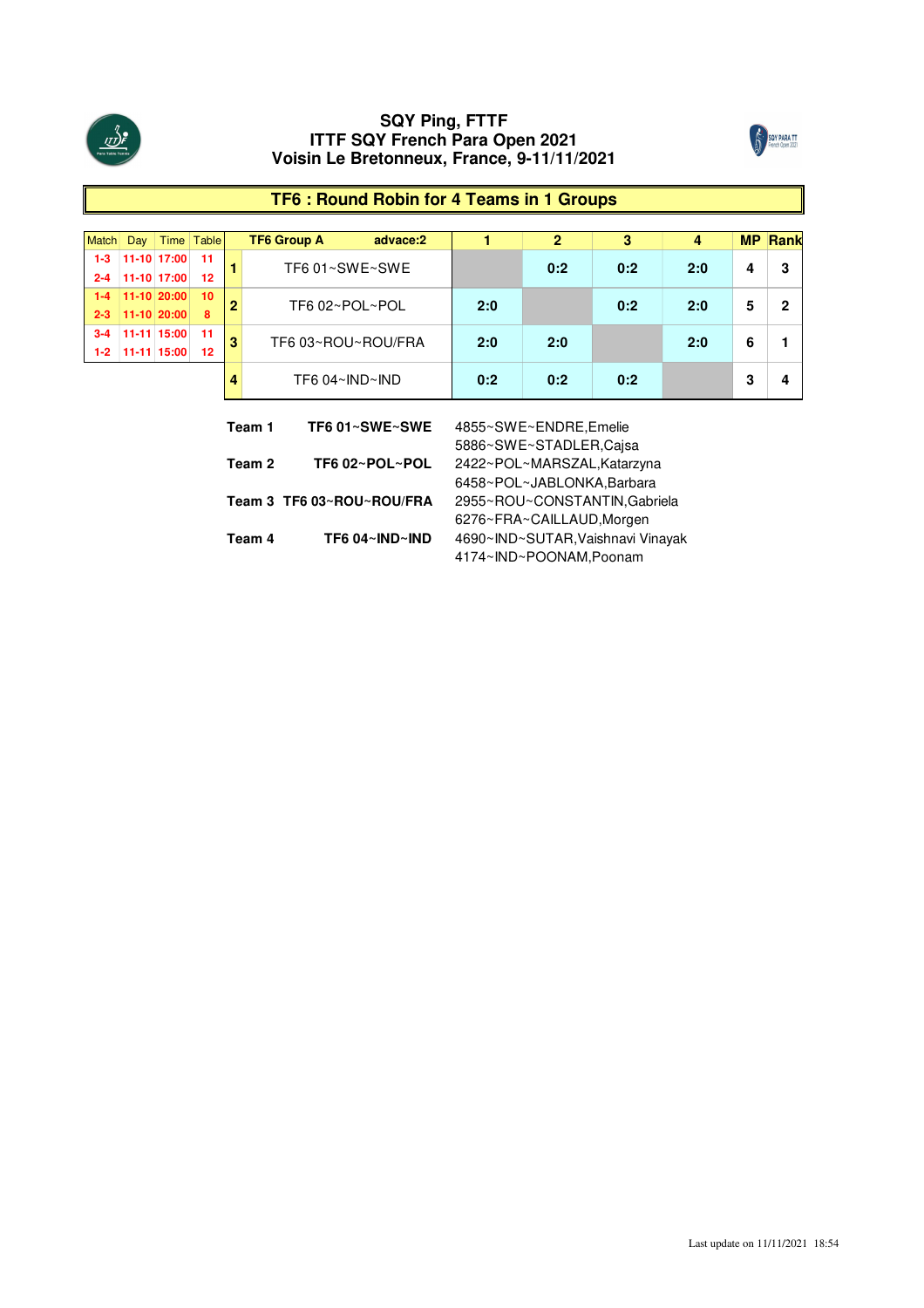



# **Team Women Class 6 Event : Detail Score**

| $\overline{1}$   | <b>TF6,A-1-1</b> | $#1$ , Group A, $1-1$         |                  | date | $11 - 10$                         | time | 17:00 | table | 11 | page                         | 31  |
|------------------|------------------|-------------------------------|------------------|------|-----------------------------------|------|-------|-------|----|------------------------------|-----|
| AB               |                  | TF6 01~SWE~SWE                | XY               |      | TF6 03~ROU~ROU/FRA                |      |       |       |    | 0:2                          |     |
| DL               |                  | 4855~SWE~ENDRE, Emelie        | DL               |      | 2955~ROU~CONSTANTIN, Gabriela     |      |       |       |    | $0:3$ ; $-7, -9, -9$         |     |
|                  |                  | 5886~SWE~STADLER, Cajsa       |                  |      | 6276~FRA~CAILLAUD, Morgen         |      |       |       |    |                              |     |
| A                |                  | 4855~SWE~ENDRE, Emelie        | $\boldsymbol{X}$ |      | 2955~ROU~CONSTANTIN, Gabriela     |      |       |       |    | $2:3; -6,6,7,-8,-4$          |     |
| $\boldsymbol{B}$ |                  |                               | Y                |      |                                   |      |       |       |    |                              |     |
| $\overline{2}$   | <b>TF6,A-1-2</b> | #2, Group A, 1-2              |                  | date | $11 - 10$                         | time | 17:00 | table | 12 | page                         | 32  |
| AB               |                  | TF6 02~POL~POL                | XY               |      | TF6 04~IND~IND                    |      |       |       |    | 2:0                          |     |
| DL               |                  | 2422~POL~MARSZAL, Katarzyna   | DL               |      | 4690~IND~SUTAR, Vaishnavi Vinayak |      |       |       |    | 3:0; 5,7,4                   |     |
|                  |                  | 6458~POL~JABLONKA,Barbara     |                  |      | 4174~IND~POONAM,Poonam            |      |       |       |    |                              |     |
| A                |                  | 6458~POL~JABLONKA,Barbara     | $\boldsymbol{X}$ |      | 4690~IND~SUTAR, Vaishnavi Vinayak |      |       |       |    | $3:1; 9,-8,5,5$              |     |
| $\boldsymbol{B}$ |                  |                               | Y                |      |                                   |      |       |       |    |                              |     |
| $\overline{3}$   | <b>TF6,A-2-1</b> | #3, Group A, 2-1              |                  | date | $11 - 10$                         | time | 20:00 | table | 10 | page                         | 63  |
| AB               |                  | TF6 01~SWE~SWE                | $\overline{XY}$  |      | TF6 04~IND~IND                    |      |       |       |    | 2:0                          |     |
| $\cal DL$        |                  | 4855~SWE~ENDRE, Emelie        | DL               |      | 4690~IND~SUTAR, Vaishnavi Vinayak |      |       |       |    | 3:0; 3,9,11                  |     |
|                  |                  | 5886~SWE~STADLER, Cajsa       |                  |      | 4174~IND~POONAM,Poonam            |      |       |       |    |                              |     |
| A                |                  | 5886~SWE~STADLER, Cajsa       | $\boldsymbol{X}$ |      | 4174~IND~POONAM,Poonam            |      |       |       |    | 3:0; 4,5,4                   |     |
| $\boldsymbol{B}$ |                  | Y                             |                  |      |                                   |      |       |       |    |                              |     |
| $\overline{4}$   | <b>TF6,A-2-2</b> | #4, Group A, 2-2              |                  | date | $11 - 10$                         | time | 20:00 | table | 8  | page                         | 61  |
| $\overline{AB}$  |                  | TF602~POL~POL                 | XY               |      | TF6 03~ROU~ROU/FRA                |      |       |       |    | 0:2                          |     |
| DL               |                  | 2422~POL~MARSZAL, Katarzyna   | DL               |      | 2955~ROU~CONSTANTIN, Gabriela     |      |       |       |    | $1:3:11,-7,-4,-10$           |     |
|                  |                  | 6458~POL~JABLONKA, Barbara    |                  |      | 6276~FRA~CAILLAUD, Morgen         |      |       |       |    |                              |     |
| A                |                  | 6458~POL~JABLONKA, Barbara    | $\boldsymbol{X}$ |      | 6276~FRA~CAILLAUD, Morgen         |      |       |       |    | $1:3; -9,11,-6,-2$           |     |
| $\boldsymbol{B}$ |                  |                               | Y                |      |                                   |      |       |       |    |                              |     |
| $\overline{5}$   | <b>TF6,A-3-1</b> | #5, Group A, 3-1              |                  | date | $11 - 11$                         | time | 15:00 | table | 11 | page                         | 103 |
| AB               |                  | TF6 03~ROU~ROU/FRA            | XY               |      | TF604~IND~IND                     |      |       |       |    | 2:0                          |     |
| DL               |                  | 2955~ROU~CONSTANTIN, Gabriela | DL               |      | 4690~IND~SUTAR, Vaishnavi Vinayak |      |       |       |    | 3:0; 5,6,4                   |     |
|                  |                  | 6276~FRA~CAILLAUD, Morgen     |                  |      | 4174~IND~POONAM,Poonam            |      |       |       |    |                              |     |
| $\boldsymbol{A}$ |                  | 2955~ROU~CONSTANTIN, Gabriela | $\boldsymbol{X}$ |      | 4174~IND~POONAM,Poonam            |      |       |       |    | 3:0; 3,4,2                   |     |
| $\boldsymbol{B}$ |                  |                               | $\overline{Y}$   |      |                                   |      |       |       |    |                              |     |
| 6                | <b>TF6,A-3-2</b> | #6,Group A,3-2                |                  | date | $11 - 11$                         | time | 15:00 | table | 12 | page                         | 104 |
| AB               |                  | TF6 01~SWE~SWE                | XY               |      | TF602~POL~POL                     |      |       |       |    | 0:2                          |     |
| DL               |                  | 4855~SWE~ENDRE, Emelie        | DL               |      | 2422~POL~MARSZAL, Katarzyna       |      |       |       |    |                              |     |
|                  |                  | 5886~SWE~STADLER, Cajsa       |                  |      | 6458~POL~JABLONKA, Barbara        |      |       |       |    | $2:3$ ; $-7, -3, 10, 10, -8$ |     |
| $\boldsymbol{A}$ |                  | 4855~SWE~ENDRE, Emelie        | $\boldsymbol{X}$ |      | 2422~POL~MARSZAL, Katarzyna       |      |       |       |    | $0:3; -8,-8,-2$              |     |
| $\boldsymbol{B}$ |                  |                               | Y                |      |                                   |      |       |       |    |                              |     |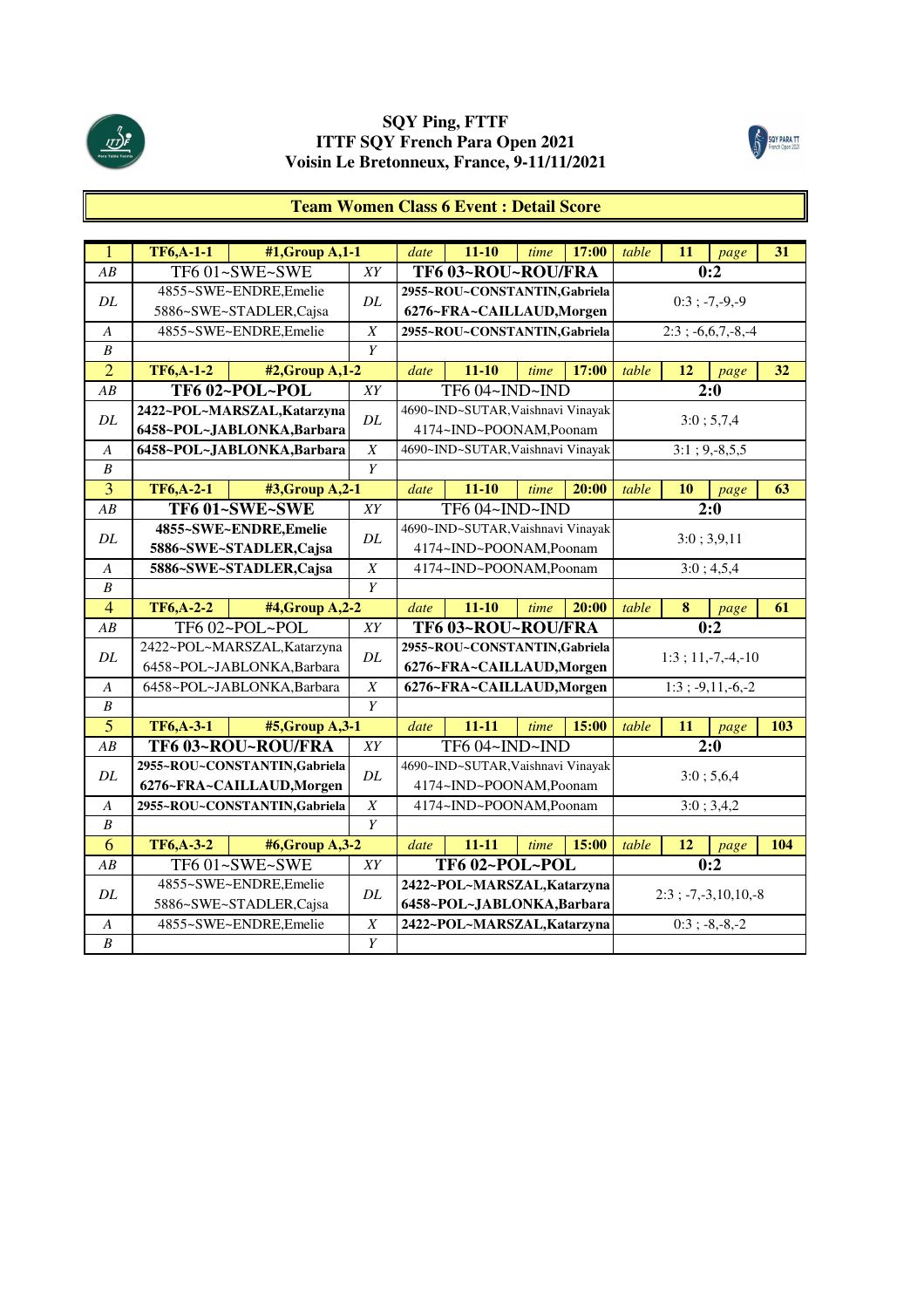

4

TF7-10 02~GER~GER

## **SQY Ping, FTTF ITTF SQY French Para Open 2021Voisin Le Bretonneux, France, 9-11/11/2021**





2:0(w/o)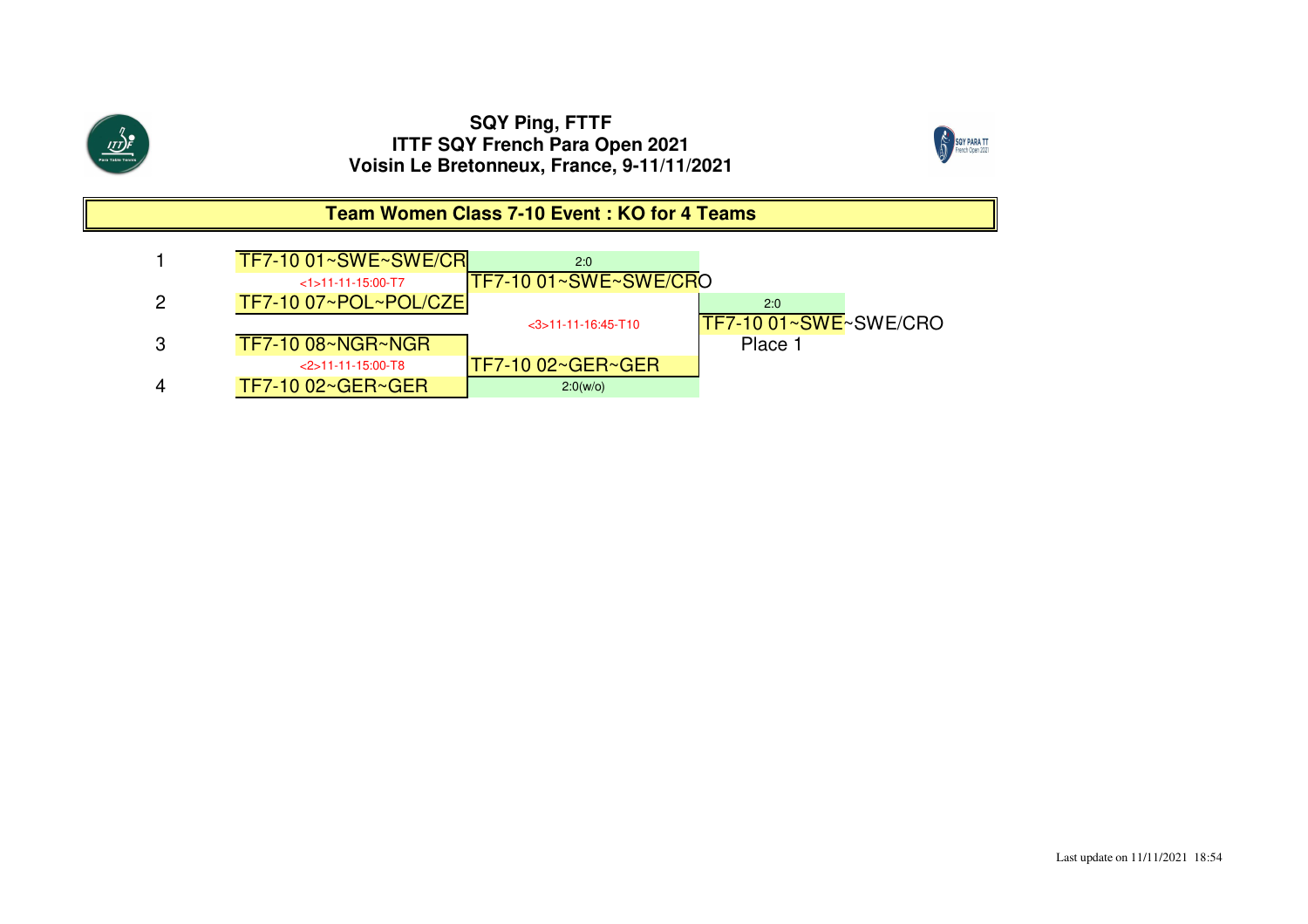



# **TF7-10 : Round Robin for 8 Teams in 2 Groups**

|         | Dav           |                | Time Table |   | TF7-10 Group A        | advace:2 |     |     |     |     | MР | <b>Rank</b> |
|---------|---------------|----------------|------------|---|-----------------------|----------|-----|-----|-----|-----|----|-------------|
|         |               | 11-10 17:00    | 8          |   | TF7-10 01~SWE~SWE/CRO |          |     | 2:0 | 2:0 | 2:0 | 6  |             |
| $2 - 4$ |               | 11-10 17:00    | 9          |   |                       |          |     |     |     |     |    |             |
|         |               | $11-10 20:00 $ | -7         | 2 | TF7-10 04~JPN~JPN/BRA |          | 0:2 |     | 2:0 | 0:2 |    |             |
| $1 - 2$ | $11-10/20:00$ |                | $-11$      |   |                       |          |     |     |     |     |    |             |
|         |               | 11-11 11:00    | -9         |   | TF7-10 05~GBR~GBR     |          | 0:2 | 0:2 |     | 0:2 | າ  |             |
| 2-3     |               | 11-11 11:00    | 12         |   |                       |          |     |     |     |     |    |             |
|         |               |                |            |   | TF7-10 08~NGR~NGR     |          | 0:2 | 20  | 2:0 |     |    |             |

| Team 1 TF7-10 01~SWE~SWE/CRO | 5885~SWE~HANDEN, Anja           |
|------------------------------|---------------------------------|
|                              | 4942~CRO~LUCIC, Mirjana         |
| Team 2 TF7-10 04~JPN~JPN/BRA | 5423~JPN~TOMONO, Yuri           |
|                              | 6437~BRA~KELMER,Sophia          |
| Team 3 TF7-10 05~GBR~GBR     | 4279~GBR~PICKARD, Felicity Lucy |
|                              | 6378~GBR~WILLIAMS, Grace        |
| Team 4 TF7-10 08~NGR~NGR     | 4389~NGR~OBAZUAYE, Faith        |
|                              | 2159~NGR~HABIB, Maimuna         |
|                              |                                 |

|                   |                 | Time Table |   | TF7-10 Group B<br>advace:2 |     |     |     |       | <b>MP Rank</b> |
|-------------------|-----------------|------------|---|----------------------------|-----|-----|-----|-------|----------------|
|                   | $11-10$ $17:00$ |            |   | TF7-10 02~GER~GER          |     | 2:1 | 2:1 | 2:0   |                |
|                   | 11-10 17:00     | 10         |   |                            |     |     |     |       |                |
|                   | 11-10 20:00     | -9         |   | TF7-10 03~NOR~NOR          | 1:2 |     | 2:1 | 1:2   |                |
| $1-2$ 11-10 20:00 |                 | 12         |   |                            |     |     |     |       |                |
|                   | 11-11 11:00     | 10         | m | TF7-10 06~FRA~FRA          | 1:2 | 1:2 |     | ი : 2 |                |
|                   |                 | 11         |   |                            |     |     |     |       |                |
|                   |                 |            | 4 | TF7-10 07~POL~POL/CZE      | 0:2 |     | つ・の |       |                |

|        | Team 1 TF7-10 02~GER~GER     | 4595~GER~REEG, Marlene                 |
|--------|------------------------------|----------------------------------------|
|        |                              | 4594~GER~KRAMM,Lena                    |
|        |                              | 6337~GER~OLIV, Tiziana                 |
|        | Team 2 $TF7-1003~NOR~NOR$    | 5025~NOR~TVEITEN, Merethe              |
|        |                              | 5274~NOR~KORNELIUSSEN, Nora            |
| Team 3 | TF7-10 06~FRA~FRA            | 5863~FRA~HAUTIERE,Lucie                |
|        |                              | 6517~FRA~STUDER,Celine                 |
|        | Team 4 TF7-10 07~POL~POL/CZE | 6423~POL~SUTKOWSKA PAWLASEK, Magdalena |
|        |                              | 6450~CZE~KEMLINKOVA,Nela               |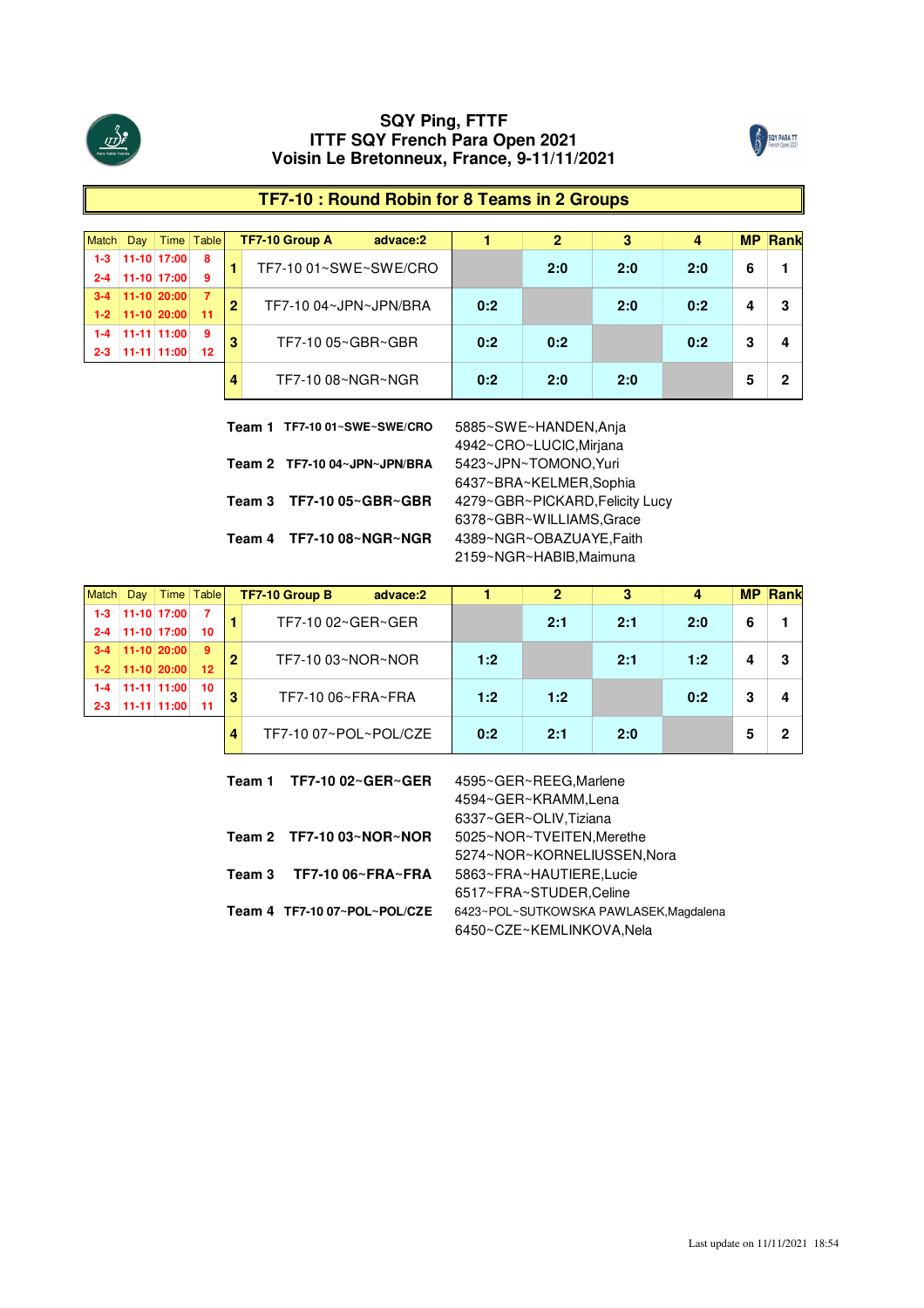



# **Team Women Class 7-10 Event : Detail Score**

| $\overline{1}$        | <b>TF7-10,A-1-1</b><br>#1, Group A, 1-1                  |                       | date | $11 - 10$                                                          | time | 17:00 | table | 8              | page                                            | 28 |
|-----------------------|----------------------------------------------------------|-----------------------|------|--------------------------------------------------------------------|------|-------|-------|----------------|-------------------------------------------------|----|
| AB                    | TF7-10 05~GBR~GBR                                        | XY                    |      | TF7-10 01~SWE~SWE/CRO                                              |      |       |       |                | 0:2                                             |    |
|                       | 4279~GBR~PICKARD, Felicity Lucy                          |                       |      | 5885~SWE~HANDEN, Anja                                              |      |       |       |                |                                                 |    |
| DL                    | 6378~GBR~WILLIAMS, Grace                                 | DL                    |      | 4942~CRO~LUCIC, Mirjana                                            |      |       |       |                | $0:3$ ; -2,-6,-1                                |    |
| A                     | 6378~GBR~WILLIAMS, Grace                                 | $\boldsymbol{X}$      |      | 4942~CRO~LUCIC, Mirjana                                            |      |       |       |                | $0:3; -3,-3,-3$                                 |    |
| $\boldsymbol{B}$      |                                                          | $\overline{Y}$        |      |                                                                    |      |       |       |                |                                                 |    |
| $\overline{2}$        | TF7-10,A-1-2<br>#2, Group A, 1-2                         |                       | date | $11 - 10$                                                          | time | 17:00 | table | 9              | page                                            | 29 |
| AB                    | TF7-10 04~JPN~JPN/BRA                                    | XY                    |      | TF7-10 08~NGR~NGR                                                  |      |       |       |                | 0:2                                             |    |
|                       | 5423~JPN~TOMONO, Yuri                                    |                       |      | 4389~NGR~OBAZUAYE,Faith                                            |      |       |       |                |                                                 |    |
| DL                    | 6437~BRA~KELMER,Sophia                                   | DL                    |      | 2159~NGR~HABIB, Maimuna                                            |      |       |       |                | $0:3$ ; $-11,-6,-8$                             |    |
| A                     | 6437~BRA~KELMER,Sophia                                   | $\boldsymbol{X}$      |      | 4389~NGR~OBAZUAYE,Faith                                            |      |       |       |                | $0:3; -8,-1,-7$                                 |    |
| $\boldsymbol{B}$      |                                                          | Y                     |      |                                                                    |      |       |       |                |                                                 |    |
| 3                     | TF7-10, A-2-1<br>#3, Group A, 2-1                        |                       | date | $11 - 10$                                                          | time | 20:00 | table | $\overline{7}$ | page                                            | 60 |
| AB                    | TF7-10 08~NGR~NGR                                        | XY                    |      | TF7-10 05~GBR~GBR                                                  |      |       |       |                | 2:0                                             |    |
| DL                    | 4389~NGR~OBAZUAYE,Faith                                  | DL                    |      | 4279~GBR~PICKARD, Felicity Lucy                                    |      |       |       |                | 3:0; 8,12,5                                     |    |
|                       | 2159~NGR~HABIB, Maimuna                                  |                       |      | 6378~GBR~WILLIAMS, Grace                                           |      |       |       |                |                                                 |    |
| A                     | 4389~NGR~OBAZUAYE,Faith                                  | $\boldsymbol{X}$      |      | 6378~GBR~WILLIAMS, Grace                                           |      |       |       |                | 3:0; 9,4,7                                      |    |
| $\boldsymbol{B}$      |                                                          | Y                     |      |                                                                    |      |       |       |                |                                                 |    |
| $\overline{4}$        | TF7-10, A-2-2<br>#4, Group A, 2-2                        |                       | date | $11 - 10$                                                          | time | 20:00 | table | 11             | page                                            | 64 |
| AB                    | TF7-10 01~SWE~SWE/CRO                                    | XY                    |      | TF7-10 04~JPN~JPN/BRA                                              |      |       |       |                | $\overline{2:0}$                                |    |
| DL                    | 5885~SWE~HANDEN, Anja                                    | DL                    |      | 5423~JPN~TOMONO, Yuri                                              |      |       |       |                | 3:0; 6,6,5                                      |    |
|                       | 4942~CRO~LUCIC, Mirjana                                  |                       |      | 6437~BRA~KELMER,Sophia                                             |      |       |       |                |                                                 |    |
| $\boldsymbol{A}$      | 5885~SWE~HANDEN, Anja                                    | $\boldsymbol{X}$      |      | 5423~JPN~TOMONO, Yuri                                              |      |       |       |                | 3:0;6,6,6                                       |    |
| $\boldsymbol{B}$      |                                                          | $\overline{Y}$        |      |                                                                    |      |       |       |                |                                                 |    |
| $\overline{5}$        | TF7-10,A-3-1<br>#5, Group A, 3-1                         |                       | date | $11 - 11$                                                          | time | 11:00 | table | 9              | page                                            | 85 |
| AB                    | TF7-10 01~SWE~SWE/CRO                                    | XY                    |      | TF7-10 08~NGR~NGR                                                  |      |       |       |                | 2:0                                             |    |
| DL                    | 5885~SWE~HANDEN, Anja                                    | DL                    |      | 4389~NGR~OBAZUAYE,Faith                                            |      |       |       |                |                                                 |    |
|                       |                                                          |                       |      |                                                                    |      |       |       |                |                                                 |    |
|                       | 4942~CRO~LUCIC, Mirjana                                  |                       |      | 2159~NGR~HABIB, Maimuna                                            |      |       |       |                | 3:0; 7,3,8                                      |    |
| A                     | 5885~SWE~HANDEN, Anja                                    | $\boldsymbol{X}$      |      | 4389~NGR~OBAZUAYE,Faith                                            |      |       |       |                | $3:2; 6,6,-10,-6,7$                             |    |
| B                     |                                                          | Y                     |      |                                                                    |      |       |       |                |                                                 |    |
| 6                     | TF7-10, A-3-2<br>#6, Group A, 3-2                        |                       | date | $11 - 11$                                                          | time | 11:00 | table | 12             | page                                            | 88 |
| ${\cal AB}$           | TF7-10 04~JPN~JPN/BRA                                    | XY                    |      | TF7-10 05~GBR~GBR                                                  |      |       |       |                | $\overline{2:}0$                                |    |
| DL                    | 5423~JPN~TOMONO, Yuri                                    | DL                    |      | 4279~GBR~PICKARD, Felicity Lucy                                    |      |       |       |                | 3:0; 8,9,6                                      |    |
|                       | 6437~BRA~KELMER,Sophia                                   |                       |      | 6378~GBR~WILLIAMS, Grace                                           |      |       |       |                |                                                 |    |
| $\boldsymbol{A}$      | 6437~BRA~KELMER, Sophia                                  | $\boldsymbol{X}$      |      | 6378~GBR~WILLIAMS, Grace                                           |      |       |       |                | $\overline{3:0}$ ; 9,10,8                       |    |
| B                     |                                                          | Y                     |      |                                                                    |      |       |       |                |                                                 |    |
| $\overline{7}$        | TF7-10,B-1-1<br>#1, Group B, 1-1                         |                       | date | $11 - 10$                                                          | time | 17:00 | table | $\overline{7}$ | page                                            | 27 |
| AB                    | <b>TF7-10 02~GER~GER</b>                                 | ${\cal XY}$           |      | TF7-10 06~FRA~FRA                                                  |      |       |       |                | 2:1                                             |    |
| DL                    | 4595~GER~REEG, Marlene                                   | DL                    |      | 5863~FRA~HAUTIERE,Lucie                                            |      |       |       |                | 3:0; 2,9,6                                      |    |
|                       | 4594~GER~KRAMM,Lena                                      |                       |      | 6517~FRA~STUDER, Celine                                            |      |       |       |                |                                                 |    |
| A                     | 6337~GER~OLIV,Tiziana                                    | $\boldsymbol{X}$      |      | 5863~FRA~HAUTIERE,Lucie                                            |      |       |       |                | $0:3; -3,-6,-11$                                |    |
| B                     | 4594~GER~KRAMM,Lena                                      | Y                     |      | 6517~FRA~STUDER, Celine                                            |      |       |       |                | $3:1$ ; $-10,6,2,8$                             |    |
| 8                     | TF7-10,B-1-2<br>#2, Group B, 1-2                         |                       | date | $11 - 10$                                                          | time | 17:00 | table | 10             | page                                            | 30 |
| AB                    | TF7-10 03~NOR~NOR                                        | XY                    |      | <b>TF7-10 07~POL~POL/CZE</b>                                       |      |       |       |                | 1:2                                             |    |
| DL                    | 5025~NOR~TVEITEN, Merethe                                | DL                    |      | 6423~POL~SUTKOWSKA PAWLASEK, Magdalena                             |      |       |       |                | 3:0; 4,5,6                                      |    |
|                       | 5274~NOR~KORNELIUSSEN, Nora                              |                       |      | 6450~CZE~KEMLINKOVA, Nela                                          |      |       |       |                |                                                 |    |
| A<br>$\boldsymbol{B}$ | 5274~NOR~KORNELIUSSEN, Nora<br>5025~NOR~TVEITEN, Merethe | $\boldsymbol{X}$<br>Y |      | 6423~POL~SUTKOWSKA PAWLASEK,Magdalena<br>6450~CZE~KEMLINKOVA, Nela |      |       |       |                | $2:3; 9,-10,10,-10,-6$<br>$1:3$ ; $-11,7,-9,-9$ |    |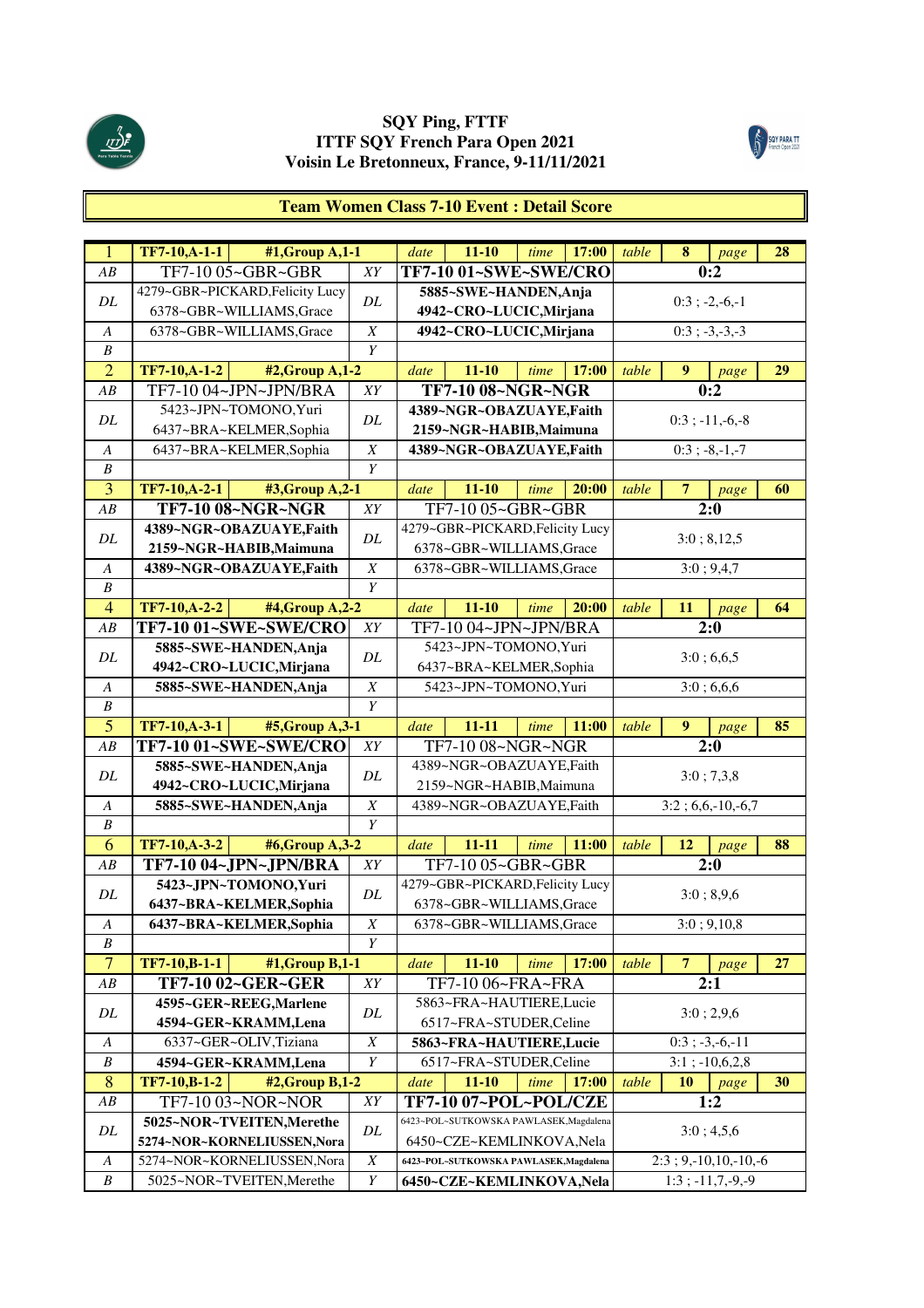| 9                | $TF7-10,B-2-1$<br>#3, Group B, 2-1      |                  | date                    | $11 - 10$                              | time | 20:00 | table | 9         | page                  | 62         |
|------------------|-----------------------------------------|------------------|-------------------------|----------------------------------------|------|-------|-------|-----------|-----------------------|------------|
| ${\cal AB}$      | TF7-10 07~POL~POL/CZE                   | $\overline{XY}$  |                         | TF7-10 06~FRA~FRA                      |      |       |       |           | 2:0                   |            |
| DL               | 6423~POL~SUTKOWSKA PAWLASEK,Magdalena   | $\cal DL$        |                         | 5863~FRA~HAUTIERE,Lucie                |      |       |       |           | $3:2; 4,6,-7,-7,7$    |            |
|                  | 6450~CZE~KEMLINKOVA, Nela               |                  |                         | 6517~FRA~STUDER,Celine                 |      |       |       |           |                       |            |
| A                | 6450~CZE~KEMLINKOVA,Nela                | $\boldsymbol{X}$ |                         | 6517~FRA~STUDER,Celine                 |      |       |       |           | $3:1; -9,8,3,7$       |            |
| $\boldsymbol{B}$ |                                         | Y                |                         |                                        |      |       |       |           |                       |            |
| 10               | TF7-10, B-2-2<br>#4, Group B, 2-2       |                  | date                    | $11 - 10$                              | time | 20:00 | table | 12        | page                  | 65         |
| AB               | <b>TF7-10 02~GER~GER</b>                | XY               |                         | TF7-10 03~NOR~NOR                      |      |       |       |           | 2:1                   |            |
| DL               | 4595~GER~REEG, Marlene                  | DL               |                         | 5025~NOR~TVEITEN, Merethe              |      |       |       |           | $3:1; 4,5,-7,5$       |            |
|                  | 4594~GER~KRAMM,Lena                     |                  |                         | 5274~NOR~KORNELIUSSEN, Nora            |      |       |       |           |                       |            |
| $\boldsymbol{A}$ | 6337~GER~OLIV,Tiziana                   | $\boldsymbol{X}$ |                         | 5274~NOR~KORNELIUSSEN, Nora            |      |       |       |           | $2:3; 10,-6,-6,10,-6$ |            |
| $\boldsymbol{B}$ | 4595~GER~REEG, Marlene                  | Y                |                         | 5025~NOR~TVEITEN, Merethe              |      |       |       |           | 3:0; 7,3,7            |            |
| 11               | <b>TF7-10,B-3-1</b><br>#5, Group B, 3-1 |                  | date                    | $11 - 11$                              | time | 11:00 | table | 10        | page                  | 86         |
| AB               | TF7-10 02~GER~GER                       | XY               |                         | TF7-10 07~POL~POL/CZE                  |      |       |       |           | 2:0                   |            |
| $\cal DL$        | 4595~GER~REEG, Marlene                  | DL               |                         | 6423~POL~SUTKOWSKA PAWLASEK,Magdalena  |      |       |       |           | $3:1$ ; $-11,7,4,5$   |            |
|                  | 4594~GER~KRAMM,Lena                     |                  |                         | 6450~CZE~KEMLINKOVA,Nela               |      |       |       |           |                       |            |
| A                | 4595~GER~REEG, Marlene                  | $\boldsymbol{X}$ |                         | 6423~POL~SUTKOWSKA PAWLASEK, Magdalena |      |       |       |           | $3:1; 7,9,-9,9$       |            |
| $\boldsymbol{B}$ |                                         | Y                |                         |                                        |      |       |       |           |                       |            |
| 12               | TF7-10, B-3-2<br>#6,Group B,3-2         |                  | date                    | $11 - 11$                              | time | 11:00 | table | 11        | page                  | 87         |
| AB               | TF7-10 06~FRA~FRA                       | XY               |                         | TF7-10 03~NOR~NOR                      |      |       |       |           | 1:2                   |            |
| DL               | 5863~FRA~HAUTIERE,Lucie                 | DL               |                         | 5025~NOR~TVEITEN, Merethe              |      |       |       |           | $0:3$ ; -5,-10,-12    |            |
|                  | 6517~FRA~STUDER,Celine                  |                  |                         | 5274~NOR~KORNELIUSSEN, Nora            |      |       |       |           |                       |            |
| $\boldsymbol{A}$ | 5863~FRA~HAUTIERE,Lucie                 | $\boldsymbol{X}$ |                         | 5274~NOR~KORNELIUSSEN, Nora            |      |       |       |           | 3:0;6,8,6             |            |
| $\boldsymbol{B}$ | 6517~FRA~STUDER, Celine                 | Y                |                         | 5025~NOR~TVEITEN, Merethe              |      |       |       |           | $1:3; -7,-3,11,-8$    |            |
| 13               | TF7-10,top4-1<br>#1,top4-1              |                  | date                    | $11 - 11$                              | time | 15:00 | table | 7         | page                  | 99         |
| AB               | <b>TF7-10 01~SWE~SWE/CRO</b>            | XY               |                         | TF7-10 07~POL~POL/CZE                  |      |       |       |           | 2:0                   |            |
| DL               | 5885~SWE~HANDEN, Anja                   | DL               |                         | 6423~POL~SUTKOWSKA PAWLASEK,Magdalena  |      |       |       |           | 3:0; 2,1,3            |            |
|                  | 4942~CRO~LUCIC, Mirjana                 |                  |                         | 6450~CZE~KEMLINKOVA, Nela              |      |       |       |           |                       |            |
| $\boldsymbol{A}$ | 4942~CRO~LUCIC, Mirjana                 | $\overline{X}$   |                         | 6450~CZE~KEMLINKOVA, Nela              |      |       |       |           | 3:0; 8,5,4            |            |
| $\boldsymbol{B}$ |                                         | $\overline{Y}$   |                         |                                        |      |       |       |           |                       |            |
| 14               | <b>TF7-10,top4-2</b><br>#2,top4-2       |                  | date                    | $11 - 11$                              | time | 15:00 | table | 8         | page                  | <b>100</b> |
| AB               | TF7-10 08~NGR~NGR                       | XY               |                         | <b>TF7-10 02~GER~GER</b>               |      |       |       |           | 0:2(w/o)              |            |
| DL               | 4389~NGR~OBAZUAYE,Faith                 | DL               |                         | 4595~GER~REEG, Marlene                 |      |       |       |           | $0:3(w/o); -0,-0,-0$  |            |
|                  | 2159~NGR~HABIB, Maimuna                 |                  |                         | 4594~GER~KRAMM,Lena                    |      |       |       |           |                       |            |
| $\boldsymbol{A}$ | 4389~NGR~OBAZUAYE,Faith                 | $\boldsymbol{X}$ |                         | 4595~GER~REEG, Marlene                 |      |       |       |           | $0:3(w/o); -0,-0,-0$  |            |
| B                |                                         | Y                |                         |                                        |      |       |       |           |                       |            |
| 15               | TF7-10,top1/2<br>#3,top1/2              |                  | date                    | $11 - 11$                              | time | 16:45 | table | <b>10</b> | page                  | 114        |
| $\overline{AB}$  | TF7-10 02~GER~GER                       | XY               |                         | TF7-10 01~SWE~SWE/CRO                  |      |       |       |           | 0:2                   |            |
| DL               | 4595~GER~REEG, Marlene                  | DL               |                         | 5885~SWE~HANDEN, Anja                  |      |       |       |           | $1:3$ ; $-11,-8,6,-6$ |            |
|                  | 4594~GER~KRAMM,Lena                     |                  | 4942~CRO~LUCIC, Mirjana |                                        |      |       |       |           |                       |            |
| A                | 4595~GER~REEG, Marlene                  | $\boldsymbol{X}$ |                         | 5885~SWE~HANDEN, Anja                  |      |       |       |           | $0:3$ ; $-10,-8,-10$  |            |
| $\boldsymbol{B}$ |                                         | Y                |                         |                                        |      |       |       |           |                       |            |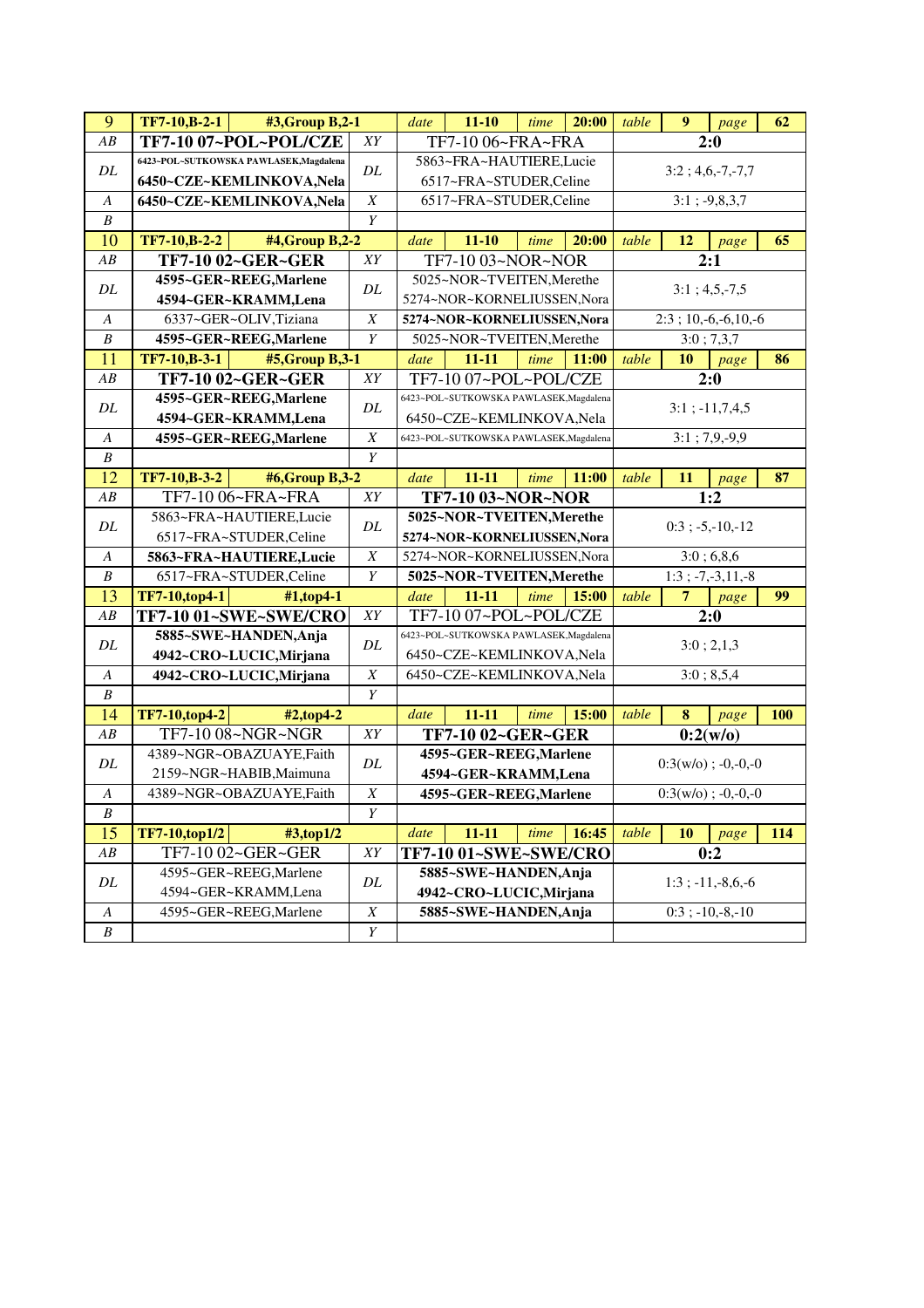



# **TM1-2 : Round Robin for 5 Teams in 1 Groups**

| <b>Match</b> | Day           | Time        | <b>Table</b> |                | TM1-2 Group A<br>advace:2 |     | 2   | 3   | 4   | 5   |   | <b>MP Rank</b> |
|--------------|---------------|-------------|--------------|----------------|---------------------------|-----|-----|-----|-----|-----|---|----------------|
| $2*3$        |               | 11-10 15:00 | 4            |                | TM1-2 01~POL~POL/HUN      |     | 2:1 | 2:1 | 2:1 | 2:1 | 8 |                |
| $4 - 5$      |               | 11-10 15:00 | 6            |                |                           |     |     |     |     |     |   |                |
| $1 - 4$      | $11-10$ 17:00 |             | 3            | $\overline{2}$ | TM1-2 02~FRA~FRA-1        | 1:2 |     | 2:0 | 2:0 | 2:1 | 7 |                |
| $3 - 5$      | $11-10$ 17:00 |             | 6.           |                |                           |     |     |     |     |     |   |                |
| $1 - 3$      |               | 11-10 19:00 |              | 3              | TM1-2 03~FRA~FRA-2        | 1:2 | 0:2 |     | 2:0 | 1:2 | 5 | 4              |
| $2 - 5$      |               | 11-10 19:00 | 5            |                |                           |     |     |     |     |     |   |                |
| $1-5$        | $11-11$ 10:00 |             | 4            | 4              | TM1-204~KOR~KOR/ISR       | 1:2 | 0:2 | 0:2 |     | 1:2 | 4 | 5              |
| $2 - 4$      |               | 11-11 10:00 |              |                |                           |     |     |     |     |     |   |                |
| $3 - 4$      |               | 11-11 16:00 | 3            | 5              | TM1-2 05~FIN~FIN/GBR      | 1:2 | 1:2 | 2:1 | 2:1 |     | 6 |                |
| $1-2$        |               | 11-11 16:00 | 4            |                |                           |     |     |     |     |     |   |                |

|        | Team 1 TM1-2 01~POL~POL/HUN           | 3689~POL~JAKIMCZUK.Tomasz        |
|--------|---------------------------------------|----------------------------------|
|        |                                       | 3886~HUN~MAJOR, Endre            |
|        |                                       | 6334~HUN~URLAUBER, Adam          |
|        | Team 2 TM1-2 $02 \sim FRA \sim FRA-1$ | 529~FRA~BOURY.Vincent            |
|        |                                       | 2971~FRA~MICHAUD, Julien         |
|        |                                       | 6462~FRA~ARNAUD.Charlelie        |
| Team 3 | TM1-2 03~FRA~FRA-2                    | 5435~FRA~BESSET, Benoit          |
|        |                                       | 5224~FRA~PAPIRER, Alan Rene Jean |
|        |                                       | 6513~FRA~MARLY.Nicolas           |
|        | Team 4 TM1-2 04~KOR~KOR/ISR           | 5572~KOR~KIM, Hakiin             |
|        |                                       | 4503~ISR~BARUKH, Chen            |
|        |                                       | 6508~CYP~ARAVIS.Antreas          |
|        | Team 5 TM1-2 05~FIN~FIN/GBR           | 6017~FIN~NATUNEN, Timo Kalevi    |
|        |                                       | 6455~GBR~GUY.Andrew              |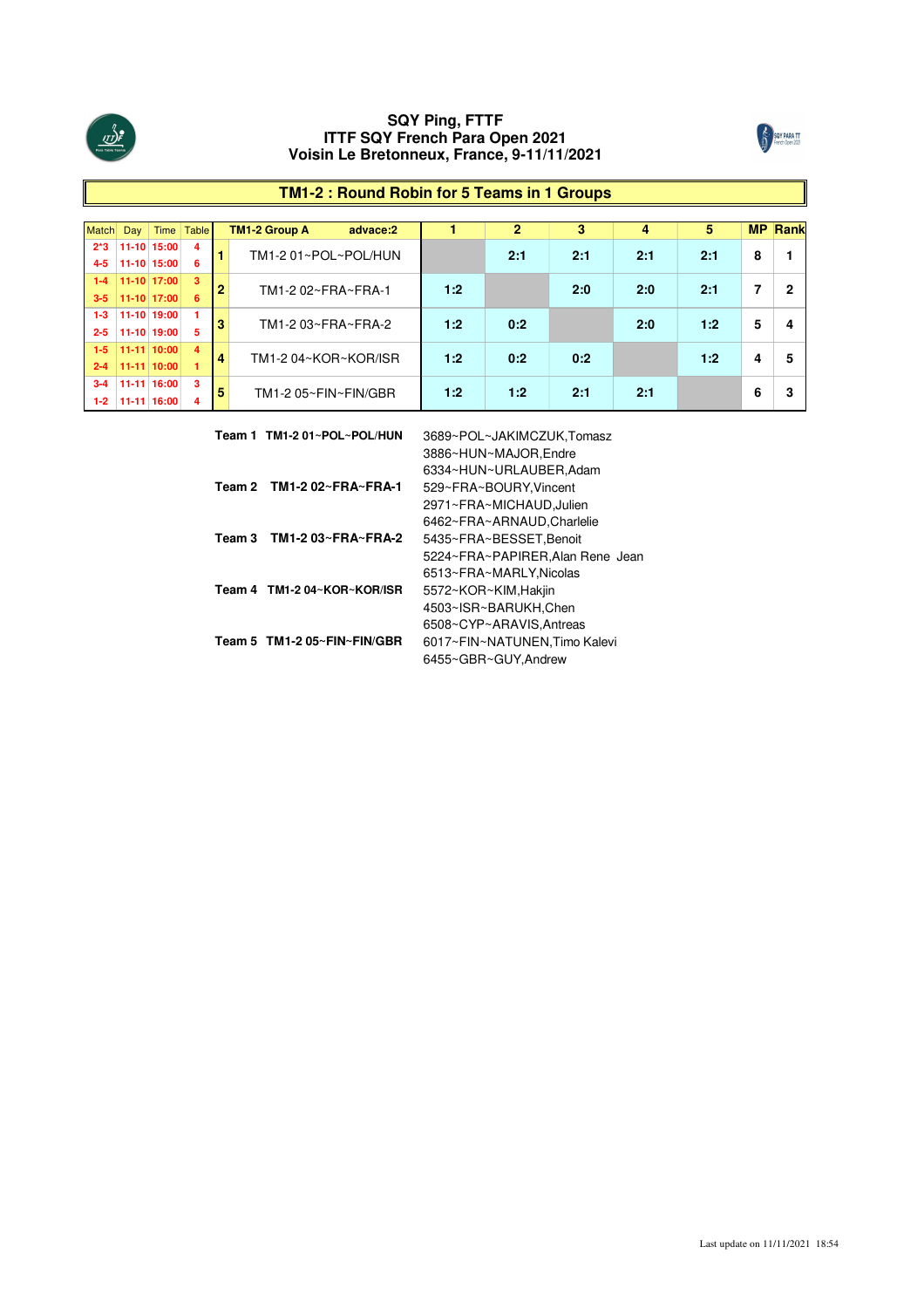



# **Team Men Class 1-2 Event : Detail Score**

| $\overline{1}$                       | $TM1-2,A-1-1$                    | #1, Group $\overline{A,1-1}$ |                                      | date | $11 - 10$                        | time | 15:00 | table | $\overline{4}$       | page                      | 4  |
|--------------------------------------|----------------------------------|------------------------------|--------------------------------------|------|----------------------------------|------|-------|-------|----------------------|---------------------------|----|
| AB                                   | TM1-2 02~FRA~FRA-1               |                              | XY                                   |      | TM1-2 03~FRA~FRA-2               |      |       |       | 2:0                  |                           |    |
|                                      | 529~FRA~BOURY, Vincent           |                              |                                      |      | 5435~FRA~BESSET, Benoit          |      |       |       |                      |                           |    |
| DL                                   | 2971~FRA~MICHAUD,Julien          |                              | DL                                   |      | 5224~FRA~PAPIRER, Alan Rene Jean |      |       |       |                      | 3:0; 9,4,6                |    |
| $\boldsymbol{A}$                     | 2971~FRA~MICHAUD, Julien         |                              | $\boldsymbol{X}$                     |      | 5435~FRA~BESSET,Benoit           |      |       |       |                      | $3:1; -9,5,3,4$           |    |
| $\boldsymbol{B}$                     |                                  |                              | Y                                    |      |                                  |      |       |       |                      |                           |    |
| $\overline{2}$                       | $TM1-2, A-1-2$                   | #2, Group A, 1-2             |                                      | date | $11 - 10$                        | time | 15:00 | table | 6                    | page                      | 5  |
| AB                                   | TM1-2 05~FIN~FIN/GBR             |                              | XY                                   |      | TM1-2 04~KOR~KOR/ISR             |      |       |       | 2:1                  |                           |    |
|                                      | 6017~FIN~NATUNEN,Timo Kalevi     |                              |                                      |      | 4503~ISR~BARUKH,Chen             |      |       |       |                      |                           |    |
| DL                                   | 6455~GBR~GUY, Andrew             |                              | DL                                   |      | 6508~CYP~ARAVIS, Antreas         |      |       |       |                      | 3:0;6,2,9                 |    |
| $\boldsymbol{A}$                     | 6017~FIN~NATUNEN,Timo Kalevi     |                              | $\boldsymbol{X}$                     |      | 5572~KOR~KIM, Hakjin             |      |       |       |                      | $1:3; -8,16,-9,-4$        |    |
| $\boldsymbol{B}$                     | 6455~GBR~GUY, Andrew             |                              | Y                                    |      | 4503~ISR~BARUKH,Chen             |      |       |       |                      | $3:1;11,7,-7,6$           |    |
| $\overline{3}$                       | $TM1-2, A-2-1$                   | #3, Group A, 2-1             |                                      | date | $11 - 10$                        | time | 17:00 | table | 3                    | page                      | 24 |
| ${\cal AB}$                          | TM1-2 04~KOR~KOR/ISR             |                              | XY                                   |      | TM1-2 01~POL~POL/HUN             |      |       |       |                      | 1:2                       |    |
|                                      | 5572~KOR~KIM, Hakjin             |                              | DL                                   |      | 3689~POL~JAKIMCZUK,Tomasz        |      |       |       |                      |                           |    |
| DL                                   | 4503~ISR~BARUKH,Chen             |                              |                                      |      | 3886~HUN~MAJOR, Endre            |      |       |       | $1:3; 7,-4,-8,-5$    |                           |    |
| $\boldsymbol{A}$                     | 4503~ISR~BARUKH,Chen             |                              | $\boldsymbol{X}$                     |      | 6334~HUN~URLAUBER, Adam          |      |       |       |                      | $3:2; 5,-9,7,-9,3$        |    |
| $\boldsymbol{B}$                     | 5572~KOR~KIM, Hakjin             |                              | Y                                    |      | 3689~POL~JAKIMCZUK,Tomasz        |      |       |       |                      | $0:3; -3,-6,-7$           |    |
| $\overline{4}$                       | $TM1-2, A-2-2$                   | #4, Group A, 2-2             |                                      | date | $11 - 10$                        | time | 17:00 | table | 6                    | page                      | 26 |
| ${\cal AB}$                          | TM1-2 03~FRA~FRA-2               |                              | XY                                   |      | TM1-2 05~FIN~FIN/GBR             |      |       |       | 1:2                  |                           |    |
| DL                                   | 5435~FRA~BESSET, Benoit          |                              | DL                                   |      | 6017~FIN~NATUNEN,Timo Kalevi     |      |       |       | $1:3; -8, 2, -7, -7$ |                           |    |
|                                      | 6513~FRA~MARLY, Nicolas          |                              |                                      |      | 6455~GBR~GUY, Andrew             |      |       |       |                      |                           |    |
| $\boldsymbol{A}$                     | 5224~FRA~PAPIRER, Alan Rene Jean |                              | $\boldsymbol{X}$                     |      | 6455~GBR~GUY, Andrew             |      |       |       |                      | $3:2$ ; -4, -8, 14, 6, 10 |    |
| $\boldsymbol{B}$                     | 6513~FRA~MARLY, Nicolas          |                              | $\overline{Y}$                       |      | 6017~FIN~NATUNEN,Timo Kalevi     |      |       |       |                      | $0:3$ ; $-5,-7,-7$        |    |
| $\overline{5}$                       | $TM1-2, A-3-1$                   | #5, Group A, 3-1             |                                      | date | $11 - 10$                        | time | 19:00 | table | $\mathbf{1}$         | page                      | 45 |
| AB                                   |                                  |                              |                                      |      |                                  |      |       |       |                      |                           |    |
|                                      | TM1-201-POL-POL/HUN              |                              | XY                                   |      | TM1-2 03~FRA~FRA-2               |      |       |       | 2:1                  |                           |    |
|                                      | 3689~POL~JAKIMCZUK,Tomasz        |                              |                                      |      | 5435~FRA~BESSET, Benoit          |      |       |       |                      |                           |    |
| DL                                   | 3886~HUN~MAJOR, Endre            |                              | DL                                   |      | 5224~FRA~PAPIRER, Alan Rene Jean |      |       |       |                      | $3:1; 9,-0,5,7$           |    |
| A                                    | 6334~HUN~URLAUBER, Adam          |                              | $\boldsymbol{X}$                     |      | 5435~FRA~BESSET, Benoit          |      |       |       | $0:3$ ; $-11,-6,-4$  |                           |    |
| B                                    | 3886~HUN~MAJOR, Endre            |                              | Y                                    |      | 6513~FRA~MARLY, Nicolas          |      |       |       |                      | 3:0; 4,8,3                |    |
| 6                                    | $TM1-2, A-3-2$                   | #6,Group A,3-2               |                                      | date | $11 - 10$                        | time | 19:00 | table | 5 <sup>5</sup>       | page                      | 48 |
| ${\cal AB}$                          | TM1-2 05~FIN~FIN/GBR             |                              | ${\cal XY}$                          |      | TM1-2 02~FRA~FRA-1               |      |       |       |                      | 1:2                       |    |
|                                      | 6017~FIN~NATUNEN,Timo Kalevi     |                              | DL                                   |      | 529~FRA~BOURY, Vincent           |      |       |       |                      |                           |    |
| DL                                   | 6455~GBR~GUY, Andrew             |                              |                                      |      | 2971~FRA~MICHAUD,Julien          |      |       |       |                      | $0:3; -5,-6,-6$           |    |
| $\boldsymbol{A}$                     | 6017~FIN~NATUNEN,Timo Kalevi     |                              | $\boldsymbol{X}$                     |      | 6462~FRA~ARNAUD,Charlelie        |      |       |       |                      | 3:0; 1,6,2                |    |
| B                                    | 6455~GBR~GUY, Andrew             |                              | Y                                    |      | 2971~FRA~MICHAUD,Julien          |      |       |       |                      | $0:3$ ; $-8,-5,-3$        |    |
| $\overline{7}$                       | $TM1-2, A-4-1$                   | #7, Group A, 4-1             |                                      | date | $11 - 11$                        | time | 10:00 | table | 4                    | page                      | 75 |
| $\overline{AB}$                      | TM1-2 05~FIN~FIN/GBR             |                              | ${\cal XY}$                          |      | TM1-2 01~POL~POL/HUN             |      |       |       |                      | 1:2                       |    |
| DL                                   | 6017~FIN~NATUNEN,Timo Kalevi     |                              | DL                                   |      | 3689~POL~JAKIMCZUK,Tomasz        |      |       |       |                      | $0:3$ ; $-7,-7,-4$        |    |
|                                      | 6455~GBR~GUY, Andrew             |                              |                                      |      | 3886~HUN~MAJOR, Endre            |      |       |       |                      |                           |    |
| $\boldsymbol{A}$                     | 6455~GBR~GUY, Andrew             |                              | $\boldsymbol{X}$                     |      | 6334~HUN~URLAUBER,Adam           |      |       |       |                      | 3:0;6,6,5                 |    |
| B                                    | 6017~FIN~NATUNEN,Timo Kalevi     |                              | $\boldsymbol{Y}$                     |      | 3689~POL~JAKIMCZUK,Tomasz        |      |       |       |                      | $0:3; -6,-8,-3$           |    |
| 8                                    | $TM1-2, A-4-2$                   | #8, Group A, 4-2             |                                      | date | $11 - 11$                        | time | 10:00 | table | 1                    | page                      | 73 |
| ${\cal AB}$                          | TM1-2 02~FRA~FRA-1               |                              | ${\cal XY}$                          |      | TM1-2 04~KOR~KOR/ISR             |      |       |       |                      | 2:0                       |    |
| DL                                   | 529~FRA~BOURY, Vincent           |                              | DL                                   |      | 5572~KOR~KIM, Hakjin             |      |       |       |                      | $3:1; 8,-8,7,4$           |    |
|                                      | 2971~FRA~MICHAUD,Julien          |                              |                                      |      | 4503~ISR~BARUKH,Chen             |      |       |       |                      |                           |    |
| $\boldsymbol{A}$<br>$\boldsymbol{B}$ | 2971~FRA~MICHAUD,Julien          |                              | $\boldsymbol{X}$<br>$\boldsymbol{Y}$ |      | 4503~ISR~BARUKH,Chen             |      |       |       |                      | 3:0; 5,9,7                |    |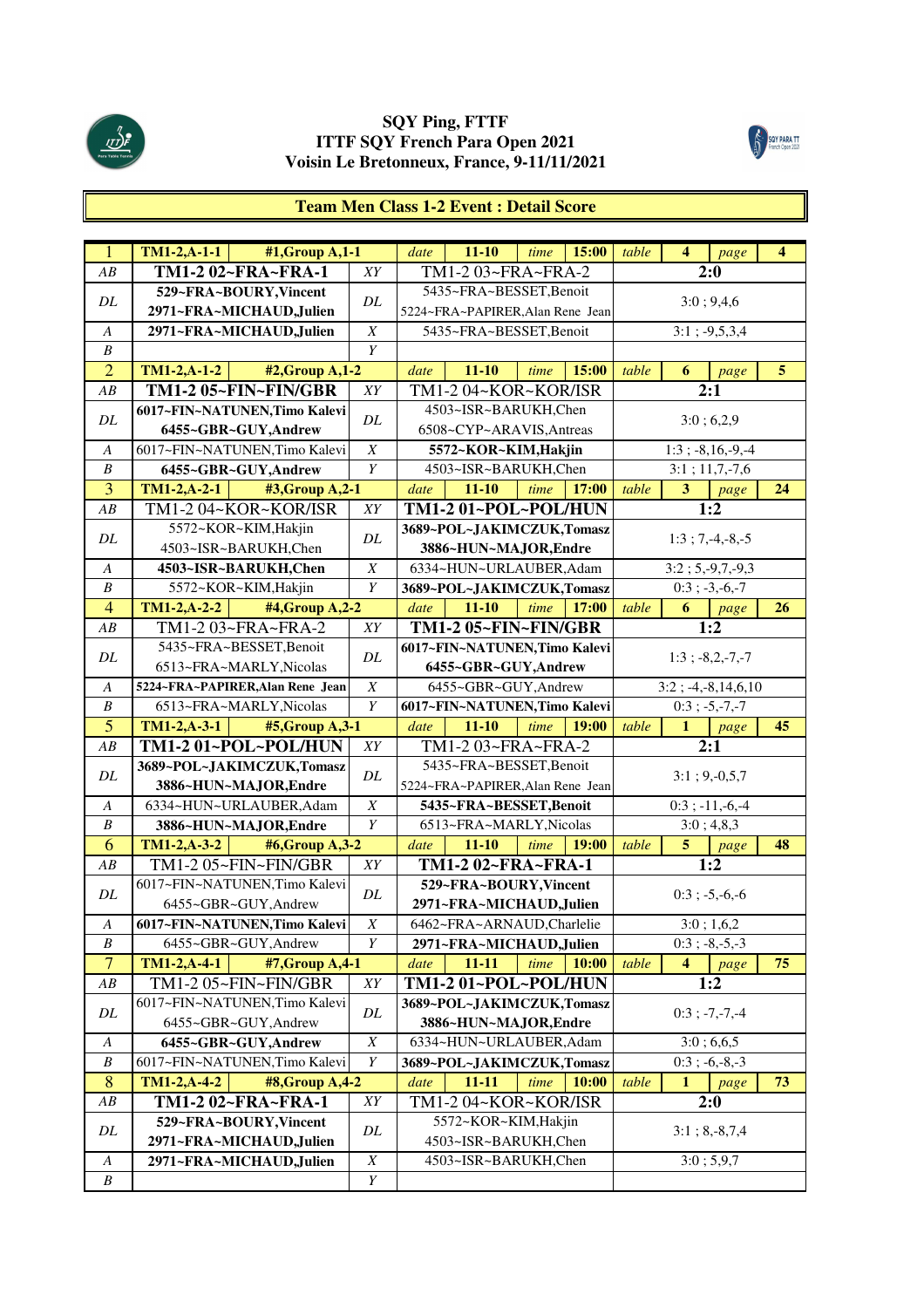|                  | $TM1-2,A-5-1$                 | $#9$ , Group A, 5-1              |                  | date                  | 11-11                     | time | 16:00 | table              | 3 | page            | 107 |
|------------------|-------------------------------|----------------------------------|------------------|-----------------------|---------------------------|------|-------|--------------------|---|-----------------|-----|
| $\overline{AB}$  |                               | TM1-2 03~FRA~FRA-2               | XY               | TM1-2 04~KOR~KOR/ISR  |                           |      | 2:0   |                    |   |                 |     |
| DL               | 5435~FRA~BESSET, Benoit<br>DL |                                  |                  | 4503~ISR~BARUKH,Chen  |                           |      |       | 3:0:10,8.7         |   |                 |     |
|                  |                               | 5224~FRA~PAPIRER, Alan Rene Jean |                  |                       | 6508~CYP~ARAVIS, Antreas  |      |       |                    |   |                 |     |
| A                |                               | 5224~FRA~PAPIRER, Alan Rene Jean | $\boldsymbol{X}$ |                       | 6508~CYP~ARAVIS, Antreas  |      |       | 3:0; 6,2,0         |   |                 |     |
| $\boldsymbol{B}$ |                               |                                  | V                |                       |                           |      |       |                    |   |                 |     |
| 10               | $TM1-2, A-5-2$                | #10, Group A, 5-2                |                  | date                  | 11-11                     | time | 16:00 | table              | 4 | page            | 108 |
| AB               |                               | TM1-2 02~FRA~FRA-1               | XY               |                       | TM1-2 01~POL~POL/HUN      |      |       |                    |   | 1:2             |     |
| DL               |                               | 529~FRA~BOURY, Vincent           | DL               |                       | 3689~POL~JAKIMCZUK,Tomasz |      |       | $2:3:6,-5,4,-4,-7$ |   |                 |     |
|                  |                               | 2971~FRA~MICHAUD, Julien         |                  | 3886~HUN~MAJOR, Endre |                           |      |       |                    |   |                 |     |
| A                |                               | 2971~FRA~MICHAUD, Julien         | X                |                       | 6334~HUN~URLAUBER, Adam   |      |       |                    |   | 3:0; 4,2,4      |     |
| $\boldsymbol{B}$ |                               | 529~FRA~BOURY, Vincent           | V                |                       | 3689~POL~JAKIMCZUK,Tomasz |      |       |                    |   | $0:3:-8,-10,-8$ |     |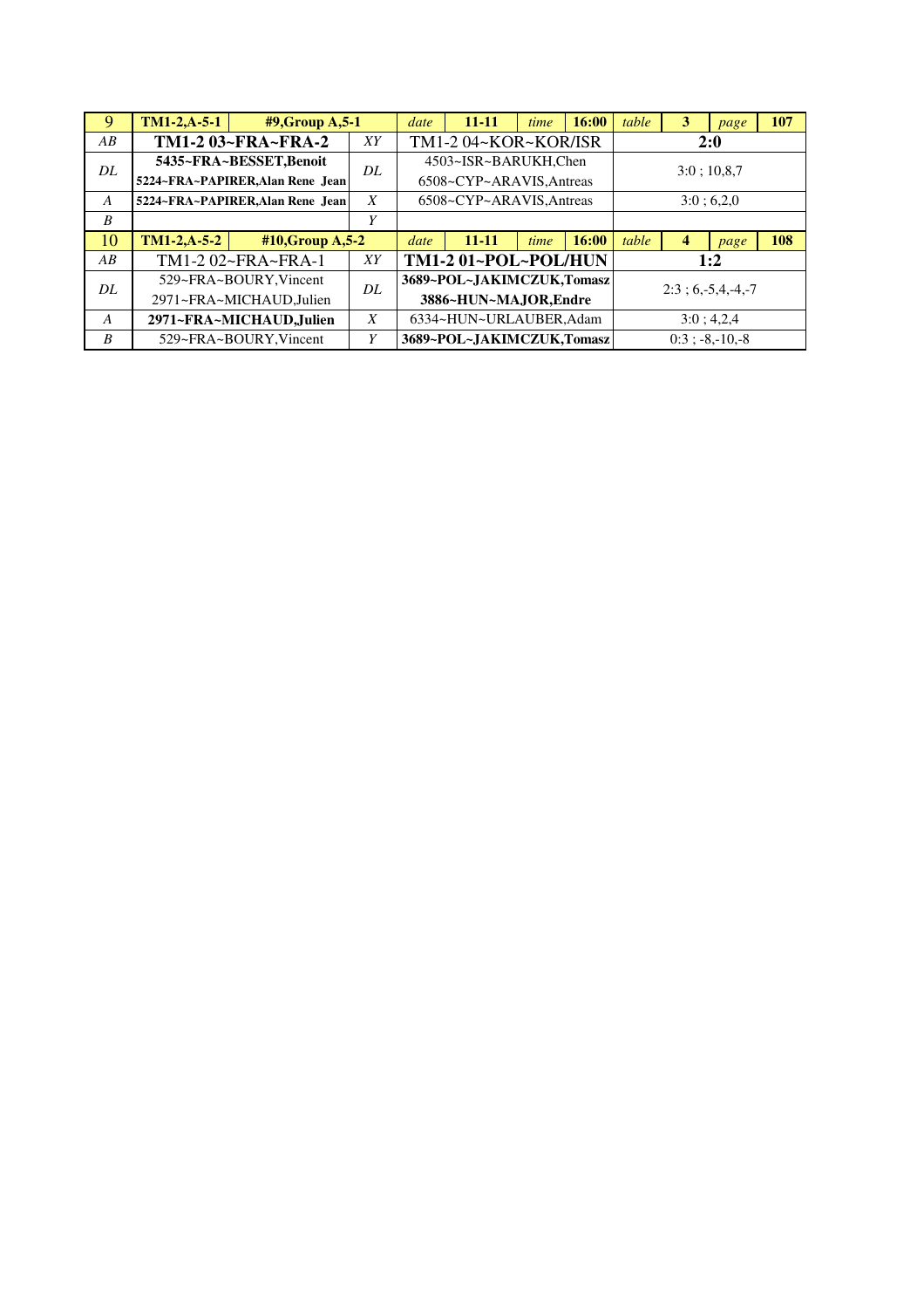



**Team Men Class 3-4 Event : KO for 4 Teams**

|   | TM3-4 01~SVK~SVK     | 2:0                  |                             |
|---|----------------------|----------------------|-----------------------------|
|   | $<1$ >11-11-11:30-T1 | 'TM3-4 01∼SVK∼SVK`   |                             |
| 2 | TM3-4 03~FRA~FRA-1   |                      | 2:1                         |
|   |                      | $<$ 3>11-11-16:00-T1 | <b>TM3-4 02∼KOR∼KOR/JPN</b> |
| 3 | TM3-4 05~FRA~FRA-2   |                      | Place 1                     |
|   | $<$ 2>11-11-11:30-T2 | TM3-4 02~KOR~KOR/JPN |                             |
|   | TM3-4 02~KOR~KOR/JP  | 2:0                  |                             |
|   |                      |                      |                             |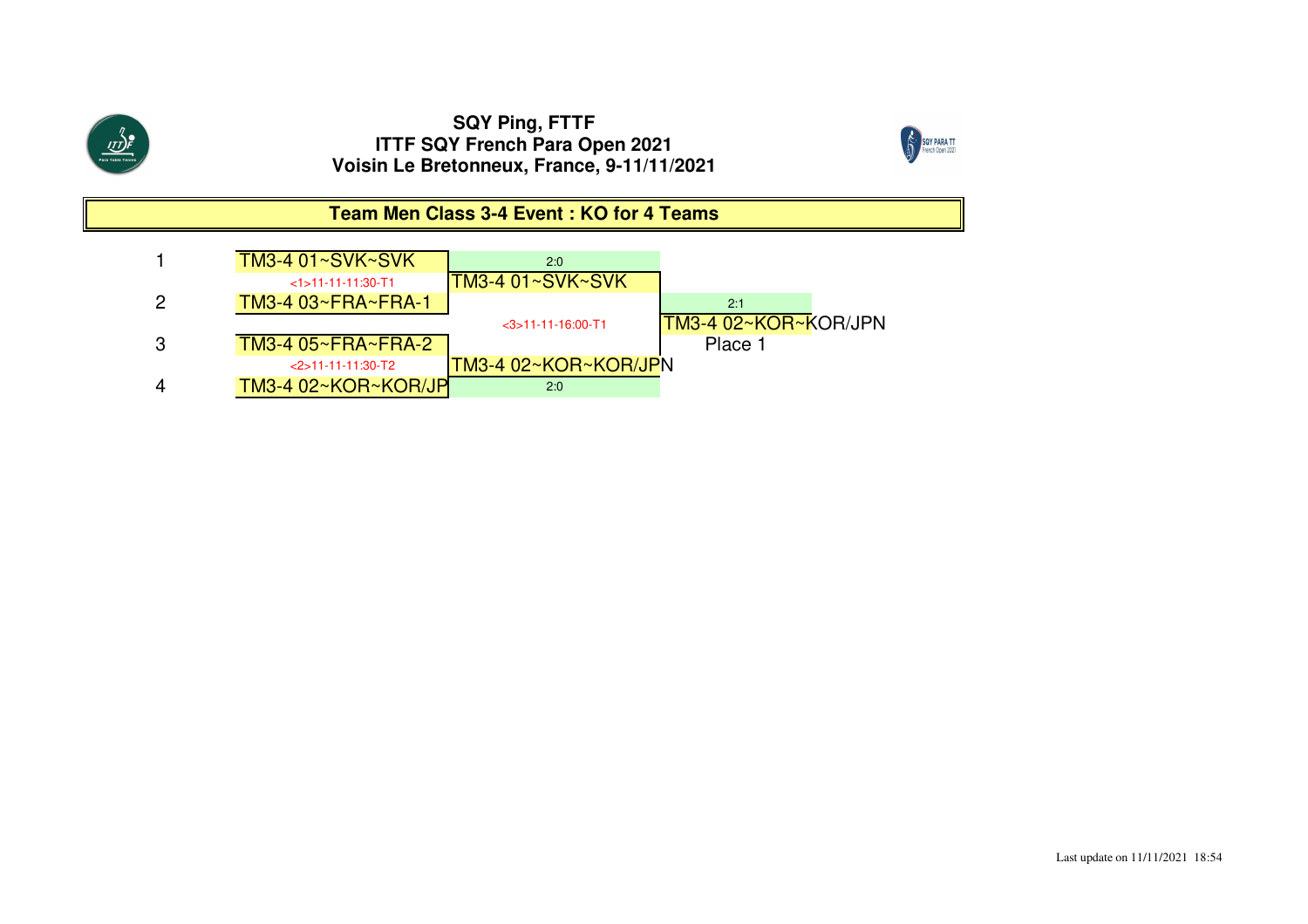



# **TM3-4 : Round Robin for 6 Teams in 2 Groups**

| <b>Match</b> | Dav | Time I          | <b>Table</b>       |     | <b>TM3-4 Group A</b><br>advace:2 |     |     | 3   | <b>MP</b> | Rank |
|--------------|-----|-----------------|--------------------|-----|----------------------------------|-----|-----|-----|-----------|------|
| $1 - 3$      |     | $11-10$ 16:00   |                    |     | TM3-4 01~SVK~SVK                 |     | 2:0 | 2:0 | 4         |      |
| $1-2$        |     | $ 11-10 18:00 $ | $\overline{2}$     |     |                                  |     |     |     |           |      |
| $2 - 3$      |     | 11-10 20:00     | 6                  | n   | TM3-4 04~ISR~ISR/CRO             | 0:2 |     | 1:2 | 2         | 3    |
|              |     |                 |                    |     |                                  |     |     |     |           |      |
|              |     | 3               | TM3-4 05~FRA~FRA-2 | 0:2 | 2:1                              |     | 3   | 2   |           |      |

**Team 2 TM3-4 04~ISR~ISR/CRO** 993~ISR~BEN ASOR,Shmuel **Team 3 TM3-4 05~FRA~FRA-2** 5129~FRA~PAIRE,Florian **Team 1**

**TM3-4 01~SVK~SVK** 2408~SVK~MIHALIK,Peter 5275~SVK~TRAVNICEK,Boris 4944~CRO~BASA,Nino 6044~FRA~ADJAL,Yorick 6514~FRA~STAUCH,Stephane

| <b>Match</b> | Day | Time        | <b>Table</b>            |     | <b>TM3-4 Group B</b><br>advace:2 |     | 2           | 3   | <b>MP</b> | Rank |
|--------------|-----|-------------|-------------------------|-----|----------------------------------|-----|-------------|-----|-----------|------|
| $1 - 3$      |     | 11-10 16:00 | $\overline{\mathbf{4}}$ |     | TM3-4 02~KOR~KOR/JPN             |     | 2:0         | 2:0 | 4         |      |
| $1-2$        |     | 11-10 18:00 | 3                       |     |                                  |     |             |     |           |      |
| $2 - 3$      |     | 11-10 20:00 | $\overline{2}$          | ົ   | TM3-4 03~FRA~FRA-1               | 0:2 |             | 2:0 | 3         | 2    |
|              |     |             |                         |     |                                  |     |             |     |           |      |
|              |     | 3           | TM3-4 06~IND~IND        | 0:2 | 0:2                              |     | $\mathbf 2$ | 3   |           |      |

| Team 1 | TM3-4 02~KOR~KOR/JPN                  | 1271~KOR~KIM, Young-gun                      |
|--------|---------------------------------------|----------------------------------------------|
|        |                                       | 5421~JPN~SAITO, Genki                        |
|        | Team 2 TM3-4 $03 \sim FRA \sim FRA-1$ | 542~FRA~MARTIN, Emeric                       |
|        |                                       | 4837~FRA~GEULJANS, Francois                  |
|        |                                       | 4495~FRA~GIL-MARTINS, Stephane               |
| Team 3 | TM3-4 06~IND~IND                      | 4636~IND~CHAUDARY, Jashavantbhai Dalsangbhai |
|        |                                       | 4637~IND~CHAUDARY, Rameshbhai                |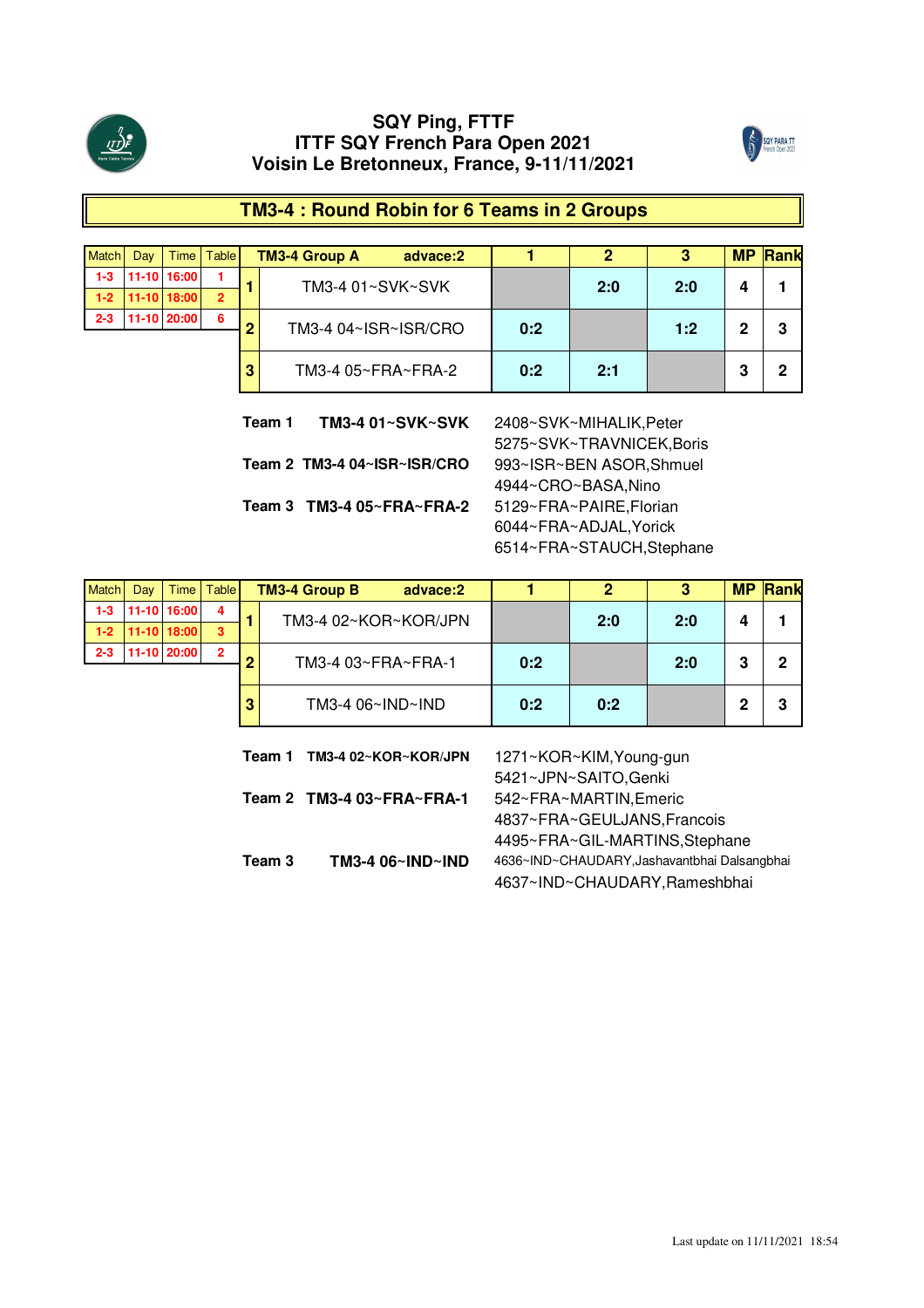



#### **Team Men Class 3-4 Event : Detail Score**

| $\overline{1}$                       | $TM3-4,A-1-1$<br>#1, Group A, 1-1           |                  | date                                             | $11 - 10$                                    | time | 16:00      | table | $\mathbf{1}$            | page                  | 12 |
|--------------------------------------|---------------------------------------------|------------------|--------------------------------------------------|----------------------------------------------|------|------------|-------|-------------------------|-----------------------|----|
| AB                                   | TM3-4 01~SVK~SVK                            | XY               |                                                  | TM3-4 05~FRA~FRA-2                           |      |            |       |                         | 2:0                   |    |
|                                      | 2408~SVK~MIHALIK, Peter                     |                  |                                                  | 5129~FRA~PAIRE,Florian                       |      |            |       |                         |                       |    |
| DL                                   | 5275~SVK~TRAVNICEK,Boris                    | DL               |                                                  | 6044~FRA~ADJAL, Yorick                       |      |            |       |                         | 3:0;6,9,5             |    |
| $\boldsymbol{A}$                     | 5275~SVK~TRAVNICEK,Boris                    | $\boldsymbol{X}$ |                                                  | 5129~FRA~PAIRE,Florian                       |      |            |       |                         | 3:0; 7,2,9            |    |
| $\boldsymbol{B}$                     |                                             | Y                |                                                  |                                              |      |            |       |                         |                       |    |
| $\overline{2}$                       | TM3-4, A-2-1<br>#2, Group A, 2-1            |                  | date                                             | $11 - 10$                                    | time | 18:00      | table | $\overline{2}$          | page                  | 34 |
| AB                                   | TM3-4 01~SVK~SVK                            | XY               |                                                  | TM3-4 04~ISR~ISR/CRO                         |      |            |       |                         | 2:0                   |    |
|                                      | 2408~SVK~MIHALIK, Peter                     |                  |                                                  | 993~ISR~BEN ASOR, Shmuel                     |      |            |       |                         |                       |    |
| DL                                   | 5275~SVK~TRAVNICEK,Boris                    | DL               |                                                  | 4944~CRO~BASA,Nino                           |      |            |       |                         | 3:0; 5,9,6            |    |
| A                                    | 5275~SVK~TRAVNICEK,Boris                    | $\boldsymbol{X}$ |                                                  | 993~ISR~BEN ASOR, Shmuel                     |      |            |       |                         | 3:0; 5,5,11           |    |
| $\boldsymbol{B}$                     |                                             | $\boldsymbol{Y}$ |                                                  |                                              |      |            |       |                         |                       |    |
| $\overline{3}$                       | TM3-4, A-3-1<br>#3, Group A, 3-1            |                  | date                                             | $11 - 10$                                    | time | 20:00      | table | 6                       | page                  | 59 |
| AB                                   | TM3-4 05~FRA~FRA-2                          | XY               |                                                  | TM3-4 04~ISR~ISR/CRO                         |      |            |       |                         | 2:1                   |    |
|                                      | 5129~FRA~PAIRE,Florian                      |                  |                                                  | 993~ISR~BEN ASOR, Shmuel                     |      |            |       |                         |                       |    |
| DL                                   | 6044~FRA~ADJAL, Yorick                      | DL               |                                                  | 4944~CRO~BASA,Nino                           |      |            |       |                         | $3:1; 7,-7,5,8$       |    |
| $\boldsymbol{A}$                     | 6514~FRA~STAUCH,Stephane                    | $\boldsymbol{X}$ |                                                  | 993~ISR~BEN ASOR, Shmuel                     |      |            |       |                         | $1:3$ ; $-10,-7,7,-7$ |    |
| $\boldsymbol{B}$                     | 6044~FRA~ADJAL, Yorick                      | Y                |                                                  | 4944~CRO~BASA,Nino                           |      |            |       |                         | 3:0; 5,10,10          |    |
| $\overline{4}$                       | TM3-4,B-1-1<br>#1, Group B, 1-1             |                  | date                                             | $11 - 10$                                    | time | 16:00      | table | 4                       | page                  | 15 |
| AB                                   | TM3-4 06~IND~IND                            | XY               |                                                  | TM3-4 02~KOR~KOR/JPN                         |      |            |       |                         | 0:2                   |    |
|                                      | 4636~IND~CHAUDARY,Jashavantbhai Dalsangbhai |                  |                                                  | 1271~KOR~KIM, Young-gun                      |      |            |       |                         |                       |    |
| DL                                   | 4637~IND~CHAUDARY, Rameshbhai               | DL               |                                                  | 5421~JPN~SAITO,Genki                         |      |            |       |                         | $0:3$ ; $-7,-8,-3$    |    |
| A                                    | 4637~IND~CHAUDARY, Rameshbhai               | $\boldsymbol{X}$ |                                                  | 5421~JPN~SAITO,Genki                         |      |            |       |                         | $0:3$ ; -7,-9,-9      |    |
| $\boldsymbol{B}$                     |                                             | $\overline{Y}$   |                                                  |                                              |      |            |       |                         |                       |    |
| $\overline{5}$                       | TM3-4, B-2-1<br>#2, Group B, 2-1            |                  | date                                             | $11 - 10$                                    | time | 18:00      | table | $\overline{\mathbf{3}}$ | page                  | 35 |
| AB                                   | TM3-4 03~FRA~FRA-1                          | XY               |                                                  | TM3-4 02~KOR~KOR/JPN                         |      |            |       |                         | 0:2                   |    |
| DL                                   | 4837~FRA~GEULJANS, Francois                 | DL               |                                                  | 1271~KOR~KIM, Young-gun                      |      |            |       |                         | $0:3$ ; $-7,-11,-6$   |    |
|                                      | 4495~FRA~GIL-MARTINS, Stephane              |                  |                                                  | 5421~JPN~SAITO,Genki                         |      |            |       |                         |                       |    |
| A                                    | 542~FRA~MARTIN, Emeric                      | $\boldsymbol{X}$ |                                                  | 1271~KOR~KIM, Young-gun                      |      |            |       |                         | $0:3; -4,-4,-4$       |    |
| $\boldsymbol{B}$                     |                                             | Y                |                                                  |                                              |      |            |       |                         |                       |    |
| 6                                    | TM3-4, B-3-1<br>#3, Group B, 3-1            |                  | date                                             | $11 - 10$                                    | time | 20:00      | table | $\overline{2}$          | page                  | 56 |
| AB                                   | TM3-4 03~FRA~FRA-1                          | XY               |                                                  | TM3-4 06~IND~IND                             |      |            |       |                         | $\overline{2:0}$      |    |
| DL                                   | 4837~FRA~GEULJANS, Francois                 | DL               |                                                  | 4636~IND~CHAUDARY, Jashavantbhai Dalsangbhai |      |            |       |                         | 3:0; 8,4,4            |    |
|                                      | 4495~FRA~GIL-MARTINS, Stephane              |                  |                                                  | 4637~IND~CHAUDARY, Rameshbhai                |      |            |       |                         |                       |    |
| $\boldsymbol{A}$                     | 542~FRA~MARTIN, Emeric                      | $\boldsymbol{X}$ |                                                  | 4636~IND~CHAUDARY, Jashavantbhai Dalsangbhai |      |            |       |                         | 3:0; 3,4,6            |    |
| $\boldsymbol{B}$                     |                                             | Y                |                                                  |                                              |      |            |       |                         |                       |    |
| $\overline{7}$                       | TM3-4,top4-1<br>#1,top4-1                   |                  | date                                             | $11 - 11$                                    | time | 11:30      | table | $\mathbf{1}$            | page                  | 89 |
| ${\cal AB}$                          | TM3-4 03~FRA~FRA-1                          | ${\cal XY}$      |                                                  | TM3-4 01~SVK~SVK                             |      |            |       |                         | 0:2                   |    |
| DL                                   | 4837~FRA~GEULJANS, Francois                 | DL               |                                                  | 2408~SVK~MIHALIK, Peter                      |      |            |       |                         | $0:3$ ; $-5,-4,-6$    |    |
|                                      | 4495~FRA~GIL-MARTINS, Stephane              |                  |                                                  | 5275~SVK~TRAVNICEK,Boris                     |      |            |       |                         |                       |    |
| $\boldsymbol{A}$                     | 542~FRA~MARTIN, Emeric                      | $\overline{X}$   |                                                  | 5275~SVK~TRAVNICEK,Boris                     |      |            |       |                         | $0:3; -3,-9,-6$       |    |
| B                                    |                                             | $\overline{Y}$   |                                                  |                                              |      |            |       |                         |                       |    |
| 8                                    | TM3-4,top4-2<br>#2,top4-2                   |                  | date                                             | $11 - 11$                                    | time | 11:30      | table | $\mathbf{2}$            | page                  | 90 |
| $\overline{AB}$                      | TM3-4 02~KOR~KOR/JPN                        | ${\cal XY}$      |                                                  | TM3-4 05~FRA~FRA-2                           |      |            |       |                         | 2:0                   |    |
| DL                                   | 1271~KOR~KIM, Young-gun                     | $\cal DL$        | 5129~FRA~PAIRE,Florian<br>6044~FRA~ADJAL, Yorick |                                              |      | 3:0; 7,3,6 |       |                         |                       |    |
|                                      | 5421~JPN~SAITO,Genki                        |                  |                                                  |                                              |      |            |       |                         |                       |    |
| $\boldsymbol{A}$<br>$\boldsymbol{B}$ | 1271~KOR~KIM, Young-gun                     | $\boldsymbol{X}$ |                                                  | 6044~FRA~ADJAL, Yorick                       |      |            |       |                         | 3:0; 7,5,3            |    |
|                                      |                                             | $\boldsymbol{Y}$ |                                                  |                                              |      |            |       |                         |                       |    |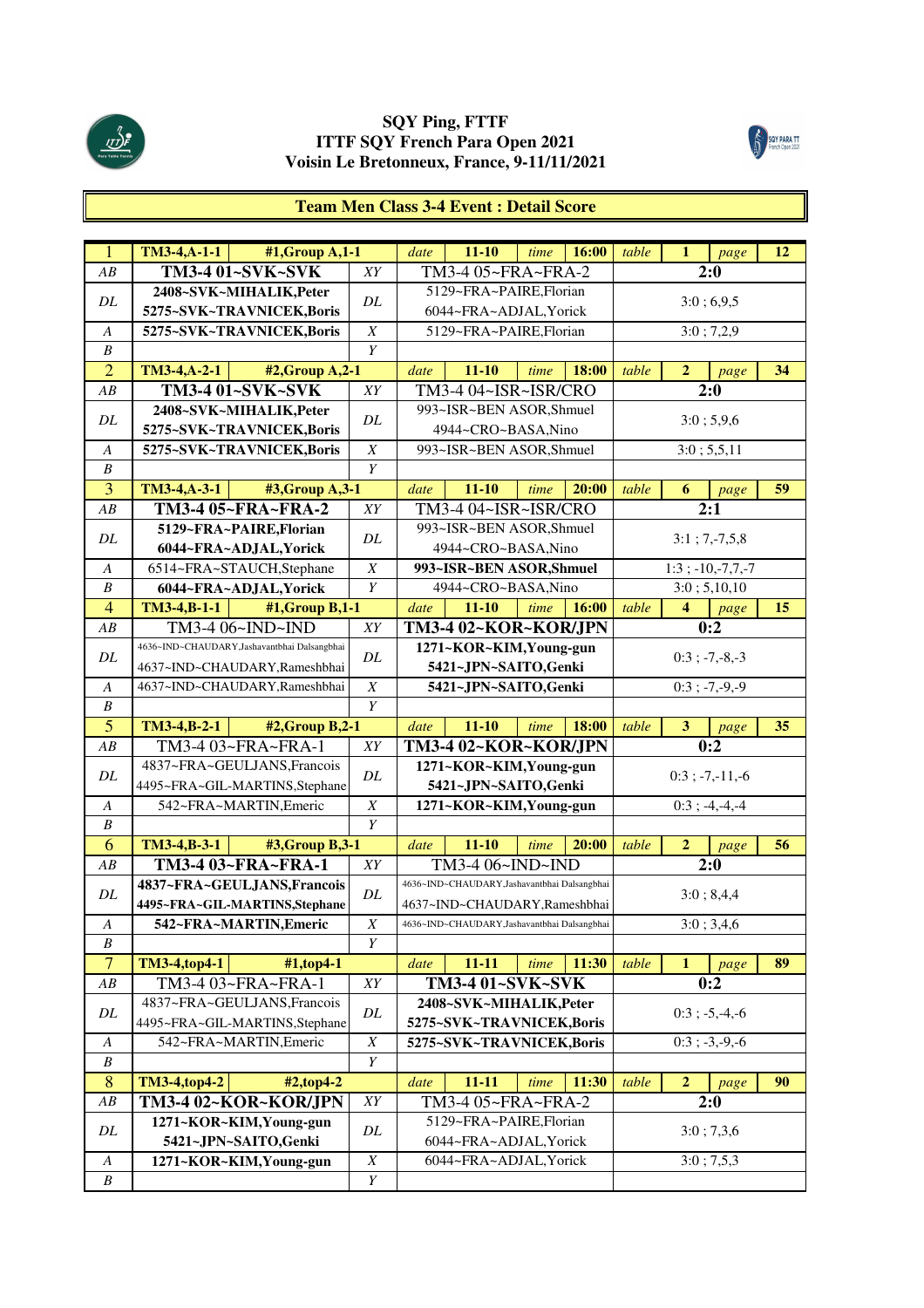| Q  | $TM3-4, top1/2$         | $\text{\#3,top1/2}$ | date | 11-11                    | time | 16:00 | table |     | page             | 105 |
|----|-------------------------|---------------------|------|--------------------------|------|-------|-------|-----|------------------|-----|
| AB | TM3-4 02~KOR~KOR/JPN    | XΥ                  |      | $TM3-401-SVK-SVK$        |      |       |       | 2:1 |                  |     |
| DL | 1271~KOR~KIM, Young-gun | DL                  |      | 2408~SVK~MIHALIK, Peter  |      |       |       |     | $1:3:-8.5.-2.-8$ |     |
|    | 5421~JPN~SAITO,Genki    |                     |      | 5275~SVK~TRAVNICEK,Boris |      |       |       |     |                  |     |
| А  | 5421~JPN~SAITO,Genki    | Χ                   |      | 5275~SVK~TRAVNICEK.Boris |      |       |       |     | 3:0:9.9.7        |     |
| B  | 1271~KOR~KIM, Young-gun |                     |      | 2408~SVK~MIHALIK.Peter   |      |       |       |     | 3:0:6,8,4        |     |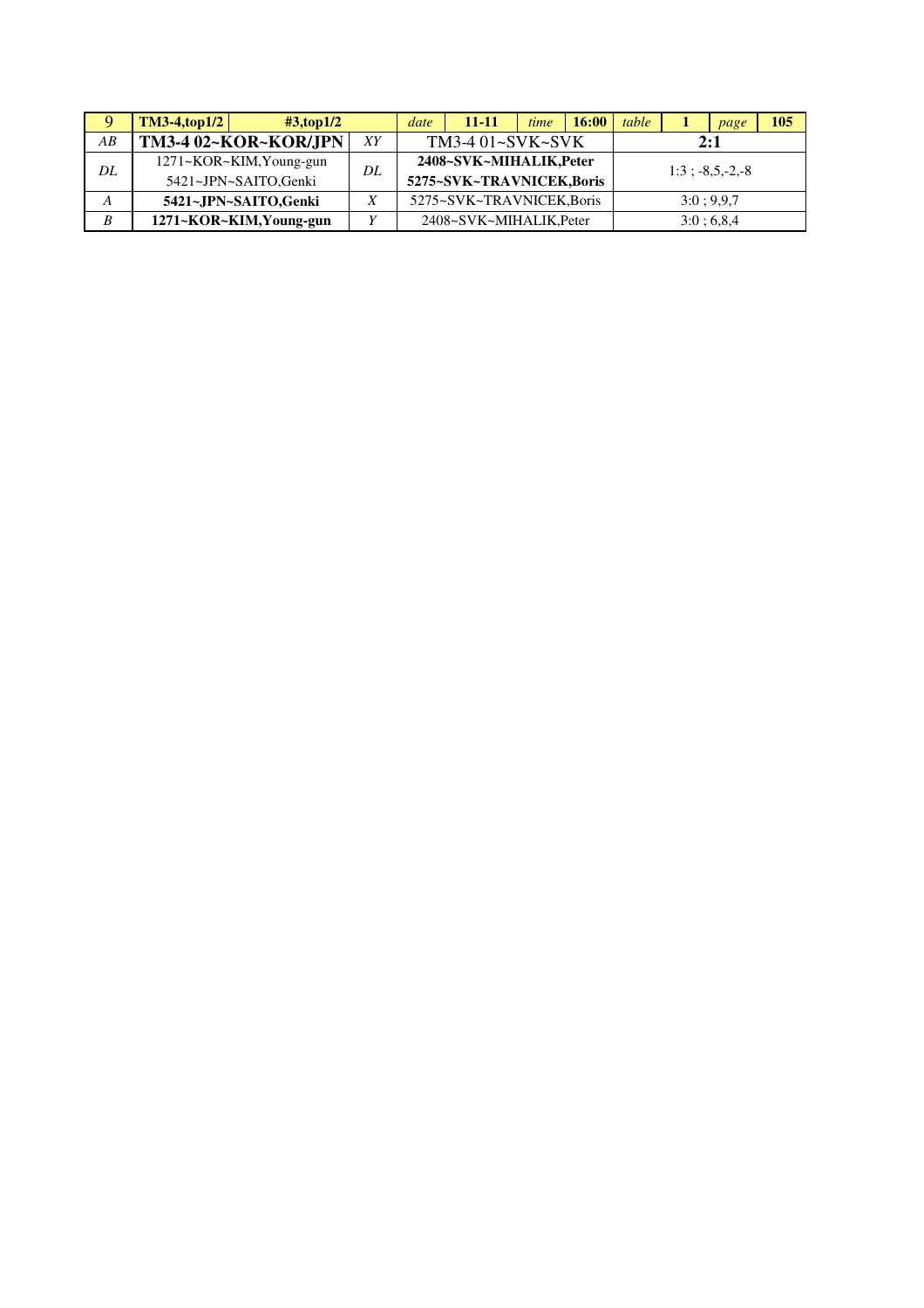$\overbrace{\text{III}}^{\eta}_{\text{para Table Tennis}}$ 



## **Team Men Class 5 Event : KO for 4 Teams**

|   | TM5 01~NOR~NOR         | 2:0                  |                       |
|---|------------------------|----------------------|-----------------------|
|   | $<1$ > 11-11-11:30-T5  | ITM5 01∼NOR∼NOR      |                       |
| 2 | TM5 06~GER~GER/BRA     |                      | 2:1                   |
|   |                        | $<$ 3>11-11-16:00-T2 | <b>TM5 01~NOR~NOR</b> |
| 3 | $TM5$ 05~ $IND$ ~ $ND$ |                      | Place 1               |
|   | $<$ 2>11-11-11:30-T4   | TM5 02~NGR~NGR       |                       |
|   | TM5 02~NGR~NGR         | 2:0                  |                       |
|   |                        |                      |                       |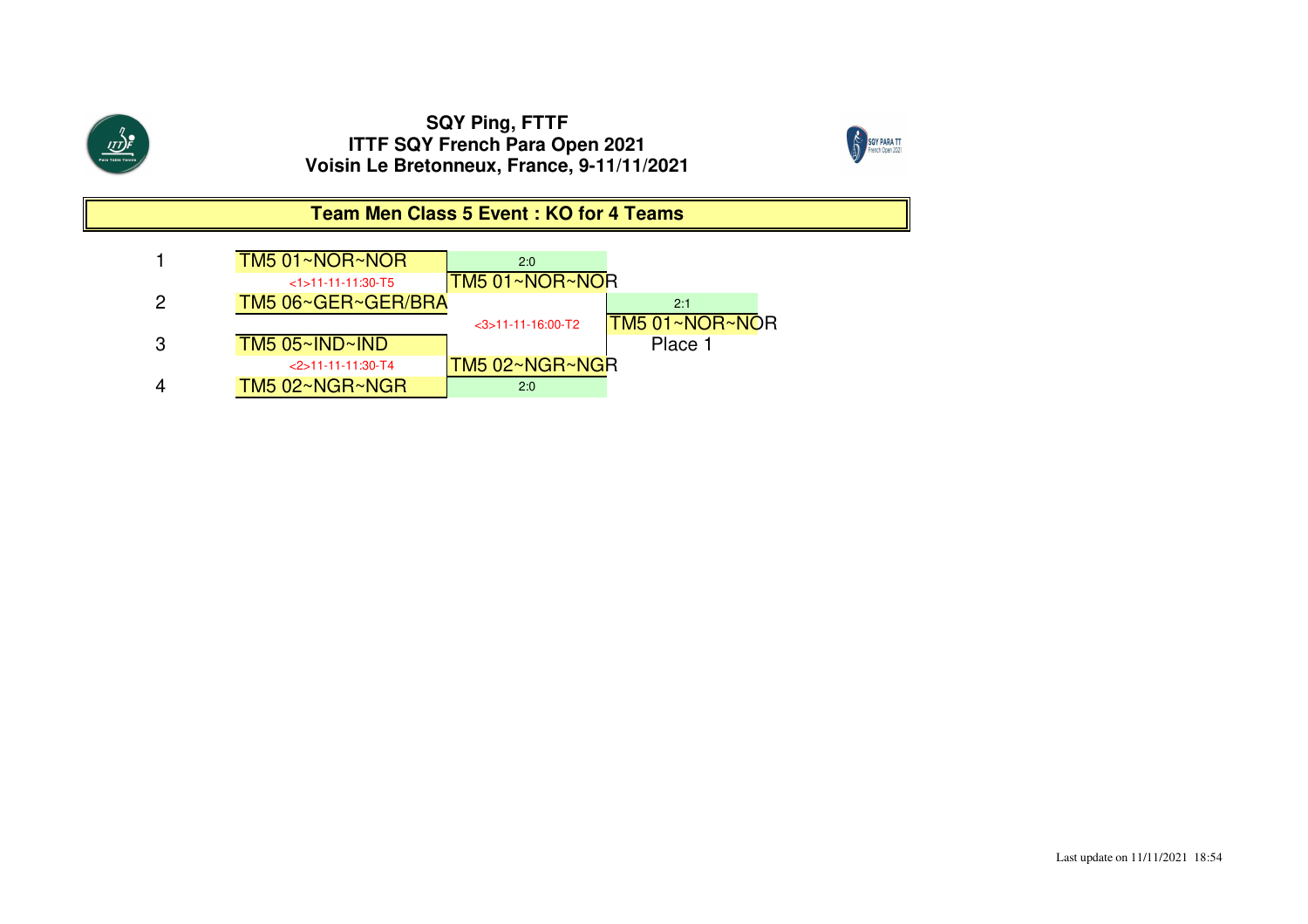



# **TM5 : Round Robin for 7 Teams in 2 Groups**

| Match   | Day                                           |             | Time Table     |                                | <b>TM5 Group A</b> | advace:2       | 1                                   | 2   | 3   | <b>MP</b>    | Rank         |  |  |
|---------|-----------------------------------------------|-------------|----------------|--------------------------------|--------------------|----------------|-------------------------------------|-----|-----|--------------|--------------|--|--|
| $1 - 3$ |                                               | 11-10 16:00 | $\overline{2}$ | 1                              |                    |                |                                     | 2:1 | 2:0 | 4            | 1            |  |  |
| $1 - 2$ |                                               | 11-10 18:00 | 4              |                                | TM5 01~NOR~NOR     |                |                                     |     |     |              |              |  |  |
| $2 - 3$ |                                               | 11-10 20:00 | 3              | 2                              |                    |                | 1:2                                 |     | 1:2 | $\mathbf{2}$ | 3            |  |  |
|         |                                               |             |                |                                | TM5 04~GBR~GBR     |                |                                     |     |     |              |              |  |  |
|         |                                               |             |                | 3                              |                    | TM5 05~IND~IND | 0:2                                 | 2:1 |     | 3            | $\mathbf{2}$ |  |  |
|         |                                               |             |                |                                |                    |                |                                     |     |     |              |              |  |  |
|         |                                               |             |                |                                |                    |                |                                     |     |     |              |              |  |  |
|         |                                               |             |                |                                | Team 1             | TM5 01~NOR~NOR | 1461~NOR~URHAUG,Tommy               |     |     |              |              |  |  |
|         |                                               |             |                |                                |                    |                | 5234~NOR~VEGSUND, Sebastian Brandal |     |     |              |              |  |  |
|         |                                               |             |                |                                | Team 2             | TM5 04~GBR~GBR | 6389~GBR~HEAPS.Simon                |     |     |              |              |  |  |
|         |                                               |             |                | 5036~GBR~BULLEN, Daniel        |                    |                |                                     |     |     |              |              |  |  |
|         | TM5 $05~\text{N}$ ND $~\text{N}$ ND<br>Team 3 |             |                | 5869~IND~ALAGAR, Raj Aravindan |                    |                |                                     |     |     |              |              |  |  |
|         |                                               |             |                |                                |                    |                | 3923~IND~SINGH, Trivendra           |     |     |              |              |  |  |

|         |                         |             | Time Table | <b>TM5 Group B</b><br>advace:2 |     |     |     |     |  |
|---------|-------------------------|-------------|------------|--------------------------------|-----|-----|-----|-----|--|
| 1-3     |                         | 11-10 16:00 | 3          | TM5 02~NGR~NGR                 |     | 2:0 | 2:0 | 2:0 |  |
| 2-4     |                         | 11-10 16:00 | 5          |                                |     |     |     |     |  |
|         |                         | 11-10 18:00 | 5          | TM5 03~SWE~SWE                 | 0:2 |     | 0:2 | 2:0 |  |
| $1-2$   | $\pm$ 11-10 18:00 $\pm$ |             | 6          |                                |     |     |     |     |  |
| -4      |                         | 11-10 20:00 |            | TM5 06~GER~GER/BRA             | 0:2 | 2:0 |     | 2:1 |  |
| $2 - 3$ |                         | 11-10 20:00 | 5          |                                |     |     |     |     |  |
|         |                         |             |            | TM5 07~NED~NED/GBR             | 0:2 | 0:2 | 1:2 |     |  |

| Team 1 | TM5 02~NGR~NGR            | 4383~NGR~OGUNKUNLE, Isau          |
|--------|---------------------------|-----------------------------------|
|        |                           | 4914~NGR~KOLEOSHO, Ahmed Owolabi  |
|        |                           | 1446~NGR~SULE, Nasiru             |
| Team 2 | TM5 03~SWE~SWE            | 6005~SWE~NYHOLM, Isak Anders      |
|        |                           | 5077~SWE~OLSSON, David Karl       |
|        | Team 3 TM5 06~GER~GER/BRA | 2323~GER~DIDION, Joerg            |
|        |                           | 6528~BRA~CARVALHAL ARABIAN, Lucas |
|        | Team 4 TM5 07~NED~NED/GBR | 4444~NED~ROELOFS,Sem              |
|        |                           | 6153~GBR~YORK, Lee Rober          |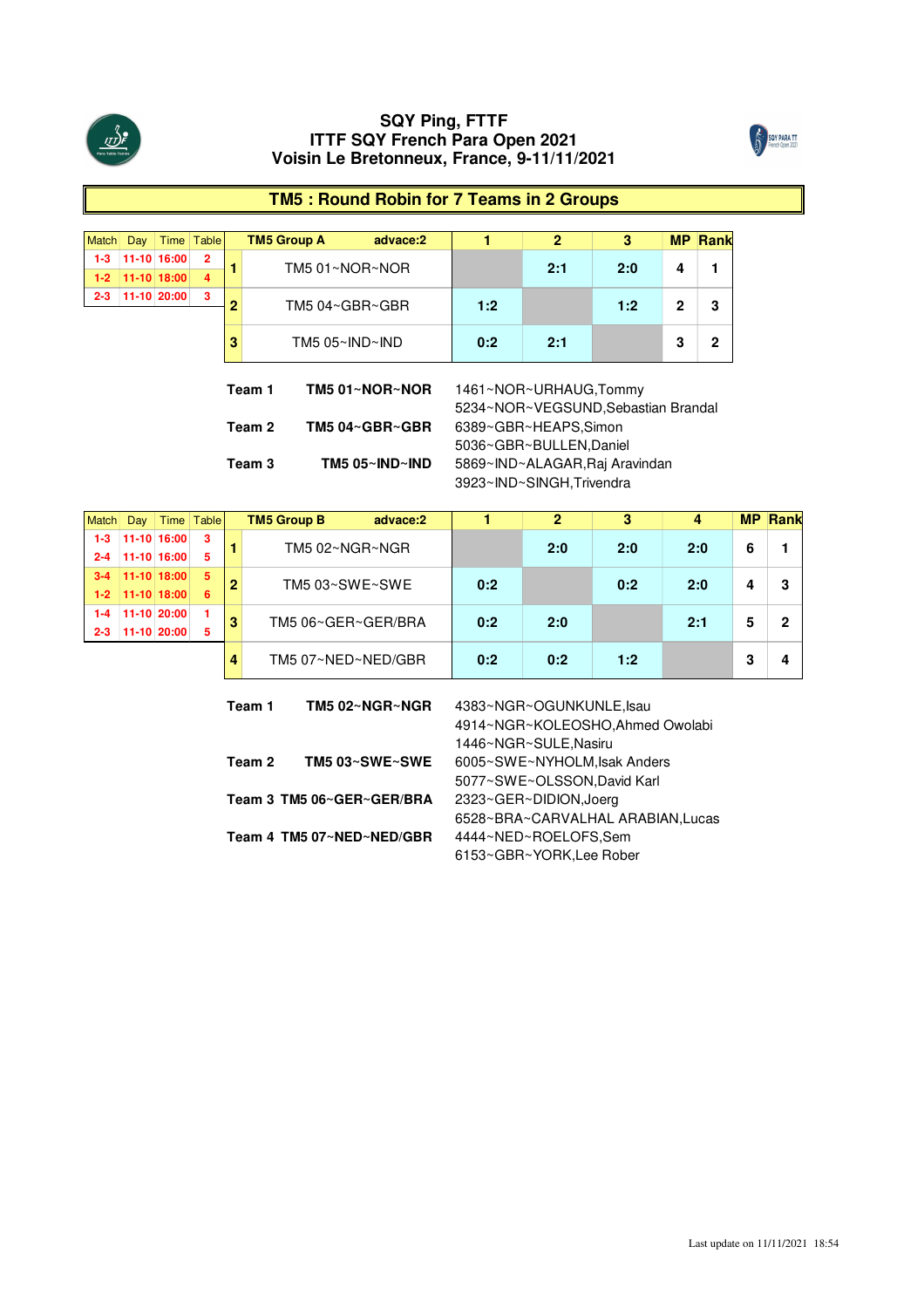



#### **Team Men Class 5 Event : Detail Score**

| $\mathbf{1}$                         | <b>TM5, A-1-1</b> | #1, Group A, 1-1                    |                                      | date | $11 - 10$                           | time | 16:00 | table | $\boldsymbol{2}$ | page                     | 13 |
|--------------------------------------|-------------------|-------------------------------------|--------------------------------------|------|-------------------------------------|------|-------|-------|------------------|--------------------------|----|
| AB                                   |                   | TM5 01~NOR~NOR                      | XY                                   |      | TM5 05~IND~IND                      |      |       |       |                  | 2:0                      |    |
|                                      |                   | 1461~NOR~URHAUG,Tommy               |                                      |      | 5869~IND~ALAGAR, Raj Aravindan      |      |       |       |                  |                          |    |
| DL                                   |                   | 5234~NOR~VEGSUND, Sebastian Brandal | $\cal DL$                            |      | 3923~IND~SINGH,Trivendra            |      |       |       |                  | 3:0; 5,8,7               |    |
| $\boldsymbol{A}$                     |                   | 1461~NOR~URHAUG,Tommy               | $\boldsymbol{X}$                     |      | 3923~IND~SINGH,Trivendra            |      |       |       |                  | 3:0; 7,2,2               |    |
| $\boldsymbol{B}$                     |                   |                                     | Y                                    |      |                                     |      |       |       |                  |                          |    |
| $\overline{2}$                       | <b>TM5, A-2-1</b> | #2, Group A, 2-1                    |                                      | date | $11 - 10$                           | time | 18:00 | table | $\overline{4}$   | page                     | 36 |
| AB                                   |                   | TM5 04~GBR~GBR                      | XY                                   |      | TM5 01~NOR~NOR                      |      |       |       |                  | 1:2                      |    |
|                                      |                   | 6389~GBR~HEAPS,Simon                |                                      |      | 1461~NOR~URHAUG,Tommy               |      |       |       |                  |                          |    |
| DL                                   |                   | 5036~GBR~BULLEN, Daniel             | DL                                   |      | 5234~NOR~VEGSUND, Sebastian Brandal |      |       |       |                  | $0:3$ ; $-8,-5,-10$      |    |
| A                                    |                   | 6389~GBR~HEAPS,Simon                | $\boldsymbol{X}$                     |      | 5234~NOR~VEGSUND, Sebastian Brandal |      |       |       |                  | $3:2; -9,-5,7,8,7$       |    |
| B                                    |                   | 5036~GBR~BULLEN, Daniel             | Y                                    |      | 1461~NOR~URHAUG,Tommy               |      |       |       |                  | $0:3$ ; $-5,-2,-5$       |    |
| $\overline{3}$                       | TM5, A-3-1        | #3, Group A, 3-1                    |                                      | date | $11 - 10$                           | time | 20:00 | table | 3 <sup>1</sup>   | page                     | 57 |
| AB                                   |                   | TM5 04~GBR~GBR                      | XY                                   |      | <b>TM5 05~IND~IND</b>               |      |       |       |                  | 1:2                      |    |
|                                      |                   | 6389~GBR~HEAPS,Simon                |                                      |      | 5869~IND~ALAGAR, Raj Aravindan      |      |       |       |                  |                          |    |
| DL                                   |                   | 5036~GBR~BULLEN, Daniel             | DL                                   |      | 3923~IND~SINGH,Trivendra            |      |       |       |                  | $1:3$ ; $-13, -9, 2, -5$ |    |
| $\boldsymbol{A}$                     |                   | 5036~GBR~BULLEN,Daniel              | $\boldsymbol{X}$                     |      | 3923~IND~SINGH,Trivendra            |      |       |       |                  | $3:1$ ; $-8,4,4,5$       |    |
| $\boldsymbol{B}$                     |                   | 6389~GBR~HEAPS,Simon                | Y                                    |      | 5869~IND~ALAGAR, Raj Aravindan      |      |       |       |                  | $1:3; 8,-2,-9,-6$        |    |
| $\overline{4}$                       | <b>TM5,B-1-1</b>  | $#1$ , Group B, 1-1                 |                                      | date | $11 - 10$                           | time | 16:00 | table | 3                | page                     | 14 |
| AB                                   |                   | TM5 06~GER~GER/BRA                  | XY                                   |      | TM5 02~NGR~NGR                      |      |       |       |                  | 0:2                      |    |
|                                      |                   | 2323~GER~DIDION, Joerg              |                                      |      | 4383~NGR~OGUNKUNLE,Isau             |      |       |       |                  |                          |    |
| DL                                   |                   | 6528~BRA~CARVALHAL ARABIAN, Lucas   | DL                                   |      | 4914~NGR~KOLEOSHO, Ahmed Owolabi    |      |       |       |                  | $1:3; 9,-6,-6,-9$        |    |
| A                                    |                   | 6528~BRA~CARVALHAL ARABIAN, Lucas   | $\boldsymbol{X}$                     |      | 4383~NGR~OGUNKUNLE,Isau             |      |       |       |                  | $0:3; -6,-6,-7$          |    |
| B                                    |                   |                                     | Y                                    |      |                                     |      |       |       |                  |                          |    |
|                                      |                   |                                     |                                      |      |                                     |      |       |       |                  |                          |    |
| $\overline{5}$                       | <b>TM5,B-1-2</b>  | $#2$ , Group B, 1-2                 |                                      | date | $11 - 10$                           | time | 16:00 | table | 5                | page                     | 16 |
| AB                                   |                   | TM5 07~NED~NED/GBR                  | XY                                   |      | <b>TM5 03~SWE~SWE</b>               |      |       |       |                  | 0:2                      |    |
|                                      |                   | 4444~NED~ROELOFS,Sem                |                                      |      | 6005~SWE~NYHOLM, Isak Anders        |      |       |       |                  |                          |    |
| DL                                   |                   | 6153~GBR~YORK, Lee Rober            | DL                                   |      | 5077~SWE~OLSSON, David Karl         |      |       |       |                  | $1:3$ ; $-11,2,-8,-5$    |    |
| A                                    |                   | 6153~GBR~YORK, Lee Rober            | X                                    |      | 5077~SWE~OLSSON, David Karl         |      |       |       |                  | $1:3; 8,-6,-6,-3$        |    |
| $\boldsymbol{B}$                     |                   |                                     | Y                                    |      |                                     |      |       |       |                  |                          |    |
| 6                                    | <b>TM5,B-2-1</b>  | #3, Group B, 2-1                    |                                      | date | $11 - 10$                           | time | 18:00 | table | 5                | page                     | 37 |
| ${\cal AB}$                          |                   | TM5 07~NED~NED/GBR                  | XY                                   |      | TM5 06~GER~GER/BRA                  |      |       |       |                  | 1:2                      |    |
|                                      |                   | 4444~NED~ROELOFS,Sem                |                                      |      | 2323~GER~DIDION,Joerg               |      |       |       |                  |                          |    |
| DL                                   |                   | 6153~GBR~YORK, Lee Rober            | DL                                   |      | 6528~BRA~CARVALHAL ARABIAN, Lucas   |      |       |       |                  | 3:0;11,7,16              |    |
| $\boldsymbol{A}$                     |                   | 4444~NED~ROELOFS,Sem                | X                                    |      | 6528~BRA~CARVALHAL ARABIAN, Lucas   |      |       |       |                  | $1:3; 8,-7,-12,-3$       |    |
| B                                    |                   | 6153~GBR~YORK, Lee Rober            | Y                                    |      | 2323~GER~DIDION, Joerg              |      |       |       |                  | $0:3$ ; $-10,-8,-7$      |    |
| $\overline{7}$                       | $TM5,B-2-2$       | #4, Group B, 2-2                    |                                      | date | $11 - 10$                           | time | 18:00 | table | 6                | page                     | 38 |
| ${\cal AB}$                          |                   | TM5 03~SWE~SWE                      | XY                                   |      | <b>TM5 02~NGR~NGR</b>               |      |       |       |                  | 0:2                      |    |
|                                      |                   | 6005~SWE~NYHOLM, Isak Anders        |                                      |      | 4914~NGR~KOLEOSHO, Ahmed Owolabi    |      |       |       |                  |                          |    |
| DL                                   |                   | 5077~SWE~OLSSON, David Karl         | DL                                   |      | 1446~NGR~SULE, Nasiru               |      |       |       |                  | $2:3; 7,-9,-4,7,-9$      |    |
| A                                    |                   | 6005~SWE~NYHOLM, Isak Anders        | $\overline{X}$                       |      | 4383~NGR~OGUNKUNLE,Isau             |      |       |       |                  | $0:3$ ; $-2,-8,-4$       |    |
| $\boldsymbol{B}$                     |                   |                                     | $\overline{Y}$                       |      |                                     |      |       |       |                  |                          |    |
| 8                                    | TM5,B-3-1         | #5, Group B, 3-1                    |                                      | date | $11 - 10$                           | time | 20:00 | table | $\mathbf{1}$     | page                     | 55 |
| $\overline{AB}$                      |                   | TM5 02~NGR~NGR                      | XY                                   |      | TM5 07~NED~NED/GBR                  |      |       |       |                  | 2:0                      |    |
|                                      |                   | 4914~NGR~KOLEOSHO, Ahmed Owolabi    |                                      |      | 4444~NED~ROELOFS,Sem                |      |       |       |                  |                          |    |
| $\cal DL$                            |                   | 1446~NGR~SULE, Nasiru               | DL                                   |      | 6153~GBR~YORK, Lee Rober            |      |       |       |                  | $3:1; -7, 3, 7, 7$       |    |
| $\boldsymbol{A}$<br>$\boldsymbol{B}$ |                   | 4383~NGR~OGUNKUNLE,Isau             | $\boldsymbol{X}$<br>$\boldsymbol{Y}$ |      | 6153~GBR~YORK, Lee Rober            |      |       |       |                  | 3:0; 9,7,5               |    |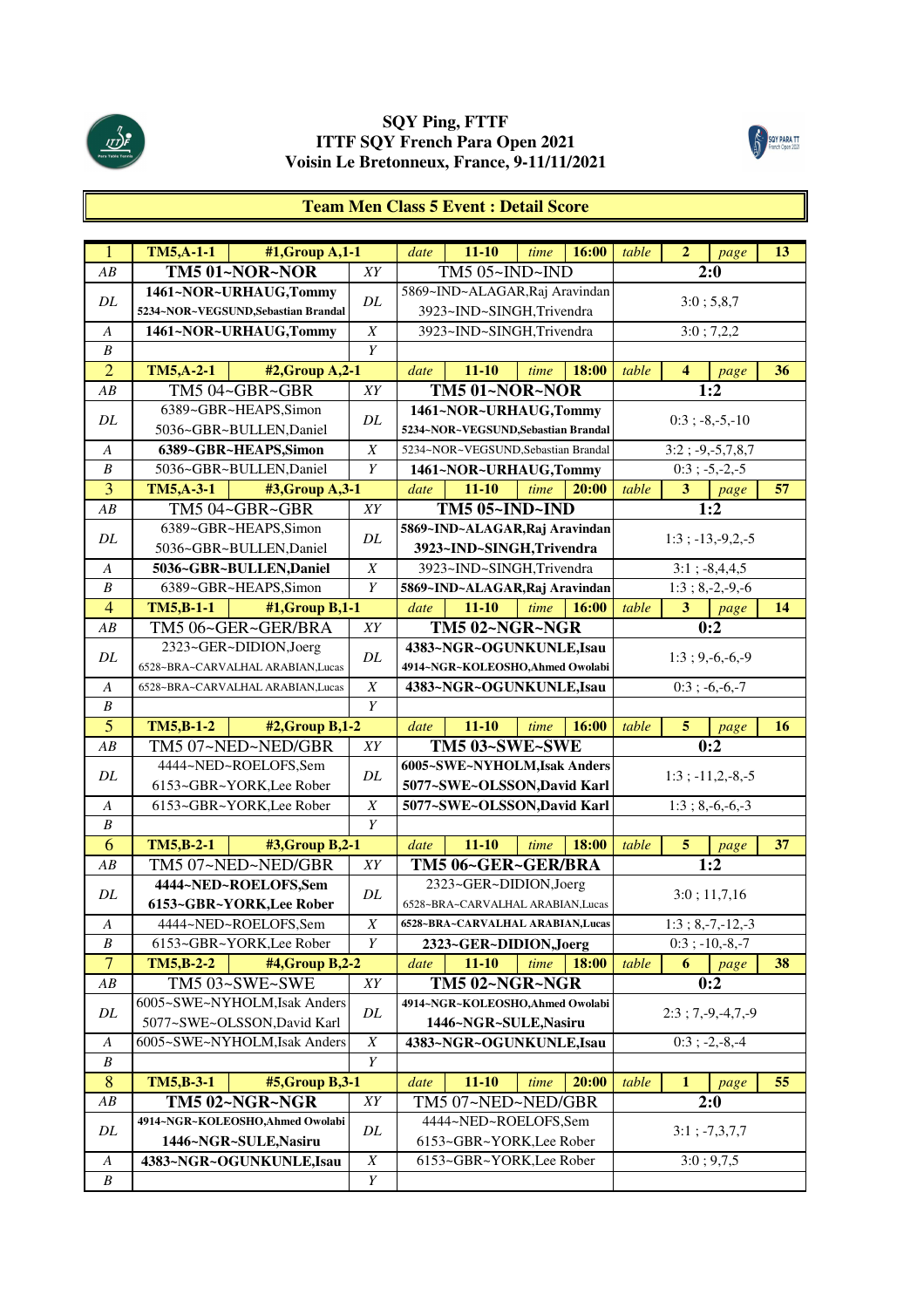| 9                | <b>TM5,B-3-2</b>  | #6, Group B, 3-2                                             |                                    | date | $11 - 10$                                                  | time | 20:00 | table                | 5              | page                | 58  |
|------------------|-------------------|--------------------------------------------------------------|------------------------------------|------|------------------------------------------------------------|------|-------|----------------------|----------------|---------------------|-----|
| AB               |                   | TM5 06~GER~GER/BRA                                           | XY                                 |      | TM5 03~SWE~SWE                                             |      |       |                      |                | 2:0                 |     |
| DL               |                   | 2323~GER~DIDION, Joerg<br>6528~BRA~CARVALHAL ARABIAN.Lucas   | DL                                 |      | 6005~SWE~NYHOLM, Isak Anders<br>5077~SWE~OLSSON,David Karl |      |       |                      |                | $3:1:6,8,-6,5$      |     |
| $\overline{A}$   |                   | 6528~BRA~CARVALHAL ARABIAN, Lucas                            | X                                  |      | 5077~SWE~OLSSON, David Karl                                |      |       | $3:2; 9,-9,-3,11,10$ |                |                     |     |
| $\boldsymbol{B}$ |                   |                                                              | Y                                  |      |                                                            |      |       |                      |                |                     |     |
| 10               | <b>TM5,top4-1</b> | $#1$ ,top4-1                                                 |                                    | date | $11 - 11$                                                  | time | 11:30 | table                | 5              | page                | 92  |
| AB               |                   | TM5 01~NOR~NOR                                               | XY                                 |      | TM5 06~GER~GER/BRA                                         |      |       |                      |                | 2:0                 |     |
| DL               |                   | 1461~NOR~URHAUG,Tommy<br>5234~NOR~VEGSUND, Sebastian Brandal | DL                                 |      | 2323~GER~DIDION, Joerg<br>6528~BRA~CARVALHAL ARABIAN.Lucas |      |       |                      |                | $3:1$ ; $-9,14,9,8$ |     |
| $\overline{A}$   |                   | 5234~NOR~VEGSUND, Sebastian Brandal                          | X                                  |      | 6528~BRA~CARVALHAL ARABIAN.Lucas                           |      |       |                      |                | $3:1; 3,-8,9,6$     |     |
| $\boldsymbol{B}$ |                   |                                                              | Y                                  |      |                                                            |      |       |                      |                |                     |     |
| 11               | <b>TM5,top4-2</b> |                                                              | $11 - 11$<br>11:30<br>date<br>time |      |                                                            |      | table | $\overline{4}$       |                | 91                  |     |
|                  |                   |                                                              |                                    |      |                                                            |      |       |                      | page           |                     |     |
| AB               |                   | #2,top4-2<br>TM5 05~IND~IND                                  | XY                                 |      | TM5 02~NGR~NGR                                             |      |       |                      |                | 0:2                 |     |
| DL               |                   | 5869~IND~ALAGAR, Raj Aravindan<br>3923~IND~SINGH,Trivendra   | DL                                 |      | 4914~NGR~KOLEOSHO,Ahmed Owolabi<br>1446~NGR~SULE, Nasiru   |      |       |                      |                | $0:3$ ; $-11,-6,-8$ |     |
| A                |                   | 3923~IND~SINGH,Trivendra                                     | $\boldsymbol{X}$                   |      | 4383~NGR~OGUNKUNLE,Isau                                    |      |       |                      |                | $0:3$ ; -4, -4, -8  |     |
| $\boldsymbol{B}$ |                   |                                                              | Y                                  |      |                                                            |      |       |                      |                |                     |     |
| 12               | <b>TM5,top1/2</b> | $\#3$ ,top1/2                                                |                                    | date | $11 - 11$                                                  | time | 16:00 | table                | $\overline{2}$ | page                | 106 |
| AB               |                   | TM5 01~NOR~NOR                                               | XY                                 |      | <b>TM5 02~NGR~NGR</b>                                      |      |       |                      |                | 2:1                 |     |
| DL               |                   | 1461~NOR~URHAUG,Tommy<br>5234~NOR~VEGSUND, Sebastian Brandal | DL                                 |      | 4914~NGR~KOLEOSHO,Ahmed Owolabi<br>1446~NGR~SULE, Nasiru   |      |       |                      |                | 3:0; 4,8,7          |     |
| $\overline{A}$   |                   | 5234~NOR~VEGSUND.Sebastian Brandal                           | $\boldsymbol{X}$                   |      | 4383~NGR~OGUNKUNLE,Isau                                    |      |       |                      |                | $0:3$ ; $-3,-8,-5$  |     |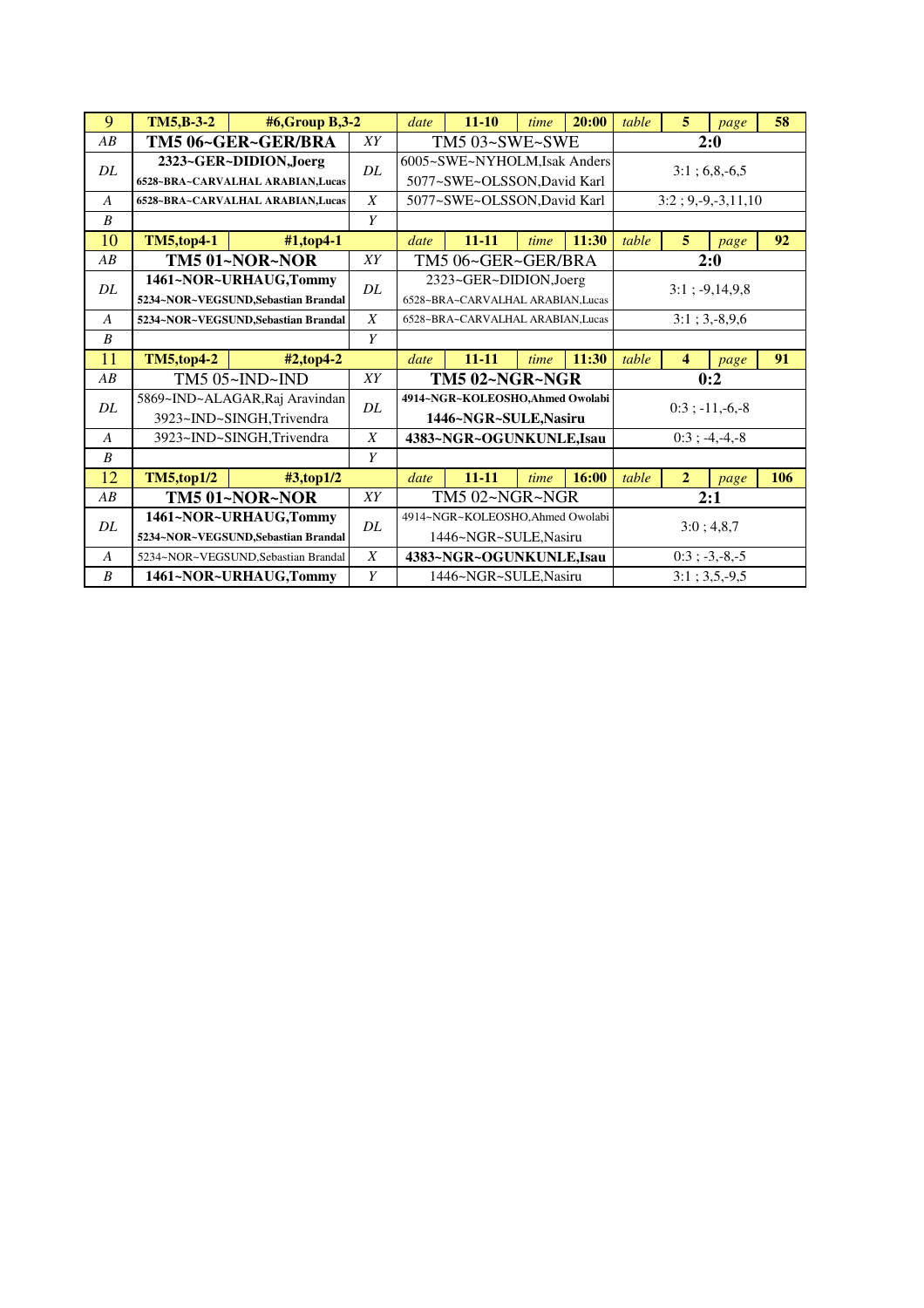

<u>ולט </u>



**Team Men Class 6-7 Event : KO for 6 Teams**

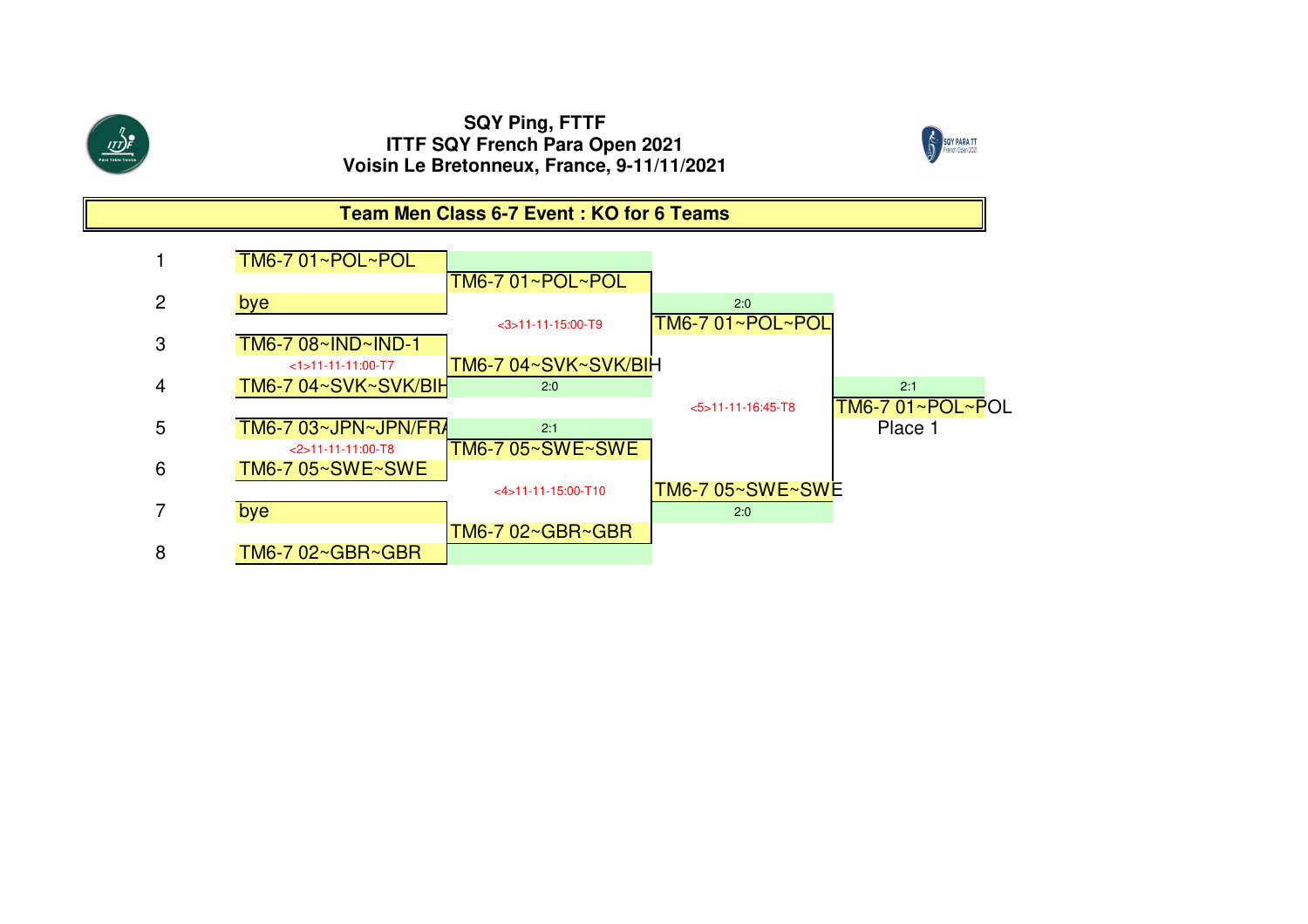



#### **TM6-7 : Round Robin for 10 Teams in 3 Groups**

| Match   | Dav |                   | Time Table |   | <b>TM6-7 Group A</b> | advace:2         |     |     |     | ⊿Ranr |
|---------|-----|-------------------|------------|---|----------------------|------------------|-----|-----|-----|-------|
| $1-3$   |     | 11-10 15:00       | 10         |   | TM6-7 01~POL~POL     |                  |     | 2:1 | 2:0 |       |
|         |     | $1-2$ 11-10 18:00 | - 11       |   |                      |                  |     |     |     |       |
| $2 - 3$ |     | 11-11 09:00       | 10         | n |                      | TM6-7 05~SWE~SWE |     |     | 2:0 |       |
|         |     |                   |            |   |                      |                  | 1:2 |     |     |       |
|         |     |                   |            | 3 | TM6-7 07~AUT~AUT/CZE |                  | 0:2 | 0:2 |     |       |

**Team 2 TM6-7 05~SWE~SWE** 4857~SWE~HANSSON,Jonas

**Team 1 TM6-7 01~POL~POL** 5442~POL~CHUDZICKI,Maksym Hubert 4489~POL~DEIGSLER,Michal 5437~SWE~GUSTAFSSON,Sam Carl 5730~AUT~SCHEIBER,Christian 2474~CZE~NEMEC,Jaromir

**Team 3 TM6-7 07~AUT~AUT/CZE**

| Dav |                       | Time Table               |   | <b>TM6-7 Group B</b><br>advace:2 |       |    | היו המוקדמים המוקדמים המוקדמים המוקדמים המוקדמים המוקדמים המוקדמים המוקדמים המוקדמים המוקדמים המוקדמים המוקדמים המוקדמים | мΡ |  |
|-----|-----------------------|--------------------------|---|----------------------------------|-------|----|--------------------------------------------------------------------------------------------------------------------------|----|--|
|     | $1-3$ 11-10 15:00     | ------------------------ |   | TM6-7 02~GBR~GBR                 |       | 20 | 2:0                                                                                                                      |    |  |
|     | $1-2$   11-10   18:00 | $-12$                    |   |                                  |       |    |                                                                                                                          |    |  |
|     | 11-11 09:00           | 8                        | n | TM6-7 06~POL~POL/HUN             | $n-2$ |    | 1:2                                                                                                                      |    |  |
|     |                       |                          |   | TM6-7 08~IND~IND-1               | በ 2   | 21 |                                                                                                                          |    |  |

**Team 2 TM6-7 06~POL~POL/HUN** 6424~POL~MANTURZ,Piotr

5464~GBR~BLAND,Alexander **Team 3 TM6-7 08~IND~IND-1** 2874~IND~BHAMGARA,Yesdi Aspi **Team 1 TM6-7 02~GBR~GBR** 4612~GBR~PERRY,Martin Robert 5720~HUN~CELENCSER,Balint 6499~IND~RAMESH

|         | Jav           | Time         | <b>Table</b> |   | <b>TM6-7 Group C</b> | advace:2 |     |     |     |     |   |  |
|---------|---------------|--------------|--------------|---|----------------------|----------|-----|-----|-----|-----|---|--|
| 1-3     |               | 11-10 15:00  | 12           |   | TM6-7 03~JPN~JPN/FRA |          |     | 2:0 | 2:0 | 2:1 |   |  |
| $2 - 4$ | $11-10$ 15:00 |              | 8            |   |                      |          |     |     |     |     | b |  |
|         |               | 11-10 18:00  | - 10         |   | TM6-7 04~SVK~SVK/BIH |          | 0:2 |     | 2:0 |     |   |  |
| $1-2$   | $11-10$ 18:00 |              |              | 2 |                      |          |     |     |     | 2:0 |   |  |
|         |               | $11-1109:00$ | 9            | 3 | TM6-7 09~GBR~GBR/ISR |          | 0:2 | 0:2 |     | 1:2 |   |  |
| 2-3     | 11-11         | 09:00        |              |   |                      |          |     |     |     |     |   |  |
|         |               |              |              |   | $TM6-7 10~N D~N D-1$ |          | 1:2 | n 2 | 2:1 |     |   |  |

|        | Team 1 TM6-7 03~JPN~JPN/FRA   | 5451~JPN~SHICHINO, Kazuki      |
|--------|-------------------------------|--------------------------------|
|        |                               | 5123~FRA~HERRAULT, Esteban     |
|        | Team 2   TM6-7 04~SVK~SVK/BIH | 5736~SVK~VALACH,Tomas          |
|        |                               | 6183~BIH~EMINOVIC, Haris       |
|        | Team 3 TM6-7 09~GBR~GBR/ISR   | 6029~GBR~BISHOP, Theo          |
|        |                               | 6512~ISR~SHEINFELD.Yotam       |
| Team 4 | TM6-7 10~IND~IND-2            | 3995~IND~HAJERI, Sanjeev Kumar |
|        |                               | 5874~IND~HAMMANNAVAR,Sanjeev   |
|        |                               |                                |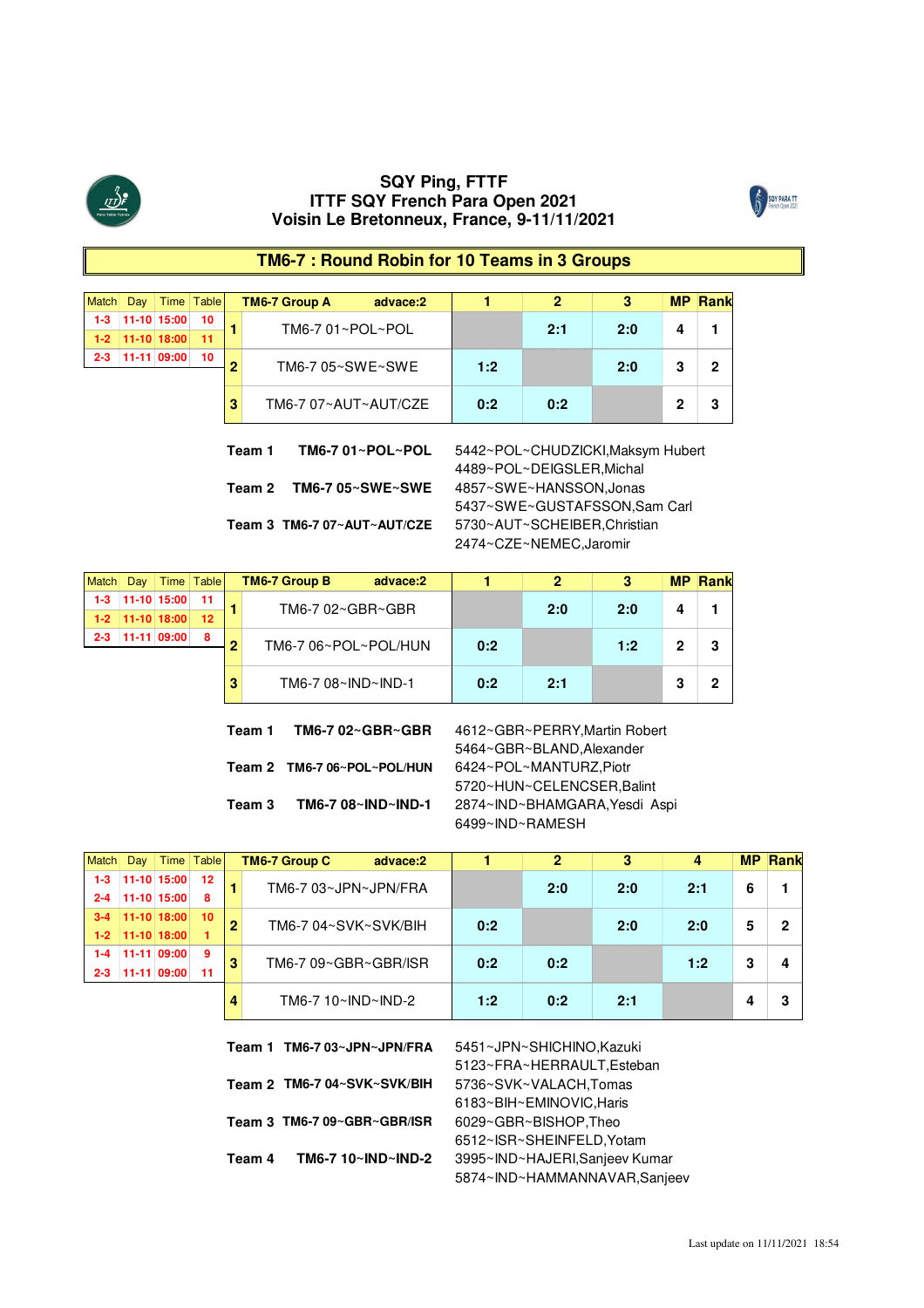



# **Team Men Class 6-7 Event : Detail Score**

| $\mathbf{1}$     | $TM6-7, A-1-1$<br>#1, Group A, 1-1 |                                      | date                                              | $11 - 10$                         | time | 15:00 | table              | 10 | page                | 9              |
|------------------|------------------------------------|--------------------------------------|---------------------------------------------------|-----------------------------------|------|-------|--------------------|----|---------------------|----------------|
| AB               | TM6-7 07~AUT~AUT/CZE               | XY                                   |                                                   | TM6-7 01~POL~POL                  |      |       |                    |    | 0:2                 |                |
|                  | 5730~AUT~SCHEIBER,Christian        |                                      |                                                   | 5442~POL~CHUDZICKI, Maksym Hubert |      |       |                    |    |                     |                |
| DL               | 2474~CZE~NEMEC,Jaromir             | DL                                   |                                                   | 4489~POL~DEIGSLER, Michal         |      |       |                    |    | $0:3; -5,-6,-6$     |                |
| $\boldsymbol{A}$ | 2474~CZE~NEMEC,Jaromir             | $\boldsymbol{X}$                     |                                                   | 5442~POL~CHUDZICKI, Maksym Hubert |      |       |                    |    | $1:3; 8,-10,-4,-1$  |                |
| $\boldsymbol{B}$ |                                    | Y                                    |                                                   |                                   |      |       |                    |    |                     |                |
| $\overline{2}$   | TM6-7, A-2-1<br>#2, Group A, 2-1   |                                      | date                                              | $11 - 10$                         | time | 18:00 | table              | 11 | page                | 43             |
| AB               | TM6-7 01~POL~POL                   | XY                                   |                                                   | TM6-7 05~SWE~SWE                  |      |       |                    |    | 2:1                 |                |
|                  | 5442~POL~CHUDZICKI, Maksym Hubert  |                                      |                                                   | 4857~SWE~HANSSON,Jonas            |      |       |                    |    |                     |                |
| DL               | 4489~POL~DEIGSLER, Michal          | DL                                   |                                                   | 5437~SWE~GUSTAFSSON,Sam Carl      |      |       |                    |    | 3:0; 6,8,13         |                |
| A                | 4489~POL~DEIGSLER, Michal          | $\boldsymbol{X}$                     |                                                   | 4857~SWE~HANSSON, Jonas           |      |       |                    |    | $2:3; 6,-7,-8,2,-7$ |                |
| B                | 5442~POL~CHUDZICKI, Maksym Hubert  | Y                                    |                                                   | 5437~SWE~GUSTAFSSON,Sam Carl      |      |       |                    |    | 3:0; 5,4,7          |                |
| 3                | TM6-7, A-3-1<br>#3, Group A, 3-1   |                                      | date                                              | $11 - 11$                         | time | 09:00 | table              | 10 | page                | 70             |
| AB               | TM6-7 05~SWE~SWE                   | XY                                   |                                                   | TM6-7 07~AUT~AUT/CZE              |      |       |                    |    | 2:0                 |                |
|                  | 4857~SWE~HANSSON, Jonas            |                                      |                                                   | 5730~AUT~SCHEIBER,Christian       |      |       |                    |    |                     |                |
| DL               | 5437~SWE~GUSTAFSSON,Sam Carl       | DL                                   |                                                   | 2474~CZE~NEMEC,Jaromir            |      |       |                    |    | $3:2; 6,5,-9,-9,12$ |                |
| $\boldsymbol{A}$ | 4857~SWE~HANSSON, Jonas            | $\boldsymbol{X}$                     |                                                   | 5730~AUT~SCHEIBER,Christian       |      |       |                    |    | $3:1; 7,-10,10,9$   |                |
| $\boldsymbol{B}$ |                                    | $\boldsymbol{Y}$                     |                                                   |                                   |      |       |                    |    |                     |                |
| $\overline{4}$   | TM6-7,B-1-1<br>$#1$ , Group B, 1-1 |                                      | date                                              | $11 - 10$                         | time | 15:00 | table              | 11 | page                | <b>10</b>      |
| AB               | TM6-7 08~IND~IND-1                 | XY                                   |                                                   | TM6-7 02~GBR~GBR                  |      |       |                    |    | 0:2                 |                |
| DL               | 2874~IND~BHAMGARA, Yesdi Aspi      | DL                                   |                                                   | 4612~GBR~PERRY, Martin Robert     |      |       |                    |    | $0:3; -3,-7,-7$     |                |
|                  | 6499~IND~RAMESH                    |                                      |                                                   | 5464~GBR~BLAND, Alexander         |      |       |                    |    |                     |                |
| $\boldsymbol{A}$ | 2874~IND~BHAMGARA, Yesdi Aspi      | $\boldsymbol{X}$                     |                                                   | 4612~GBR~PERRY, Martin Robert     |      |       |                    |    | $0:3; -8,-5,-6$     |                |
| $\boldsymbol{B}$ |                                    | Y                                    |                                                   |                                   |      |       |                    |    |                     |                |
| $\overline{5}$   | $TM6-7,B-2-1$<br>#2, Group B, 2-1  |                                      | date                                              | $11 - 10$                         | time | 18:00 | table              | 12 | page                | 44             |
| AB               | TM6-7 02~GBR~GBR                   | XY                                   |                                                   | TM6-7 06~POL~POL/HUN              |      |       |                    |    | 2:0                 |                |
| DL               | 4612~GBR~PERRY, Martin Robert      | DL                                   |                                                   | 6424~POL~MANTURZ,Piotr            |      |       |                    |    | 3:0; 8,6,2          |                |
|                  | 5464~GBR~BLAND, Alexander          |                                      |                                                   | 5720~HUN~CELENCSER, Balint        |      |       |                    |    |                     |                |
| A                | 4612~GBR~PERRY, Martin Robert      | X                                    |                                                   | 6424~POL~MANTURZ,Piotr            |      |       |                    |    | $3:2; 9,-7,-8,8,7$  |                |
| $\boldsymbol{B}$ |                                    | Y                                    |                                                   |                                   |      |       |                    |    |                     |                |
| 6                | TM6-7,B-3-1<br>#3, Group B, 3-1    |                                      | date                                              | $11 - 11$                         | time | 09:00 | table              | 8  | page                | 68             |
| AB               | TM6-7 08~IND~IND-1                 | XY                                   |                                                   | TM6-7 06~POL~POL/HUN              |      |       |                    |    | $\overline{2:1}$    |                |
| DL               | 2874~IND~BHAMGARA, Yesdi Aspi      | DL                                   |                                                   | 6424~POL~MANTURZ,Piotr            |      |       |                    |    | 3:0; 6,9,8          |                |
|                  | 6499~IND~RAMESH                    |                                      |                                                   | 5720~HUN~CELENCSER, Balint        |      |       |                    |    |                     |                |
| $\boldsymbol{A}$ | 2874~IND~BHAMGARA, Yesdi Aspi      | X                                    |                                                   | 6424~POL~MANTURZ,Piotr            |      |       |                    |    | $0:3; -3,-8,-7$     |                |
| $\boldsymbol{B}$ | 6499~IND~RAMESH                    | Y                                    |                                                   | 5720~HUN~CELENCSER, Balint        |      |       |                    |    | $3:1; 3,-7,7,5$     |                |
| $\overline{7}$   | TM6-7,C-1-1<br>#1, Group C, 1-1    |                                      | date                                              | $11 - 10$                         | time | 15:00 | table              | 12 | page                | 11             |
| ${\cal AB}$      | TM6-7 03~JPN~JPN/FRA               | ${\cal XY}$                          |                                                   | TM6-7 09~GBR~GBR/ISR              |      |       |                    |    | 2:0                 |                |
| DL               | 5451~JPN~SHICHINO, Kazuki          | DL                                   |                                                   | 6029~GBR~BISHOP,Theo              |      |       |                    |    | 3:0; 9,4,9          |                |
|                  | 5123~FRA~HERRAULT, Esteban         |                                      |                                                   | 6512~ISR~SHEINFELD, Yotam         |      |       |                    |    |                     |                |
| A                | 5123~FRA~HERRAULT, Esteban         | $\overline{X}$                       |                                                   | 6029~GBR~BISHOP,Theo              |      |       |                    |    | 3:0; 1,5,9          |                |
| B                |                                    | Y                                    |                                                   |                                   |      |       |                    |    |                     |                |
| $\bf 8$          | TM6-7,C-1-2<br>#2, Group C, 1-2    |                                      | date                                              | $11 - 10$                         | time | 15:00 | table              | 8  | page                | $\overline{7}$ |
| $\overline{AB}$  | TM6-7 10~IND~IND-2                 | ${\it XY}$                           |                                                   | TM6-7 04~SVK~SVK/BIH              |      |       |                    |    | 0:2                 |                |
| $\cal DL$        | 3995~IND~HAJERI, Sanjeev Kumar     | DL                                   | 5736~SVK~VALACH,Tomas                             |                                   |      |       | $0:3$ ; -2, -2, -6 |    |                     |                |
|                  | 5874~IND~HAMMANNAVAR,Sanjeev       |                                      | 6183~BIH~EMINOVIC, Haris<br>5736~SVK~VALACH,Tomas |                                   |      |       | $1:3; -4,-6,5,-8$  |    |                     |                |
| $\boldsymbol{A}$ | 5874~IND~HAMMANNAVAR,Sanjeev       | $\boldsymbol{X}$<br>$\boldsymbol{Y}$ |                                                   |                                   |      |       |                    |    |                     |                |
| $\boldsymbol{B}$ |                                    |                                      |                                                   |                                   |      |       |                    |    |                     |                |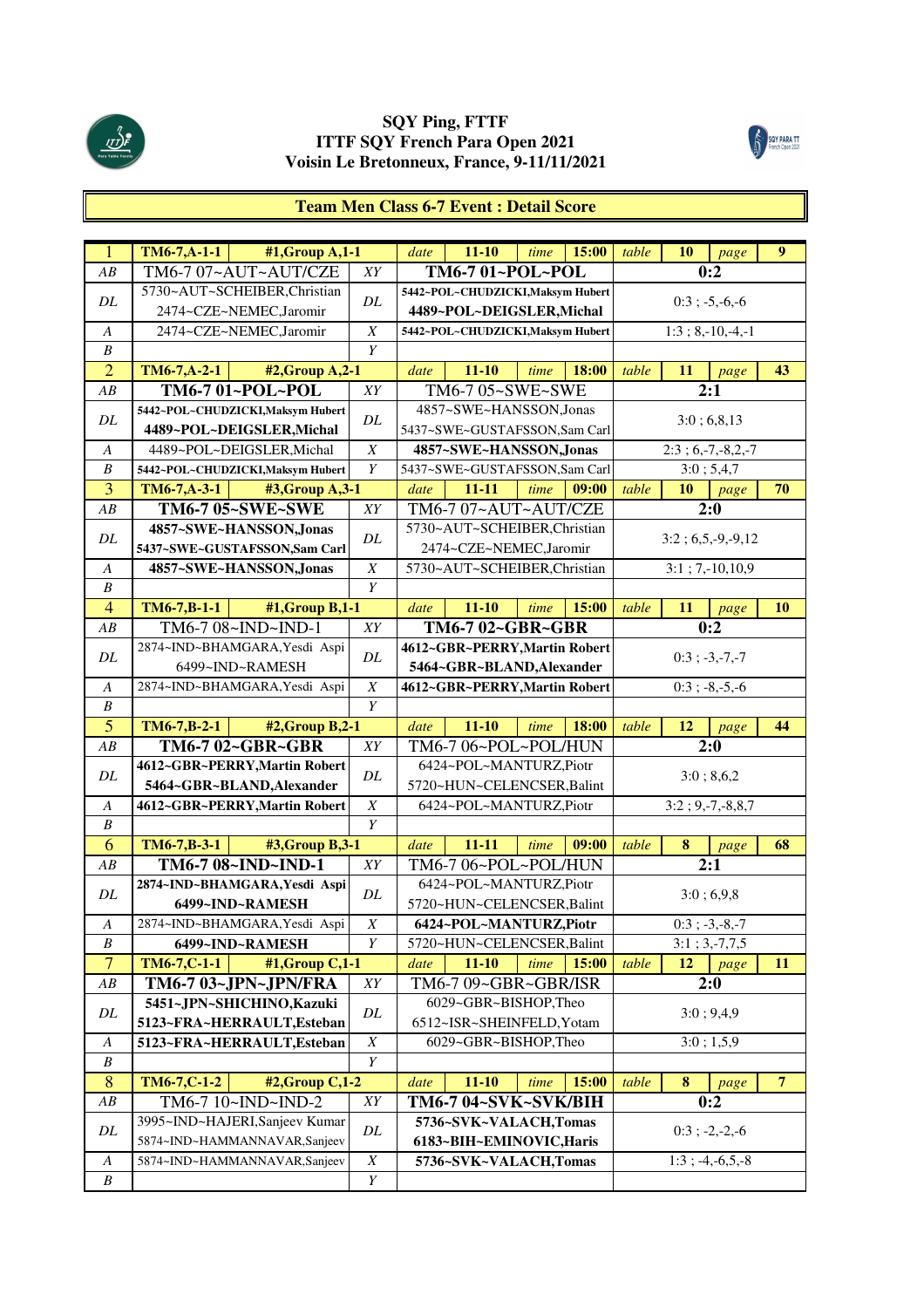| $\overline{9}$   | $TM6-7, C-2-1$<br>#3, Group C, 2-1                  |                  | date | $11 - 10$                                         | time | 18:00 | table | 10               | page                   | 42         |
|------------------|-----------------------------------------------------|------------------|------|---------------------------------------------------|------|-------|-------|------------------|------------------------|------------|
| AB               | TM6-7 10~IND~IND-2                                  | XY               |      | TM6-7 09~GBR~GBR/ISR                              |      |       |       |                  | 2:1                    |            |
| $\cal DL$        | 3995~IND~HAJERI, Sanjeev Kumar                      | DL               |      | 6029~GBR~BISHOP,Theo                              |      |       |       |                  | 3:0; 8,4,6             |            |
|                  | 5874~IND~HAMMANNAVAR,Sanjeev                        |                  |      | 6512~ISR~SHEINFELD, Yotam                         |      |       |       |                  |                        |            |
| $\boldsymbol{A}$ | 5874~IND~HAMMANNAVAR,Sanjeev                        | $\boldsymbol{X}$ |      | 6029~GBR~BISHOP,Theo                              |      |       |       |                  | $1:3; -7, 8, -6, -8$   |            |
| $\boldsymbol{B}$ | 3995~IND~HAJERI, Sanjeev Kumar                      | Y                |      | 6512~ISR~SHEINFELD, Yotam                         |      |       |       |                  | 3:0; 9,4,8             |            |
| 10               | $TM6-7, C-2-2$<br>#4, Group C, 2-2                  |                  | date | $11 - 10$                                         | time | 18:00 | table | $\mathbf{1}$     | page                   | 33         |
| AB               | TM6-7 03~JPN~JPN/FRA                                | XY               |      | TM6-7 04~SVK~SVK/BIH                              |      |       |       |                  | 2:0                    |            |
| $\cal DL$        | 5451~JPN~SHICHINO, Kazuki                           | $\cal DL$        |      | 5736~SVK~VALACH,Tomas                             |      |       |       |                  | $3:2; 7,6,-5,-3,5$     |            |
|                  | 5123~FRA~HERRAULT, Esteban                          |                  |      | 6183~BIH~EMINOVIC, Haris                          |      |       |       |                  |                        |            |
| $\boldsymbol{A}$ | 5123~FRA~HERRAULT, Esteban                          | $\boldsymbol{X}$ |      | 5736~SVK~VALACH,Tomas                             |      |       |       |                  | $3:2$ ; $-7,7,-2,14,7$ |            |
| $\boldsymbol{B}$ |                                                     | $\overline{Y}$   |      |                                                   |      |       |       |                  |                        |            |
| 11               | TM6-7,C-3-1<br>#5, Group C, 3-1                     |                  | date | $11 - 11$                                         | time | 09:00 | table | $\boldsymbol{9}$ | page                   | 69         |
| AB               | TM6-7 03~JPN~JPN/FRA                                | $\overline{XY}$  |      | TM6-7 10~IND~IND-2                                |      |       |       |                  | $\overline{2:1}$       |            |
| DL               | 5451~JPN~SHICHINO, Kazuki                           | DL               |      | 3995~IND~HAJERI, Sanjeev Kumar                    |      |       |       |                  | $2:3$ ; $-8,7,-9,8,-3$ |            |
|                  | 5123~FRA~HERRAULT, Esteban                          |                  |      | 5874~IND~HAMMANNAVAR, Sanjeev                     |      |       |       |                  |                        |            |
| A                | 5123~FRA~HERRAULT, Esteban                          | $\overline{X}$   |      | 5874~IND~HAMMANNAVAR,Sanjeev                      |      |       |       |                  | 3:0; 2,3,7             |            |
| $\boldsymbol{B}$ | 5451~JPN~SHICHINO, Kazuki                           | Y                |      | 3995~IND~HAJERI, Sanjeev Kumar                    |      |       |       |                  | 3:0; 5,6,3             |            |
| 12               | #6,Group C,3-2<br>$TM6-7, C-3-2$                    |                  | date | $11 - 11$                                         | time | 09:00 | table | 11               | page                   | 71         |
| AB               | TM6-7 04~SVK~SVK/BIH                                | XY               |      | TM6-7 09~GBR~GBR/ISR                              |      |       |       |                  | 2:0                    |            |
| DL               | 5736~SVK~VALACH,Tomas                               | DL               |      | 6029~GBR~BISHOP,Theo                              |      |       |       |                  | 3:0; 8,9,2             |            |
|                  | 6183~BIH~EMINOVIC, Haris                            |                  |      | 6512~ISR~SHEINFELD, Yotam                         |      |       |       |                  |                        |            |
| A                | 6183~BIH~EMINOVIC, Haris                            | $\boldsymbol{X}$ |      | 6512~ISR~SHEINFELD, Yotam                         |      |       |       |                  | 3:0; 9,5,7             |            |
| $\boldsymbol{B}$ |                                                     | Y                |      |                                                   |      |       |       |                  |                        |            |
| 13               | <b>TM6-7,top8-1</b><br>#1,top8-1                    |                  | date | 11-11                                             | time | 11:00 | table | $\overline{7}$   | page                   | 83         |
| AB               | TM6-7 08~IND~IND-1<br>2874~IND~BHAMGARA, Yesdi Aspi | ${\cal XY}$      |      | TM6-7 04~SVK~SVK/BIH                              |      |       |       |                  | 0:2                    |            |
| $\cal DL$        | 6499~IND~RAMESH                                     | $\cal DL$        |      | 5736~SVK~VALACH,Tomas                             |      |       |       |                  | $1:3; -6,-7,8,-5$      |            |
| $\boldsymbol{A}$ | 6499~IND~RAMESH                                     | $\overline{X}$   |      | 6183~BIH~EMINOVIC, Haris<br>5736~SVK~VALACH,Tomas |      |       |       |                  | $0:3; -10,-2,-2$       |            |
| $\boldsymbol{B}$ |                                                     | $\overline{Y}$   |      |                                                   |      |       |       |                  |                        |            |
| 14               | <b>TM6-7,top8-2</b><br>$#2, top8-2$                 |                  | date | $11 - 11$                                         | time | 11:00 | table | $\bf{8}$         | page                   | 84         |
| AB               | TM6-7 03~JPN~JPN/FRA                                | ${\cal XY}$      |      | TM6-7 05~SWE~SWE                                  |      |       |       |                  | 1:2                    |            |
|                  | 5451~JPN~SHICHINO, Kazuki                           |                  |      | 4857~SWE~HANSSON, Jonas                           |      |       |       |                  |                        |            |
| DL               | 5123~FRA~HERRAULT, Esteban                          | DL               |      | 5437~SWE~GUSTAFSSON,Sam Carl                      |      |       |       |                  | $1:3; -5,9,-5,-5$      |            |
| $\boldsymbol{A}$ | 5123~FRA~HERRAULT, Esteban                          | $\boldsymbol{X}$ |      | 5437~SWE~GUSTAFSSON,Sam Carl                      |      |       |       |                  | $3:2; 8,-7,-11,10,9$   |            |
| $\boldsymbol{B}$ | 5451~JPN~SHICHINO, Kazuki                           | Y                |      | 4857~SWE~HANSSON, Jonas                           |      |       |       |                  | $1:3; -4,-5,8,-7$      |            |
| 15               | TM6-7,top4-1<br>#3,top4-1                           |                  | date | $11 - 11$                                         | time | 15:00 | table | 9                | page                   | 101        |
| $\overline{AB}$  | TM6-7 04~SVK~SVK/BIH                                | ${\cal XY}$      |      | TM6-7 01~POL~POL                                  |      |       |       |                  | 0:2                    |            |
|                  | 5736~SVK~VALACH,Tomas                               |                  |      | 5442~POL~CHUDZICKI, Maksym Hubert                 |      |       |       |                  |                        |            |
| DL               | 6183~BIH~EMINOVIC, Haris                            | DL               |      | 4489~POL~DEIGSLER, Michal                         |      |       |       |                  | $1:3$ ; $-10,8,-9,-9$  |            |
| $\boldsymbol{A}$ | 5736~SVK~VALACH,Tomas                               | $\boldsymbol{X}$ |      | 5442~POL~CHUDZICKI, Maksym Hubert                 |      |       |       |                  | $1:3; -5,-7,9,-2$      |            |
| $\boldsymbol{B}$ |                                                     | Y                |      |                                                   |      |       |       |                  |                        |            |
| 16               | TM6-7,top4-2<br>#4,top4-2                           |                  | date | $11 - 11$                                         | time | 15:00 | table | <b>10</b>        | page                   | <b>102</b> |
| AB               | TM6-7 02~GBR~GBR                                    | XY               |      | TM6-7 05~SWE~SWE                                  |      |       |       |                  | 0:2                    |            |
|                  | 4612~GBR~PERRY, Martin Robert                       |                  |      | 4857~SWE~HANSSON, Jonas                           |      |       |       |                  |                        |            |
| DL               | 5464~GBR~BLAND, Alexander                           | DL               |      | 5437~SWE~GUSTAFSSON,Sam Carl                      |      |       |       |                  | $0:3$ ; -9,-6,-9       |            |
| A                | 4612~GBR~PERRY, Martin Robert                       | $\boldsymbol{X}$ |      | 4857~SWE~HANSSON, Jonas                           |      |       |       |                  | $2:3$ ; $-6,8,7,-7,-6$ |            |
| B                |                                                     | Y                |      |                                                   |      |       |       |                  |                        |            |
| 17               | TM6-7,top1/2<br>#5,top1/2                           |                  | date | $11 - 11$                                         | time | 16:45 | table | 8                | page                   | <b>112</b> |
| AB               | TM6-7 05~SWE~SWE                                    | XY               |      | TM6-7 01~POL~POL                                  |      |       |       |                  | 1:2                    |            |
|                  | 4857~SWE~HANSSON,Jonas                              |                  |      | 5442~POL~CHUDZICKI, Maksym Hubert                 |      |       |       |                  |                        |            |
| DL               | 5437~SWE~GUSTAFSSON,Sam Carl                        | DL               |      | 4489~POL~DEIGSLER, Michal                         |      |       |       |                  | $1:3; 9,-8,-4,-10$     |            |
| $\boldsymbol{A}$ | 4857~SWE~HANSSON, Jonas                             | $\boldsymbol{X}$ |      | 5442~POL~CHUDZICKI, Maksym Hubert                 |      |       |       |                  | $3:1; 9,-5,14,12$      |            |
| $\boldsymbol{B}$ | 5437~SWE~GUSTAFSSON,Sam Carl                        | $\boldsymbol{Y}$ |      | 4489~POL~DEIGSLER, Michal                         |      |       |       |                  | $1:3; -8,-10,12,-13$   |            |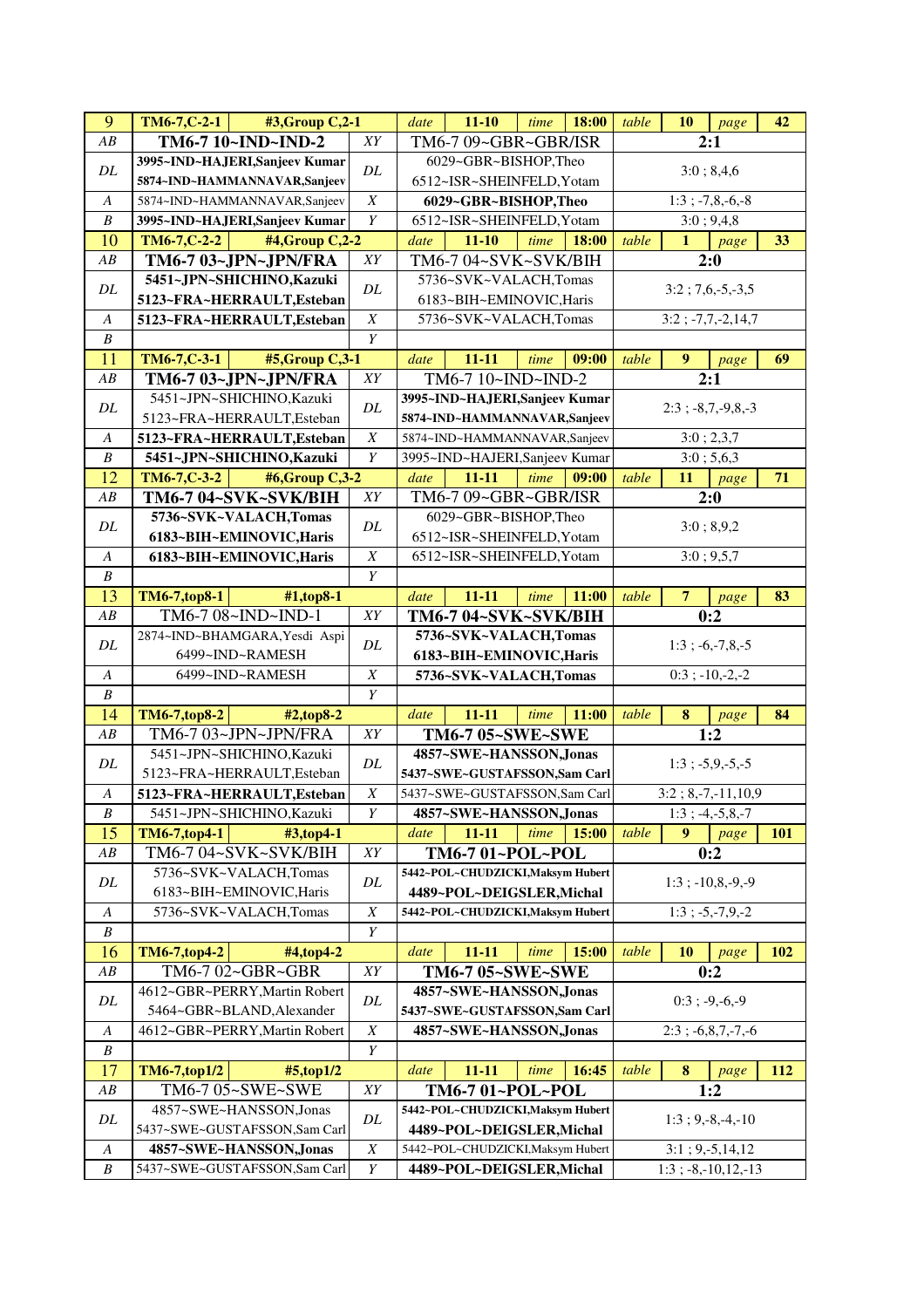



# **Team Men Class 8 Event : KO for 4 Teams**

| <b>TM8 05~FRA~FRA-1</b> | 2:0                   |                   |
|-------------------------|-----------------------|-------------------|
| $<1$ > 11-11-12:15-T7   | TM8 05~FRA~FRA-1      |                   |
| TM8 03~CRO~CRO/ROU      |                       | 2:0               |
|                         | $<$ 3>11-11-16:45-T11 | ITM8 05~FRA~FRA-1 |
| TM8 04~NGR~NGR          |                       | Place 1           |
| $<$ 2>11-11-12:15-T8    | TM8 02~AUS~AUS/SWE    |                   |
| TM8 02~AUS~AUS/SWE      | 2:0                   |                   |
|                         |                       |                   |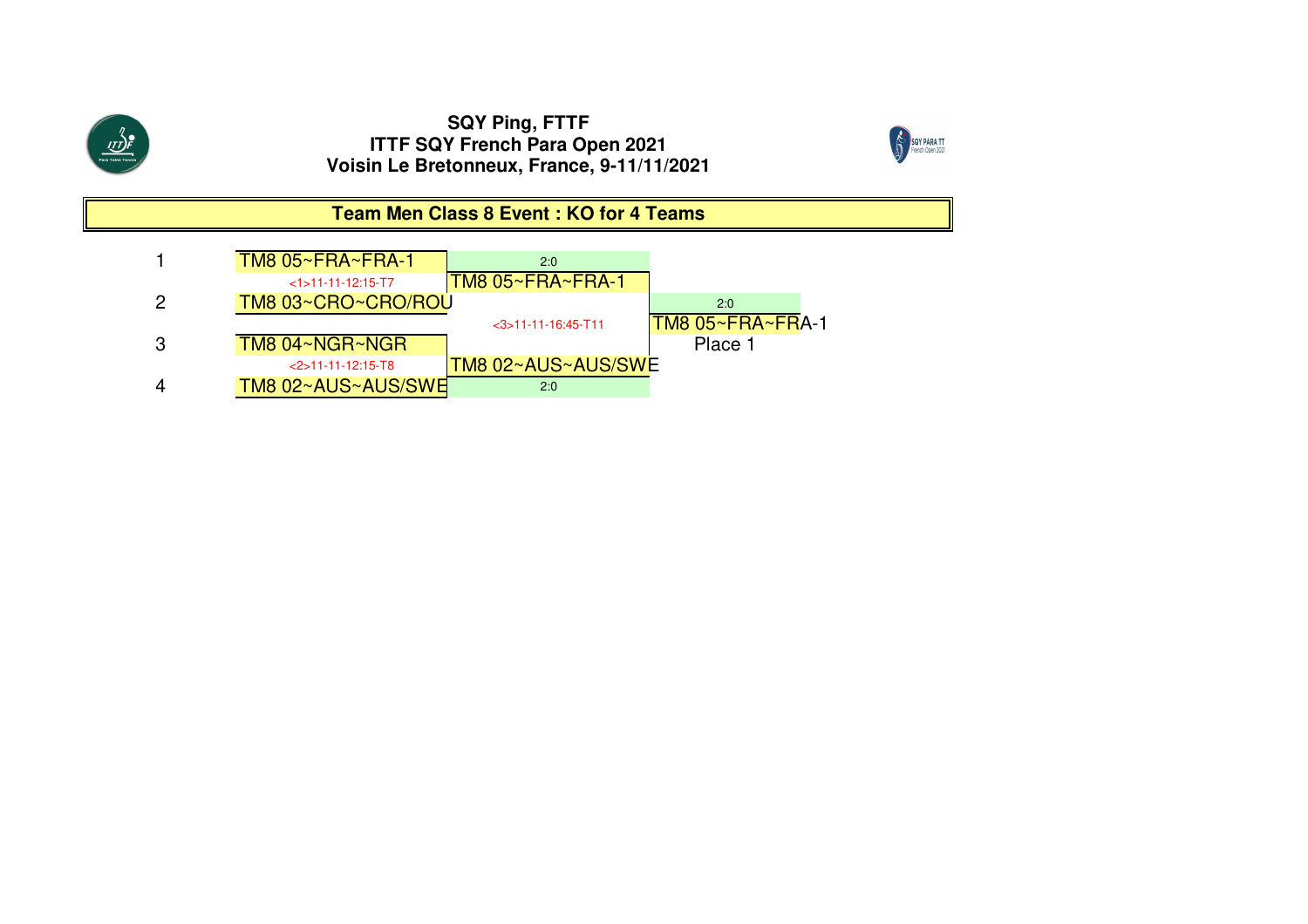



# **TM8 : Round Robin for 7 Teams in 2 Groups**

| <b>Match</b> | Day |               | Time   Table |   | <b>TM8 Group A</b> | advace:2       |                                                                     | 2   | 3   | <b>MP</b> | <b>Rank</b> |
|--------------|-----|---------------|--------------|---|--------------------|----------------|---------------------------------------------------------------------|-----|-----|-----------|-------------|
| $1 - 3$      |     | 11-10 16:00   | 9            |   | TM8 01~SWE~SWE     |                |                                                                     | 0:2 | 0:2 | 2         | 3           |
| $1-2$        |     | $11-10$ 19:00 | 7            |   |                    |                |                                                                     |     |     |           |             |
| $2 - 3$      |     | 11-11 10:00   | 10           | 2 | TM8 04~NGR~NGR     |                | 2:0                                                                 |     | 0:2 | 3         | 2           |
|              |     |               |              |   |                    |                |                                                                     |     |     |           |             |
|              |     |               |              |   | TM8 05~FRA~FRA-1   |                | 2:0                                                                 | 2:0 |     |           |             |
|              |     |               |              |   | Team 1             | TM8 01~SWE~SWE | 4858~SWE~WESTERBERG, Nicklas Thomas<br>5439~SWE~JENSEN WALLIN, Axel |     |     |           |             |
|              |     |               |              |   | Team 2             | TM8 04~NGR~NGR | 4387~NGR~FARINLOYE, Victor                                          |     |     |           |             |

|         | Jav           | Time            | Table | <b>TM8 Group B</b> | advace:2 |     |     |     |     | MP | <b>Rank</b> |
|---------|---------------|-----------------|-------|--------------------|----------|-----|-----|-----|-----|----|-------------|
|         |               | 11-10 16:00     | 10    | TM8 02~AUS~AUS/SWE |          |     | 2:1 | 2:0 | 2:0 |    |             |
| $2 - 4$ | 11-10 16:00   |                 | -11   |                    |          |     |     |     |     |    |             |
|         |               | $11-10$ $19:00$ | 8     | TM8 03~CRO~CRO/ROU |          | 1:2 |     | 2:0 | 2:0 |    |             |
| $1-2$   | $11-10$ 19:00 |                 | 12    |                    |          |     |     |     |     |    |             |
|         |               | 10:00 I         | -11   | TM8 07~NED~NED     |          | 0:2 | 0:2 |     | 2:1 |    |             |
| 2-3     | $11-11$ 10:00 |                 | 9     |                    |          |     |     |     |     |    |             |
|         |               |                 |       | TM8 06~FRA~FRA-2   |          | 0:2 | 0:2 | 1.9 |     |    |             |

**Team 3 TM8 05~FRA~FRA-1** 5128~FRA~BERTHIER,Clement

3349~NGR~ALABI,Kayode

563~FRA~SCHALLER,Michel

|        | Team 1 TM8 02~AUS~AUS/SWE | 3658~AUS~PELLISSIER, Nathan   |
|--------|---------------------------|-------------------------------|
|        |                           | 5887~SWE~GRANKVIST, Anton     |
|        | Team 2 TM8 03~CRO~CRO/ROU | 5654~CRO~ZOHIL, Borna         |
|        |                           | 2967~ROU~NICOLAE, Alyn Lulian |
|        |                           | 5849~LUX~MANGEN.Robert        |
| Team 3 | TM8 07~NED~NED            | 6371~NED~PAREDIS.Yannick      |
|        |                           | 6347~NED~OORD, Paul van der   |
| Team 4 | TM8 06~FRA~FRA-2          | 6279~FRA~LOTTON, Robin        |
|        |                           | 6283~FRA~EMPIS, Edgar         |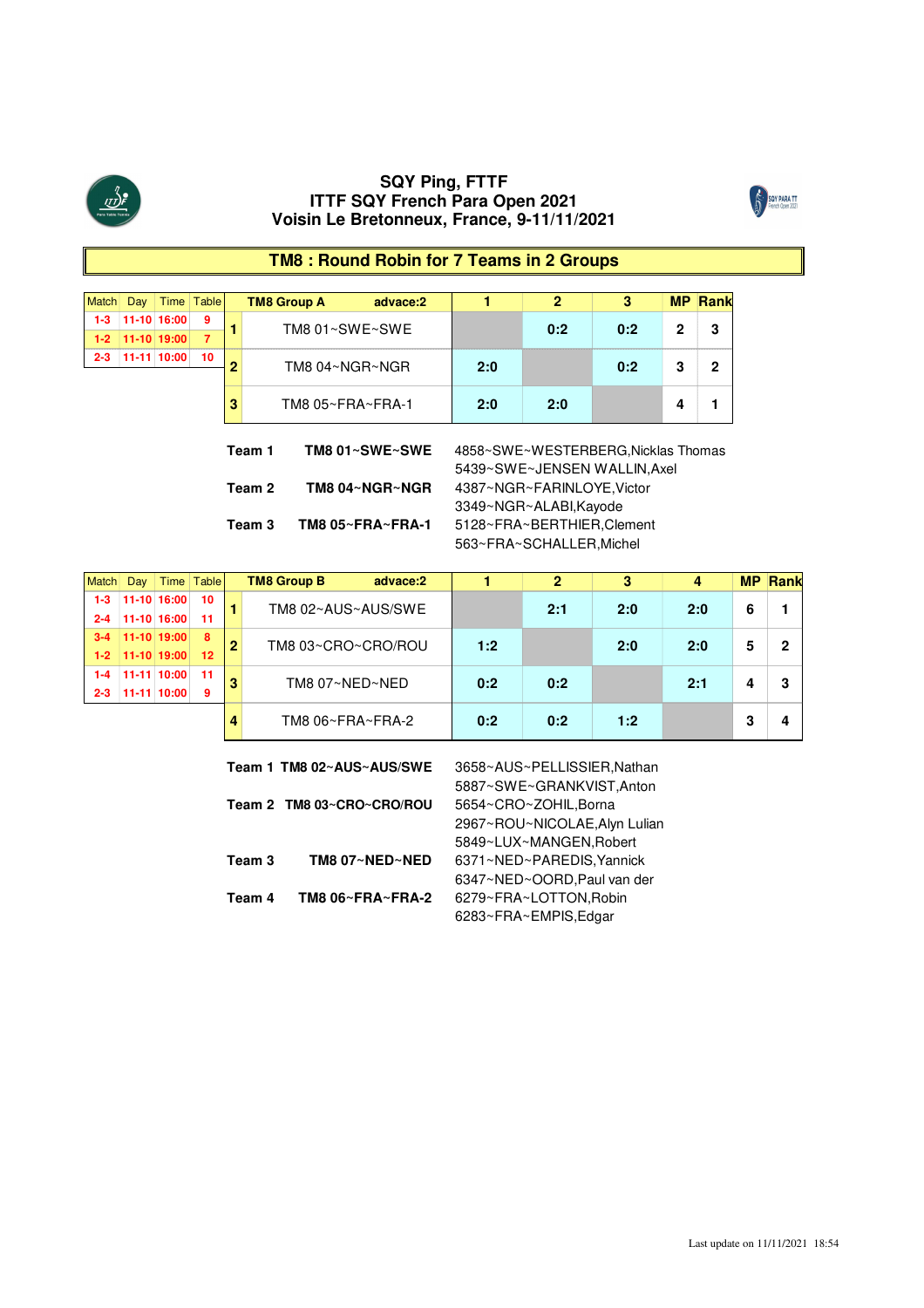



#### **Team Men Class 8 Event : Detail Score**

| $\mathbf{1}$         | <b>TM8,A-1-1</b> | #1, Group A, 1-1                                        |                  | date | $11 - 10$                           | time | 16:00 | table | 9              |                            | 19        |
|----------------------|------------------|---------------------------------------------------------|------------------|------|-------------------------------------|------|-------|-------|----------------|----------------------------|-----------|
| AB                   |                  | TM8 05~FRA~FRA-1                                        | XY               |      | TM8 01~SWE~SWE                      |      |       |       |                | page<br>2:0                |           |
|                      |                  | 5128~FRA~BERTHIER, Clement                              |                  |      | 4858~SWE~WESTERBERG, Nicklas Thomas |      |       |       |                |                            |           |
| DL                   |                  | 563~FRA~SCHALLER, Michel                                | DL               |      | 5439~SWE~JENSEN WALLIN, Axel        |      |       |       |                | $3:2$ ; -4,11,-9,5,2       |           |
| A                    |                  | 5128~FRA~BERTHIER, Clement                              | $\boldsymbol{X}$ |      | 5439~SWE~JENSEN WALLIN, Axel        |      |       |       |                | 3:0; 2,13,10               |           |
| $\boldsymbol{B}$     |                  |                                                         | Y                |      |                                     |      |       |       |                |                            |           |
| $\overline{2}$       | <b>TM8,A-2-1</b> | #2, Group A, 2-1                                        |                  | date | $11 - 10$                           | time | 19:00 | table | $\overline{7}$ | page                       | 49        |
| AB                   |                  | TM8 04~NGR~NGR                                          | XY               |      | TM8 01~SWE~SWE                      |      |       |       |                | 2:0                        |           |
|                      |                  | 4387~NGR~FARINLOYE, Victor                              |                  |      | 4858~SWE~WESTERBERG, Nicklas Thomas |      |       |       |                |                            |           |
| DL                   |                  | 3349~NGR~ALABI, Kayode                                  | DL               |      | 5439~SWE~JENSEN WALLIN, Axel        |      |       |       |                | $3:2$ ; $-8$ , $-11,4,3,8$ |           |
| A                    |                  | 4387~NGR~FARINLOYE, Victor                              | $\boldsymbol{X}$ |      | 4858~SWE~WESTERBERG, Nicklas Thomas |      |       |       |                | $3:2; 4,-7,5,-4,5$         |           |
| B                    |                  |                                                         | Y                |      |                                     |      |       |       |                |                            |           |
| 3                    | <b>TM8,A-3-1</b> | #3, Group A, 3-1                                        |                  | date | $11 - 11$                           | time | 10:00 | table | 10             | page                       | 80        |
| AB                   |                  | TM8 05~FRA~FRA-1                                        | XY               |      | TM8 04~NGR~NGR                      |      |       |       |                | 2:0                        |           |
|                      |                  | 5128~FRA~BERTHIER,Clement                               |                  |      | 4387~NGR~FARINLOYE, Victor          |      |       |       |                |                            |           |
| DL                   |                  | 563~FRA~SCHALLER, Michel                                | DL               |      | 3349~NGR~ALABI, Kayode              |      |       |       |                | $3:2; 6,-9,6,-10,8$        |           |
| $\boldsymbol{A}$     |                  | 5128~FRA~BERTHIER,Clement                               | $\boldsymbol{X}$ |      | 3349~NGR~ALABI, Kayode              |      |       |       |                | 3:0; 7,7,3                 |           |
| $\boldsymbol{B}$     |                  |                                                         | $\overline{Y}$   |      |                                     |      |       |       |                |                            |           |
| $\overline{4}$       | <b>TM8,B-1-1</b> | #1, Group B, 1-1                                        |                  | date | $11 - 10$                           | time | 16:00 | table | <b>10</b>      | page                       | <b>20</b> |
| AB                   |                  | TM8 02~AUS~AUS/SWE                                      | XY               |      | TM8 07~NED~NED                      |      |       |       |                | 2:0                        |           |
|                      |                  | 3658~AUS~PELLISSIER, Nathan                             |                  |      | 6371~NED~PAREDIS, Yannick           |      |       |       |                |                            |           |
| DL                   |                  | 5887~SWE~GRANKVIST,Anton                                | $\cal DL$        |      | 6347~NED~OORD,Paul van der          |      |       |       |                | 3:0; 8,6,7                 |           |
| $\boldsymbol{A}$     |                  | 3658~AUS~PELLISSIER, Nathan                             | $\boldsymbol{X}$ |      | 6371~NED~PAREDIS, Yannick           |      |       |       |                | 3:0; 7,7,7                 |           |
| $\boldsymbol{B}$     |                  |                                                         | $\overline{Y}$   |      |                                     |      |       |       |                |                            |           |
|                      |                  |                                                         |                  |      |                                     |      |       |       |                |                            |           |
|                      |                  |                                                         |                  | date |                                     | time |       | table |                |                            |           |
| $\overline{5}$<br>AB | <b>TM8,B-1-2</b> | #2, Group B, 1-2                                        | XY               |      | $11 - 10$                           |      | 16:00 |       | 11             | page                       | 21        |
|                      |                  | TM8 06~FRA~FRA-2                                        |                  |      | TM8 03~CRO~CRO/ROU                  |      |       |       |                | 0:2                        |           |
| DL                   |                  | 6279~FRA~LOTTON, Robin<br>6283~FRA~EMPIS, Edgar         | $\cal DL$        |      | 5654~CRO~ZOHIL, Borna               |      |       |       |                | $0:3; -4,-9,-7$            |           |
| A                    |                  |                                                         | $\boldsymbol{X}$ |      | 2967~ROU~NICOLAE, Alyn Lulian       |      |       |       |                |                            |           |
| $\boldsymbol{B}$     |                  | 6283~FRA~EMPIS, Edgar                                   | Y                |      | 5654~CRO~ZOHIL, Borna               |      |       |       |                | $2:3$ ; -7,9,-11,13,-3     |           |
| 6                    | <b>TM8,B-2-1</b> |                                                         |                  | date | $11 - 10$                           | time | 19:00 | table | 8              |                            | 50        |
| AB                   |                  | #3, Group B, 2-1<br>TM8 06~FRA~FRA-2                    | XY               |      | TM8 07~NED~NED                      |      |       |       |                | page<br>1:2                |           |
|                      |                  | 6279~FRA~LOTTON, Robin                                  |                  |      | 6371~NED~PAREDIS, Yannick           |      |       |       |                |                            |           |
| DL                   |                  | 6283~FRA~EMPIS, Edgar                                   | DL               |      | 6347~NED~OORD, Paul van der         |      |       |       |                | $0:3$ ; $-14, -5, -11$     |           |
| $\boldsymbol{A}$     |                  | 6283~FRA~EMPIS, Edgar                                   | X                |      | 6347~NED~OORD, Paul van der         |      |       |       |                | 3:0; 8,4,1                 |           |
| B                    |                  | 6279~FRA~LOTTON, Robin                                  | Y                |      | 6371~NED~PAREDIS, Yannick           |      |       |       |                | $2:3$ ; 10, -9, -9, 9, -12 |           |
| $\overline{7}$       | <b>TM8,B-2-2</b> | #4, Group B, 2-2                                        |                  | date | $11 - 10$                           | time | 19:00 | table | 12             | page                       | 54        |
| ${\cal AB}$          |                  |                                                         | ${\cal XY}$      |      | TM8 03~CRO~CRO/ROU                  |      |       |       |                | 2:1                        |           |
|                      |                  | TM8 02~AUS~AUS/SWE                                      |                  |      | 5654~CRO~ZOHIL, Borna               |      |       |       |                |                            |           |
| DL                   |                  | 3658~AUS~PELLISSIER, Nathan<br>5887~SWE~GRANKVIST,Anton | DL               |      | 2967~ROU~NICOLAE, Alyn Lulian       |      |       |       |                | $3:1; 4,-5,7,12$           |           |
| A                    |                  | 5887~SWE~GRANKVIST,Anton                                | $\overline{X}$   |      | 5654~CRO~ZOHIL, Borna               |      |       |       |                | $1:3; -7,9,-8,-6$          |           |
| B                    |                  | 3658~AUS~PELLISSIER, Nathan                             | Y                |      | 2967~ROU~NICOLAE, Alyn Lulian       |      |       |       |                | 3:0; 3,6,7                 |           |
| 8                    | <b>TM8,B-3-1</b> | #5, Group B, 3-1                                        |                  | date | $11 - 11$                           | time | 10:00 | table | 11             | page                       | 81        |
| $\overline{AB}$      |                  | TM8 02~AUS~AUS/SWE                                      | XY               |      | TM8 06~FRA~FRA-2                    |      |       |       |                | 2:0                        |           |
|                      |                  | 3658~AUS~PELLISSIER, Nathan                             |                  |      | 6279~FRA~LOTTON, Robin              |      |       |       |                |                            |           |
| $\cal DL$            |                  | 5887~SWE~GRANKVIST, Anton                               | ${\cal DL}$      |      | 6283~FRA~EMPIS, Edgar               |      |       |       |                | 3:0; 4,4,14                |           |
| $\boldsymbol{A}$     |                  | 3658~AUS~PELLISSIER, Nathan                             | $\boldsymbol{X}$ |      | 6279~FRA~LOTTON, Robin              |      |       |       |                | 3:0; 5,2,7                 |           |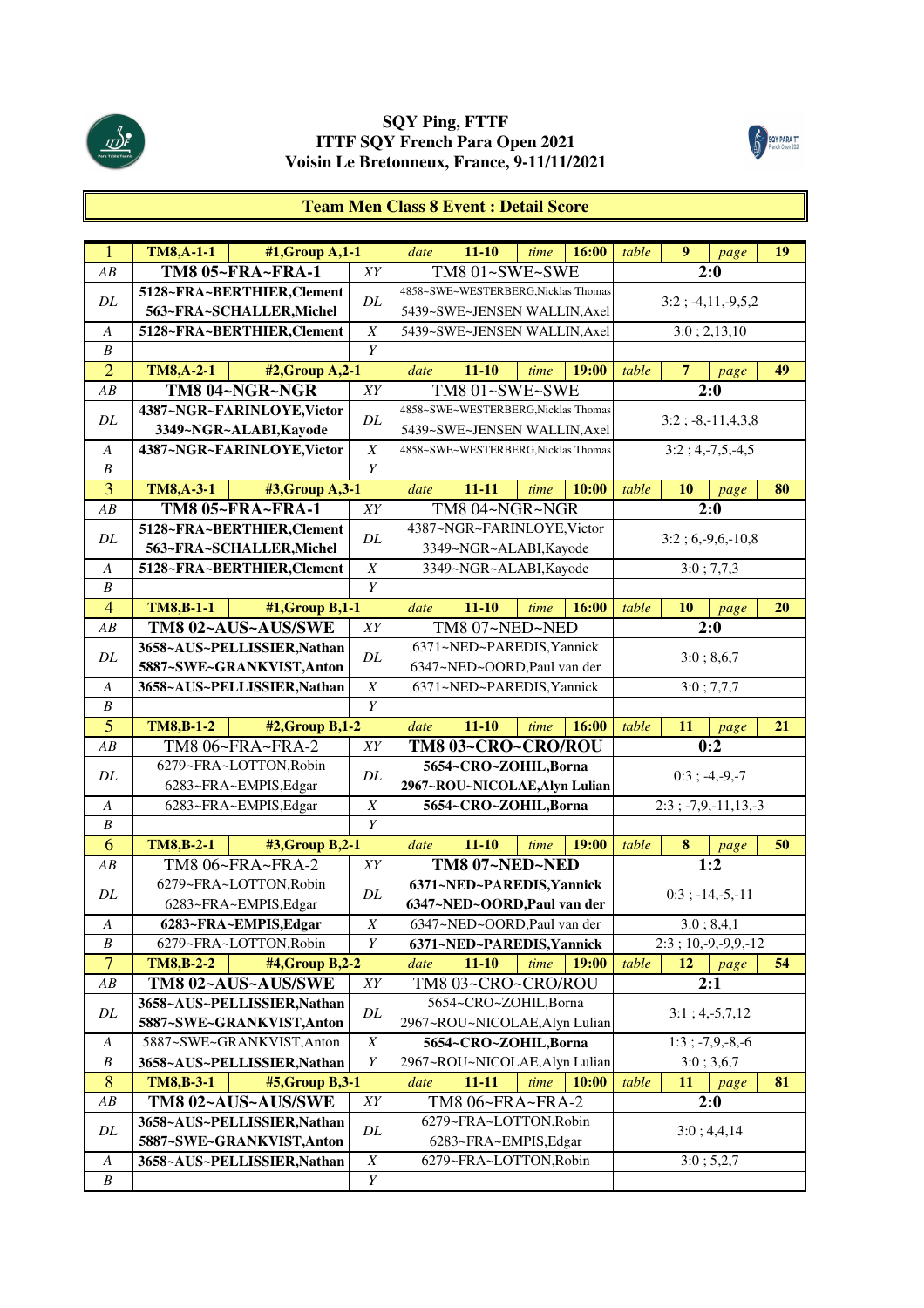| 9                | <b>TM8,B-3-2</b>  | #6,Group B,3-2                                           |                  | date | $11 - 11$                                                | time | 10:00 | table | 9              | page                   | 79  |  |
|------------------|-------------------|----------------------------------------------------------|------------------|------|----------------------------------------------------------|------|-------|-------|----------------|------------------------|-----|--|
| AB               |                   | TM8 07~NED~NED                                           | XY               |      | TM8 03~CRO~CRO/ROU                                       |      |       |       |                | 0:2                    |     |  |
| DL               |                   | 6371~NED~PAREDIS, Yannick<br>6347~NED~OORD, Paul van der | DL.              |      | 5654~CRO~ZOHIL, Borna<br>2967~ROU~NICOLAE, Alyn Lulian   |      |       |       |                | $1:3$ ; $-7,9,-14,-7$  |     |  |
| A                |                   | 6347~NED~OORD, Paul van der                              | $\boldsymbol{X}$ |      | 5654~CRO~ZOHIL, Borna                                    |      |       |       |                | $0:3; -9,-7,-9$        |     |  |
| $\boldsymbol{B}$ |                   |                                                          | Y                |      |                                                          |      |       |       |                |                        |     |  |
| 10               | <b>TM8,top4-1</b> | #1,top4-1                                                |                  | date | $11 - 11$                                                | time | 12:15 | table | $\overline{7}$ | page                   | 93  |  |
| AB               |                   | <b>TM8 05~FRA~FRA-1</b>                                  | XY               |      | TM8 03~CRO~CRO/ROU                                       |      |       |       |                | 2:0                    |     |  |
| DL               |                   | 5128~FRA~BERTHIER, Clement                               | DL               |      | 5654~CRO~ZOHIL,Borna                                     |      |       |       |                | 3:0; 4,4,7             |     |  |
|                  |                   | 563~FRA~SCHALLER, Michel                                 |                  |      | 2967~ROU~NICOLAE, Alyn Lulian                            |      |       |       |                |                        |     |  |
| $\overline{A}$   |                   | 5128~FRA~BERTHIER, Clement                               | $\boldsymbol{X}$ |      | 5654~CRO~ZOHIL, Borna                                    |      |       |       |                | 3:0; 7,4,4             |     |  |
| $\boldsymbol{B}$ |                   |                                                          | Y                |      |                                                          |      |       |       |                |                        |     |  |
| 11               | <b>TM8,top4-2</b> | $#2$ , top 4-2                                           |                  | date | $11 - 11$                                                | time | 12:15 | table | 8              | page                   | 94  |  |
| AB               |                   | TM8 04~NGR~NGR                                           | XY               |      | TM8 02~AUS~AUS/SWE                                       |      |       |       |                | 0:2                    |     |  |
|                  |                   |                                                          |                  |      |                                                          |      |       |       |                |                        |     |  |
| DL               |                   | 4387~NGR~FARINLOYE, Victor<br>3349~NGR~ALABI, Kayode     | DL               |      | 3658~AUS~PELLISSIER, Nathan<br>5887~SWE~GRANKVIST, Anton |      |       |       |                | $2:3$ ; $-9,6,-5,9,-9$ |     |  |
| $\overline{A}$   |                   | 3349~NGR~ALABI, Kayode                                   | $\boldsymbol{X}$ |      | 3658~AUS~PELLISSIER, Nathan                              |      |       |       |                | $1:3$ ; -9,-11,9,-8    |     |  |
| B                |                   |                                                          | Y                |      |                                                          |      |       |       |                |                        |     |  |
| 12               | <b>TM8,top1/2</b> | $\#3$ ,top1/2                                            |                  | date | $11 - 11$                                                | time | 16:45 | table | 11             | page                   | 115 |  |
| AB               |                   | TM8 02~AUS~AUS/SWE                                       | XY               |      | TM8 05~FRA~FRA-1                                         |      |       |       |                | 0:2                    |     |  |
|                  |                   | 3658~AUS~PELLISSIER, Nathan                              |                  |      | 5128~FRA~BERTHIER, Clement                               |      |       |       |                |                        |     |  |
| DL               |                   | 5887~SWE~GRANKVIST, Anton                                | DL               |      | 563~FRA~SCHALLER, Michel                                 |      |       |       |                | $1:3$ ; -8,-10,9,-10   |     |  |
| $\boldsymbol{A}$ |                   | 5887~SWE~GRANKVIST, Anton                                | $\boldsymbol{X}$ |      | 5128~FRA~BERTHIER, Clement                               |      |       |       |                | $0:3; -7,-15,-11$      |     |  |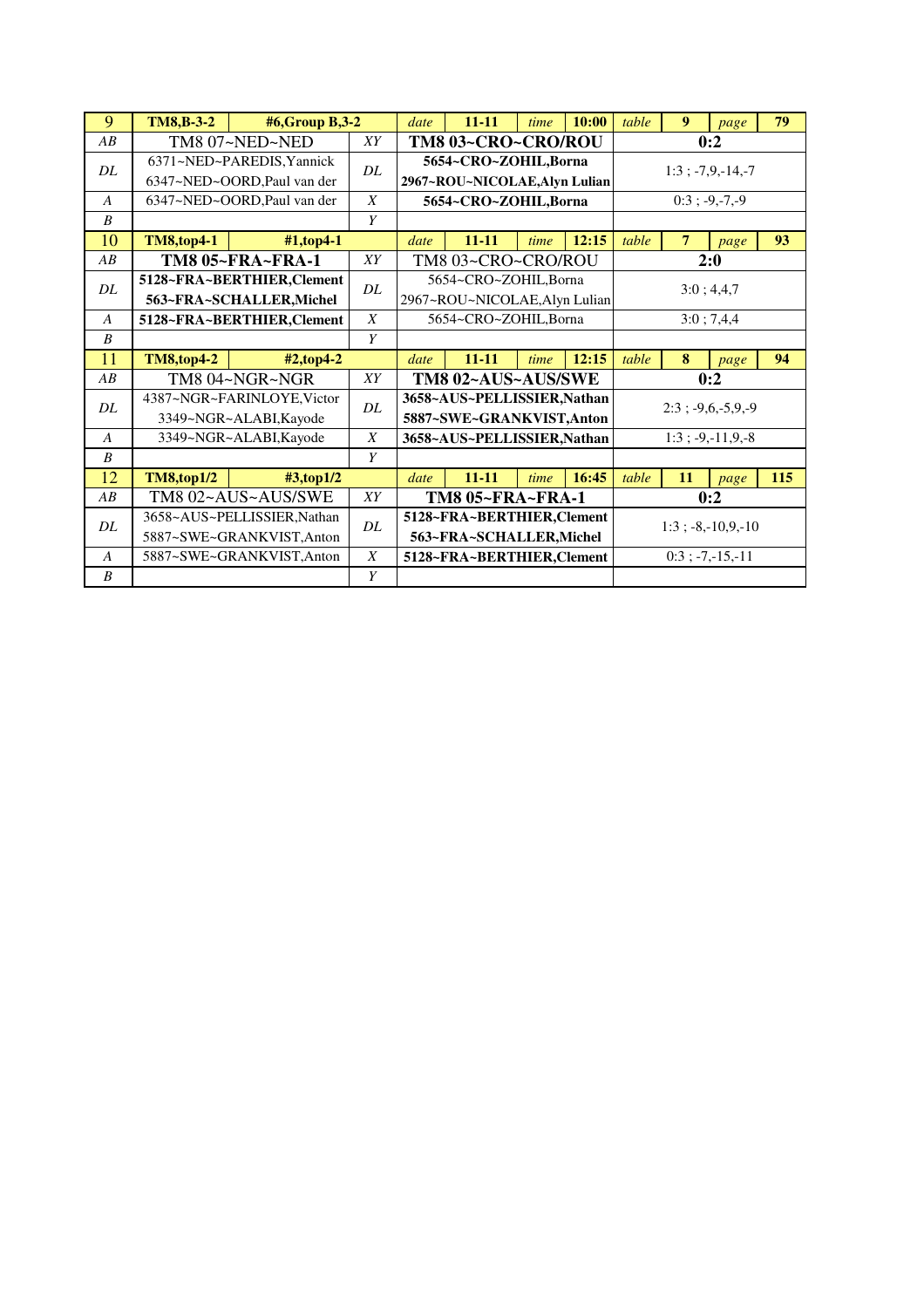



#### **16:00 7 2-5 11-10 3-4 11-10 16:00 8** Match Day Time Table **2-3 11-10 19:00 9 1-5 11-10 19:00 10 1-4 11-11 10:00 8 3-5 11-11 10:00 12 1-3 11-11 12:15 12 2-4 11-11 12:15 11 1-2 11-11 16:45 12 4-5 11-11 16:45 9 0:2 2:0 TM9 Group A advace:2 1 2 3** TM9 02~NED~NED TM9 03~HUN~HUN **3 0:2 0:2 5 MP Rank 1 4** TM9 01~GER~GER/BRA **2:0 8** TM9 04~CZE~CZE **0:2 2:0 4 5** TM9 05~FRA~FRA **0:2 2 1:2 0:2 1:2 2:0 2:1 2:0 7 6 4 2:0 2:0 2:1 1:2 1 2 3 5 4 5 0:2 2:1 TM9 : Round Robin for 5 Teams in 1 Groups**

|        | Team 1  TM9 01∼GER∼GER/BRA | 4223~GER~RUDDENKLAU, Yannik Klaus      |
|--------|----------------------------|----------------------------------------|
|        |                            | 5536~BRA~DOS SANTOS CARVALHO, Lucas    |
|        |                            | 5880~IND~CHOUGULE, Dattaprasad Jotiram |
| Team 2 | TM9 02~NED~NED             | 3157~NED~VAN DER ZANDEN, Bart          |
|        |                            | 4936~NED~VAN DER BURG, Roy             |
| Team 3 | TM9 03~HUN~HUN             | 865~HUN~ZBORAI, Gyula Istvan           |
|        |                            | 5183~HUN~RETTER, Barnabas              |
|        |                            | 5038~GBR~ALLEN, Craig Mark             |
| Team 4 | TM9 04~CZE~CZE             | 4111~CZE~PULPAN,David                  |
|        |                            | 5301~CZE~SPALEK.Vit                    |
|        |                            | 6451~CZE~BROZEK, Miroslav              |
| Team 5 | TM9 05~FRA~FRA             | 6516~FRA~GUILLAS, Baptiste             |
|        |                            | 6515~FRA~RABILLARD, Melvyn             |
|        |                            |                                        |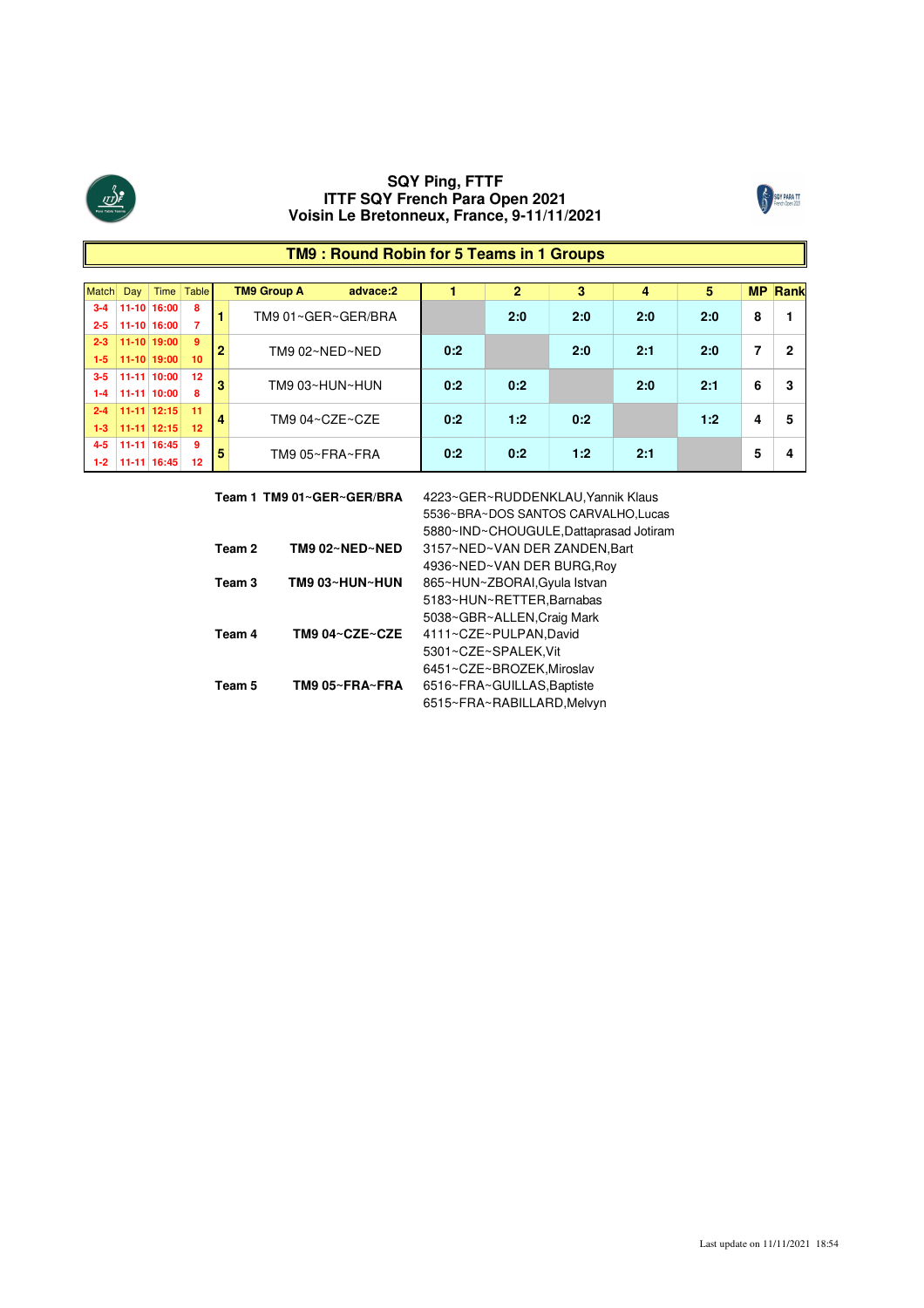



#### **Team Men Class 9 Event : Detail Score**

| $\mathbf{1}$     | <b>TM9, A-1-1</b> | #1, Group A, 1-1                    |                  | date | $11 - 10$                    | time | 16:00 | table | 8              | page                      | 18 |
|------------------|-------------------|-------------------------------------|------------------|------|------------------------------|------|-------|-------|----------------|---------------------------|----|
| AB               |                   | TM9 03~HUN~HUN                      | XY               |      | TM9 04~CZE~CZE               |      |       |       |                | 2:0                       |    |
|                  |                   | 5183~HUN~RETTER, Barnabas           |                  |      | 4111~CZE~PULPAN,David        |      |       |       |                |                           |    |
| $\cal DL$        |                   | 5038~GBR~ALLEN, Craig Mark          | DL               |      | 5301~CZE~SPALEK, Vit         |      |       |       |                | $3:2$ ; -9,-13,10,9,7     |    |
| $\boldsymbol{A}$ |                   | 5183~HUN~RETTER, Barnabas           | $\boldsymbol{X}$ |      | 6451~CZE~BROZEK, Miroslav    |      |       |       |                | $3:1; 5,-11,9,9$          |    |
| $\boldsymbol{B}$ |                   |                                     | $\overline{Y}$   |      |                              |      |       |       |                |                           |    |
| $\overline{2}$   | <b>TM9, A-1-2</b> | #2, Group A, 1-2                    |                  | date | $11 - 10$                    | time | 16:00 | table | $\overline{7}$ | page                      | 17 |
| AB               |                   | TM9 02~NED~NED                      | XY               |      | TM9 05~FRA~FRA               |      |       |       |                | 2:0                       |    |
|                  |                   | 3157~NED~VAN DER ZANDEN, Bart       |                  |      | 6516~FRA~GUILLAS, Baptiste   |      |       |       |                |                           |    |
| DL               |                   | 4936~NED~VAN DER BURG, Roy          | DL               |      | 6515~FRA~RABILLARD, Melvyn   |      |       |       |                | 3:0; 2,8,9                |    |
| A                |                   | 4936~NED~VAN DER BURG, Roy          | $\overline{X}$   |      | 6516~FRA~GUILLAS, Baptiste   |      |       |       |                | 3:0; 4,9,5                |    |
| B                |                   |                                     | Y                |      |                              |      |       |       |                |                           |    |
| 3                | <b>TM9, A-2-1</b> | #3, Group A, 2-1                    |                  | date | $11 - 10$                    | time | 19:00 | table | 9              | page                      | 51 |
| AB               |                   | TM9 02~NED~NED                      | XY               |      | TM9 03~HUN~HUN               |      |       |       |                | 2:0                       |    |
|                  |                   | 3157~NED~VAN DER ZANDEN, Bart       |                  |      | 5183~HUN~RETTER, Barnabas    |      |       |       |                |                           |    |
| DL               |                   | 4936~NED~VAN DER BURG, Roy          | DL               |      | 5038~GBR~ALLEN, Craig Mark   |      |       |       |                | $3:1$ ; $-8,9,8,8$        |    |
| A                |                   | 3157~NED~VAN DER ZANDEN, Bart       | $\boldsymbol{X}$ |      | 5038~GBR~ALLEN, Craig Mark   |      |       |       |                | $3:1; 7,4,-5,12$          |    |
| $\boldsymbol{B}$ |                   |                                     | $\overline{Y}$   |      |                              |      |       |       |                |                           |    |
| $\overline{4}$   | <b>TM9, A-2-2</b> | #4, Group A, 2-2                    |                  | date | $11 - 10$                    | time | 19:00 | table | <b>10</b>      | page                      | 52 |
| AB               |                   | TM9 01~GER~GER/BRA                  | XY               |      | TM9 05~FRA~FRA               |      |       |       |                | 2:0                       |    |
|                  |                   | 4223~GER~RUDDENKLAU, Yannik Klaus   |                  |      | 6516~FRA~GUILLAS, Baptiste   |      |       |       |                |                           |    |
| $\cal DL$        |                   | 5536~BRA~DOS SANTOS CARVALHO,Lucas  | $\cal DL$        |      | 6515~FRA~RABILLARD, Melvyn   |      |       |       |                | $3:1$ ; $-7,8,6,7$        |    |
| $\boldsymbol{A}$ |                   | 5536~BRA~DOS SANTOS CARVALHO,Lucas  | $\boldsymbol{X}$ |      | 6515~FRA~RABILLARD, Melvyn   |      |       |       |                | 3:0; 4,1,7                |    |
| $\boldsymbol{B}$ |                   |                                     | $\overline{Y}$   |      |                              |      |       |       |                |                           |    |
| $\overline{5}$   |                   |                                     |                  |      |                              |      |       |       |                |                           |    |
|                  | <b>TM9,A-3-1</b>  | #5, Group A, 3-1                    |                  | date | $11 - 11$                    | time | 10:00 | table | 12             | page                      | 82 |
| AB               |                   | TM9 05~FRA~FRA                      | XY               |      | TM9 03~HUN~HUN               |      |       |       |                | 1:2                       |    |
|                  |                   | 6516~FRA~GUILLAS, Baptiste          |                  |      | 5183~HUN~RETTER, Barnabas    |      |       |       |                |                           |    |
| DL               |                   | 6515~FRA~RABILLARD, Melvyn          | DL               |      | 5038~GBR~ALLEN, Craig Mark   |      |       |       |                | $2:3$ ; $-10,13,-9,10,-7$ |    |
| A                |                   | 6516~FRA~GUILLAS, Baptiste          | $\boldsymbol{X}$ |      | 5038~GBR~ALLEN, Craig Mark   |      |       |       |                | 3:0; 9,9,5                |    |
| B                |                   | 6515~FRA~RABILLARD, Melvyn          | Y                |      | 865~HUN~ZBORAI, Gyula Istvan |      |       |       |                | $0:3; -6,-4,-11$          |    |
| 6                | TM9, A-3-2        | #6,Group A,3-2                      |                  | date | $11 - 11$                    | time | 10:00 | table | 8              | page                      | 78 |
| ${\cal AB}$      |                   | TM9 01~GER~GER/BRA                  | XY               |      | TM9 04~CZE~CZE               |      |       |       |                | $\overline{2:0}$          |    |
|                  |                   | 4223~GER~RUDDENKLAU, Yannik Klaus   |                  |      | 4111~CZE~PULPAN,David        |      |       |       |                |                           |    |
| DL               |                   | 5536~BRA~DOS SANTOS CARVALHO,Lucas  | DL               |      | 5301~CZE~SPALEK, Vit         |      |       |       |                | $3:1; 11,-9,4,10$         |    |
| $\boldsymbol{A}$ |                   | 4223~GER~RUDDENKLAU, Yannik Klaus   | $\boldsymbol{X}$ |      | 6451~CZE~BROZEK, Miroslav    |      |       |       |                | 3:0;4,4,4                 |    |
| B                |                   |                                     | Y                |      |                              |      |       |       |                |                           |    |
| $\overline{7}$   | <b>TM9, A-4-1</b> | #7, Group A, 4-1                    |                  | date | 11-11                        | time | 12:15 | table | 11             | page                      | 97 |
| AB               |                   | TM9 02~NED~NED                      | ${\cal XY}$      |      | TM9 04~CZE~CZE               |      |       |       |                | 2:1                       |    |
|                  |                   | 3157~NED~VAN DER ZANDEN, Bart       |                  |      | 5301~CZE~SPALEK, Vit         |      |       |       |                |                           |    |
| DL               |                   | 4936~NED~VAN DER BURG, Roy          | DL               |      | 6451~CZE~BROZEK, Miroslav    |      |       |       |                | 3:0; 8,8,6                |    |
| A                |                   | 3157~NED~VAN DER ZANDEN, Bart       | $\boldsymbol{X}$ |      | 4111~CZE~PULPAN,David        |      |       |       |                | $1:3; 10,-5,-7,-4$        |    |
| B                |                   | 4936~NED~VAN DER BURG, Roy          | Y                |      | 5301~CZE~SPALEK, Vit         |      |       |       |                | $3:1; 8,-12,12,6$         |    |
| 8                | TM9, A-4-2        | #8, Group A, 4-2                    |                  | date | $11 - 11$                    | time | 12:15 | table | 12             | page                      | 98 |
| AB               |                   | TM9 01~GER~GER/BRA                  | XY               |      | TM9 03~HUN~HUN               |      |       |       |                | 2:0                       |    |
|                  |                   | 4223~GER~RUDDENKLAU, Yannik Klaus   |                  |      | 5183~HUN~RETTER, Barnabas    |      |       |       |                |                           |    |
| DL               |                   | 5536~BRA~DOS SANTOS CARVALHO, Lucas | DL               |      | 5038~GBR~ALLEN, Craig Mark   |      |       |       |                | $3:1;6,8,-8,4$            |    |
| A                |                   | 4223~GER~RUDDENKLAU, Yannik Klaus   | $\boldsymbol{X}$ |      | 5183~HUN~RETTER, Barnabas    |      |       |       |                | $3:1$ ; $-7,8,4,5$        |    |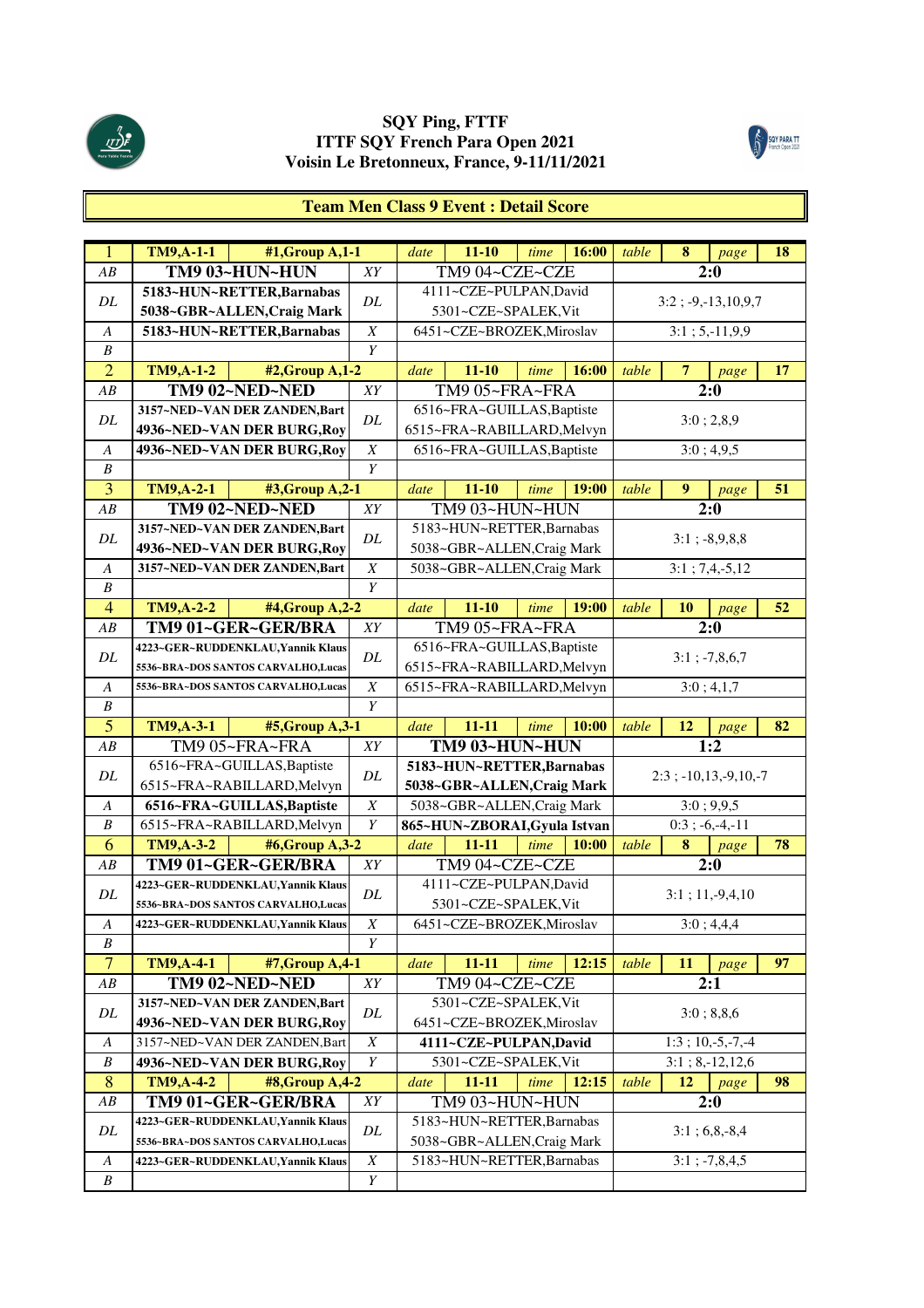| 9                | <b>TM9,A-5-1</b> | $#9$ , Group A, 5-1           |    | date | $11 - 11$                           | time | 16:45 | table | 9  | page                        | 113 |
|------------------|------------------|-------------------------------|----|------|-------------------------------------|------|-------|-------|----|-----------------------------|-----|
| AB               |                  | TM9 04~CZE~CZE                | XY |      | TM9 05~FRA~FRA                      |      |       |       |    | 1:2                         |     |
| DL               |                  | 5301~CZE~SPALEK, Vit          | DL |      | 6516~FRA~GUILLAS, Baptiste          |      |       |       |    | $2:3$ ; $-6,8,3,-8,-5$      |     |
|                  |                  | 6451~CZE~BROZEK, Miroslav     |    |      | 6515~FRA~RABILLARD, Melvyn          |      |       |       |    |                             |     |
| $\boldsymbol{A}$ |                  | 4111~CZE~PULPAN,David         | X  |      | 6516~FRA~GUILLAS, Baptiste          |      |       |       |    | $3:1; 5,5,-5,4$             |     |
| B                |                  | 6451~CZE~BROZEK, Miroslav     | Y  |      | 6515~FRA~RABILLARD, Melvyn          |      |       |       |    | $2:3$ ; $-12, -9, 9, 6, -7$ |     |
| 10               | $TM9,A-5-2$      | #10, Group A, 5-2             |    | date | $11 - 11$                           | time | 16:45 | table | 12 | page                        | 116 |
| AB               |                  | TM9 02~NED~NED                | XY |      | TM9 01~GER~GER/BRA                  |      |       |       |    | 0:2                         |     |
| DL               |                  | 3157~NED~VAN DER ZANDEN, Bart | DL |      | 4223~GER~RUDDENKLAU, Yannik Klaus   |      |       |       |    | $1:3; 7,-11,-8,-7$          |     |
|                  |                  | 4936~NED~VAN DER BURG, Roy    |    |      | 5536~BRA~DOS SANTOS CARVALHO, Lucas |      |       |       |    |                             |     |
| A                |                  | 4936~NED~VAN DER BURG, Roy    | X  |      | 4223~GER~RUDDENKLAU, Yannik Klaus   |      |       |       |    | $0:3$ ; -6,-6,-2            |     |
| B                |                  |                               | Y  |      |                                     |      |       |       |    |                             |     |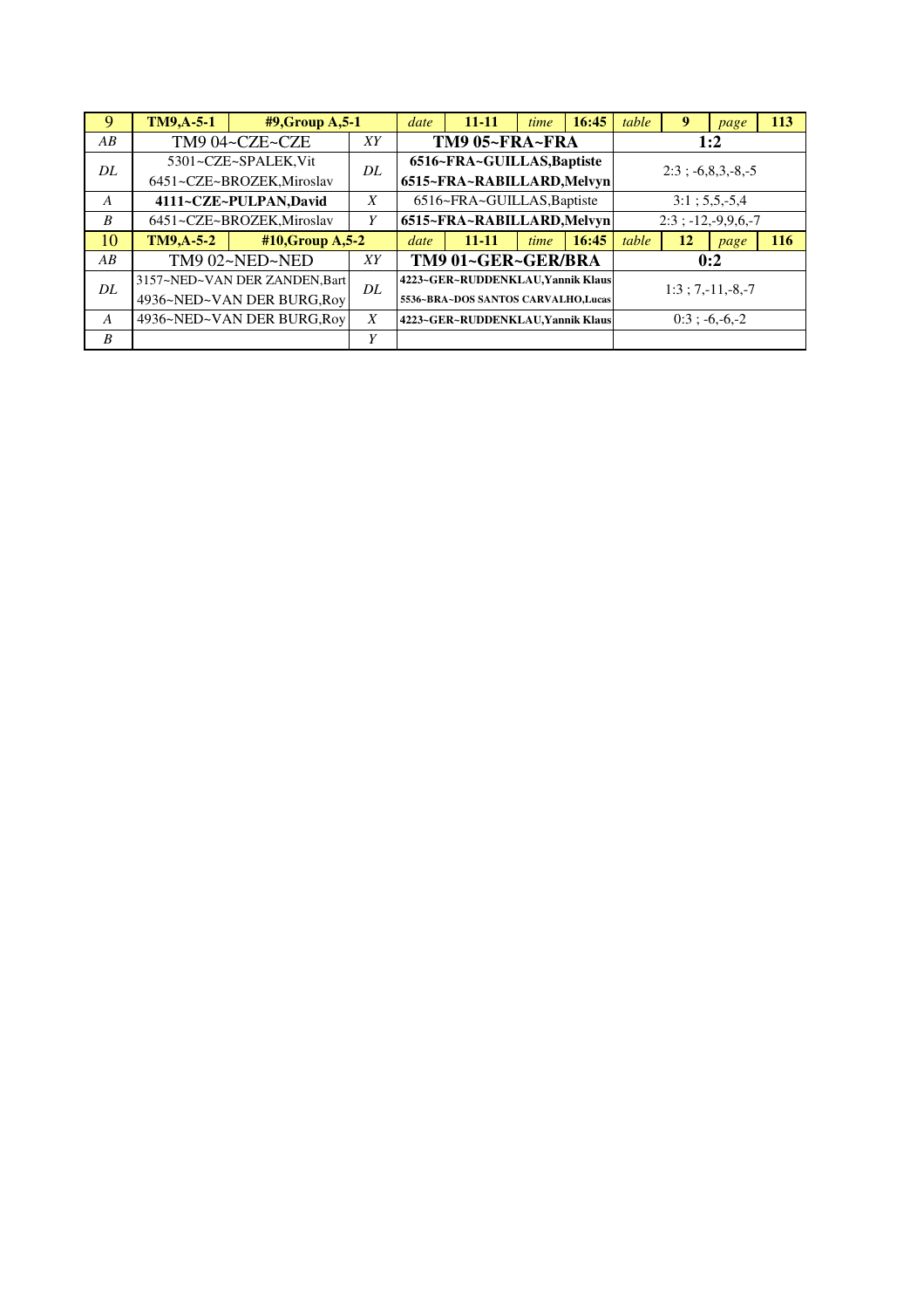

 $\frac{\sqrt{1}}{\sqrt{1}}$ 



**Team Men Class 10 Event : KO for 4 Teams**

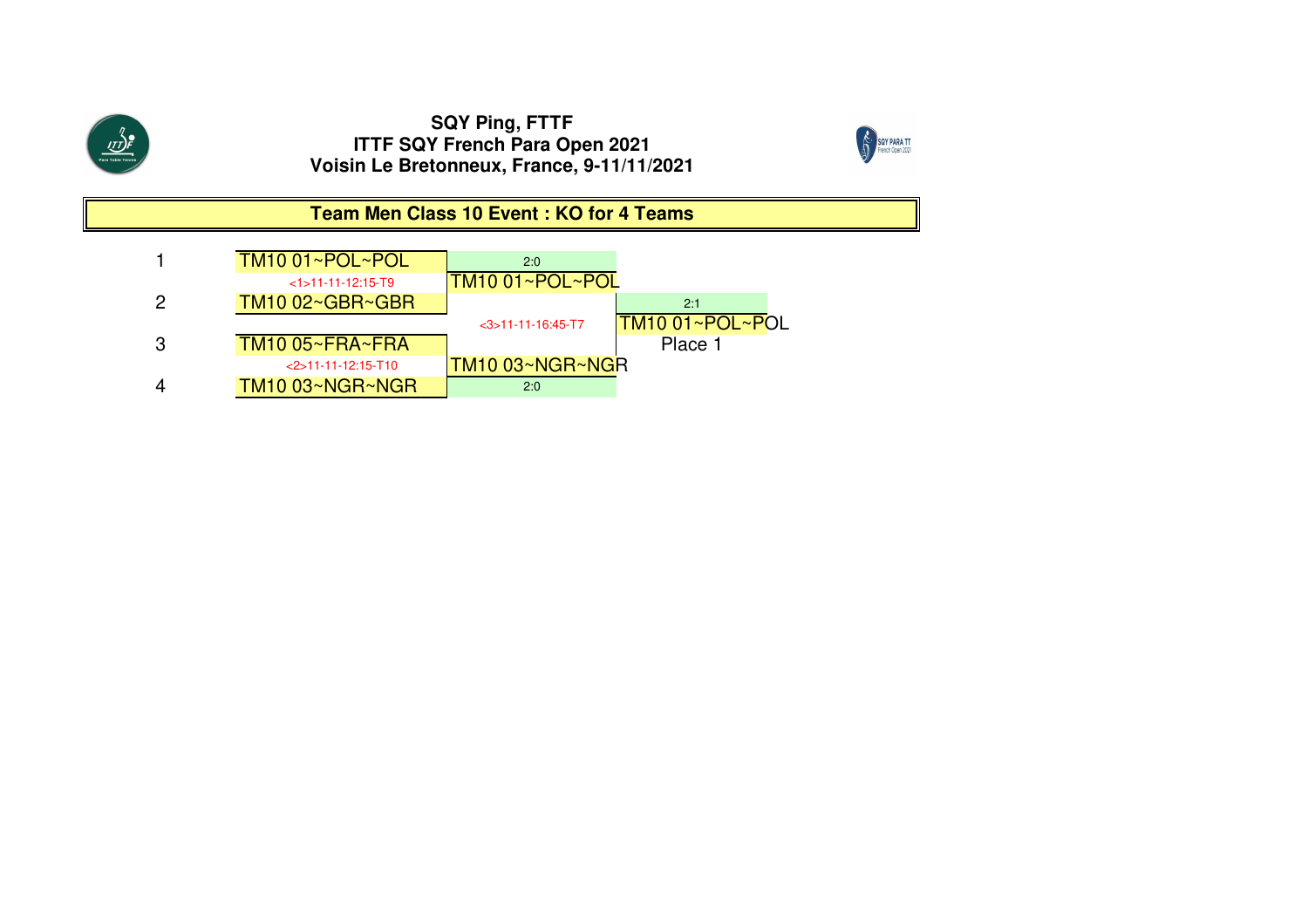



# **TM10 : Round Robin for 7 Teams in 2 Groups**

| Match   | Dav |                         | Time Table |   | <b>TM10 Group A</b> | advace:2 |     |     |     | МP | ⊿Rank |
|---------|-----|-------------------------|------------|---|---------------------|----------|-----|-----|-----|----|-------|
| $1-3$   |     | 11-10 15:00             |            |   | TM1001~POL~POL      |          |     | 2.1 | 20  |    |       |
|         |     | $1 - 2$   11-10   18:00 |            |   |                     |          |     |     |     |    |       |
| $2 - 3$ |     | 11-11 09:00             |            | n | TM10 04~MNE~MNE/CYP |          | 1:2 |     | 0:2 |    |       |
|         |     |                         |            |   | TM10 05~FRA~FRA     |          | 0:2 | ח כ |     |    |       |

**Team 1 TM10 01~POL~POL** 3698~POL~MISZTAL,Igor **Team 2 TM10 04~MNE~MNE/CYP** 5019~MNE~BAKIC,Luka **Team 3 TM10 05~FRA~FRA** 5862~FRA~DIDIER,Lucas

6092~POL~WLODYKA,Pawel 6160~CYP~KAILIS,Panteleimon 6278~FRA~CIGOLOTTI,Julien 6529~FRA~GILLES,Corentin

|         | Jav           | Time ∣          | Table | <b>TM10 Group B</b> | advace:2        |     |     |     |     | <b>MP</b> |   |
|---------|---------------|-----------------|-------|---------------------|-----------------|-----|-----|-----|-----|-----------|---|
|         | 11-10 15:00   |                 |       |                     | TM10 02~GBR~GBR |     | 0:2 | 2:0 | 2:0 |           | c |
| $2 - 4$ | $11-10$ 15:00 |                 | 9     |                     |                 |     |     |     |     |           |   |
|         |               | $11-10$ $18:00$ | -8    | TM10 03~NGR~NGR     |                 | 2:0 |     | 2:0 | 2:0 |           |   |
| $1-2$   | $11-10$ 18:00 |                 | 9     |                     |                 |     |     |     |     |           |   |
|         |               | 11-11 09:00     |       | TM10 06~AUT~AUT/IND |                 | 0:2 | 0:2 |     | 2:0 |           |   |
| 2-3     |               | 11-11 09:00     | 12    |                     |                 |     |     |     |     |           |   |
|         |               |                 |       | TM10 07~LUX~LUX     |                 | 0:2 | 0:2 | በ∙ጋ |     |           |   |

| TM1002~GBR~GBR  | 3021~GBR~DAYBELL,Kim            |
|-----------------|---------------------------------|
|                 | 5337~GBR~THAKKER, Shae Sunjay   |
| TM10 03~NGR~NGR | 1451~NGR~OLUFEMI, Alabi Olabiyi |
|                 | 5171~NGR~CHUKWUEMEKA, Francis   |
|                 | 5864~AUT~RAINER, Noah           |
|                 | 6501~IND~TAMBE, Vishwa Vijay    |
| TM10 07~LUX~LUX | 6093~LUX~SCUTO,Mateo            |
|                 | 6442~LUX~HEIN, Phillippe        |
|                 | Team 3 TM10 06~AUT~AUT/IND      |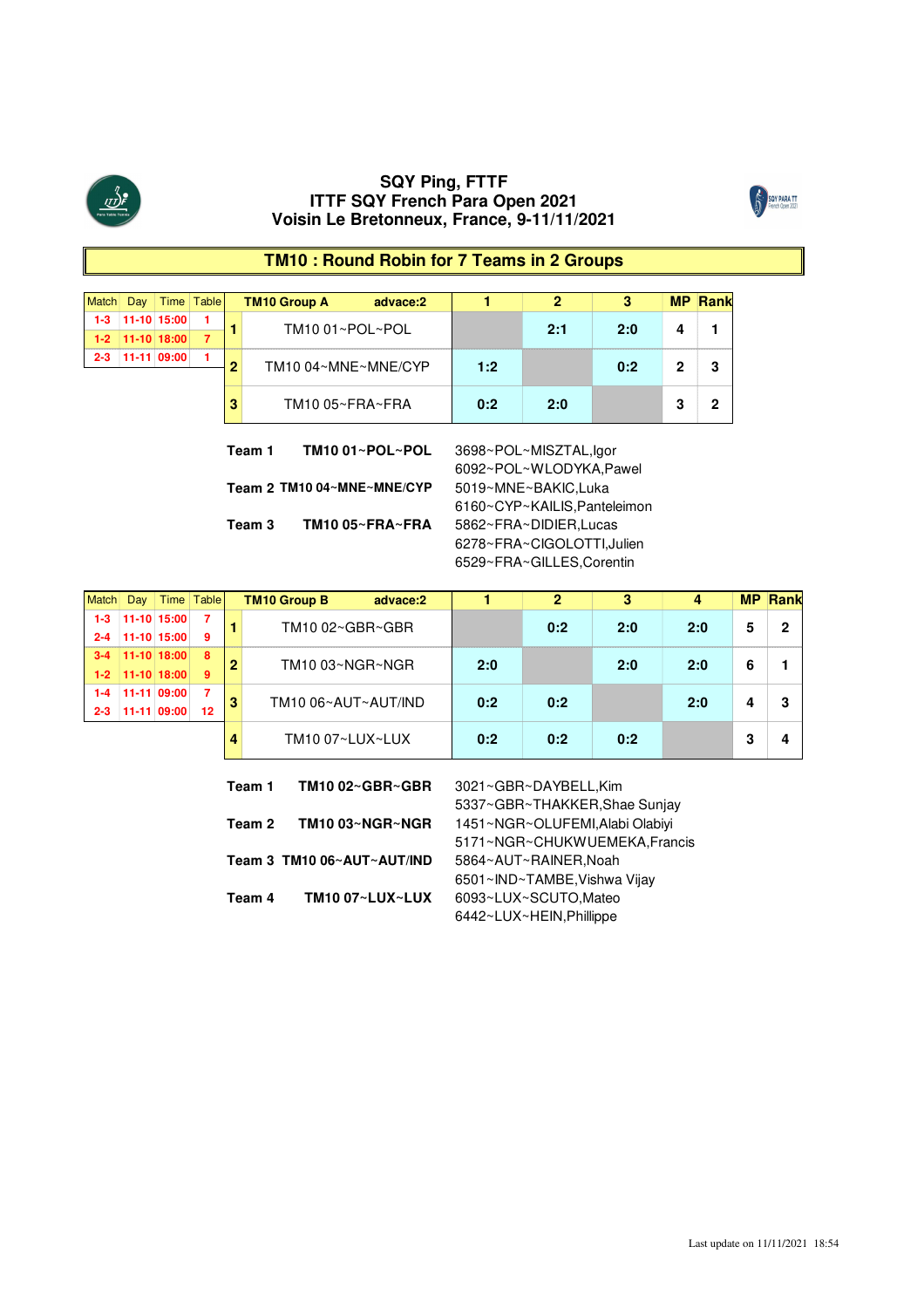



# **Team Men Class 10 Event : Detail Score**

| $\overline{1}$                       | <b>TM10,A-1-1</b> | $#1, Group A,1-1$               |                       | date | $11 - 10$                     | time | 15:00 | table | $\mathbf{1}$     | page                 | 1  |
|--------------------------------------|-------------------|---------------------------------|-----------------------|------|-------------------------------|------|-------|-------|------------------|----------------------|----|
| AB                                   |                   | TM10 01~POL~POL                 | XY                    |      | TM10 05~FRA~FRA               |      |       |       |                  | 2:0                  |    |
|                                      |                   | 3698~POL~MISZTAL,Igor           | DL                    |      | 6278~FRA~CIGOLOTTI,Julien     |      |       |       |                  |                      |    |
| DL                                   |                   | 6092~POL~WLODYKA,Pawel          |                       |      | 6529~FRA~GILLES,Corentin      |      |       |       |                  | 3:0;6,5,4            |    |
| $\boldsymbol{A}$                     |                   | 6092~POL~WLODYKA,Pawel          | $\boldsymbol{X}$      |      | 5862~FRA~DIDIER,Lucas         |      |       |       |                  | 3:0; 9,3,7           |    |
| $\boldsymbol{B}$                     |                   |                                 | $\overline{Y}$        |      |                               |      |       |       |                  |                      |    |
| $\overline{2}$                       | <b>TM10,A-2-1</b> | #2, Group A, 2-1                |                       | date | $11 - 10$                     | time | 18:00 | table | $\overline{7}$   | page                 | 39 |
| AB                                   |                   | <b>TM10 01~POL~POL</b>          | XY                    |      | TM10 04~MNE~MNE/CYP           |      |       |       |                  | 2:1                  |    |
| DL                                   |                   | 3698~POL~MISZTAL,Igor           | DL                    |      | 5019~MNE~BAKIC,Luka           |      |       |       |                  | 3:0; 7,7,5           |    |
|                                      |                   | 6092~POL~WLODYKA,Pawel          |                       |      | 6160~CYP~KAILIS, Panteleimon  |      |       |       |                  |                      |    |
| A                                    |                   | 6092~POL~WLODYKA,Pawel          | $\boldsymbol{X}$      |      | 5019~MNE~BAKIC,Luka           |      |       |       |                  | $2:3$ ; -7,7,9,-7,-9 |    |
| $\boldsymbol{B}$                     |                   | 3698~POL~MISZTAL,Igor           | Y                     |      | 6160~CYP~KAILIS, Panteleimon  |      |       |       |                  | 3:0; 3,8,4           |    |
| 3                                    | <b>TM10,A-3-1</b> | #3, Group A, 3-1                |                       | date | $11 - 11$                     | time | 09:00 | table | $\mathbf{1}$     | page                 | 66 |
| AB                                   |                   | <b>TM10 05~FRA~FRA</b>          | XY                    |      | TM1004~MNE~MNE/CYP            |      |       |       |                  | 2:0                  |    |
| DL                                   |                   | 6278~FRA~CIGOLOTTI,Julien       | DL                    |      | 5019~MNE~BAKIC,Luka           |      |       |       |                  | $3:2; 9,-8,-6,6,9$   |    |
|                                      |                   | 6529~FRA~GILLES, Corentin       |                       |      | 6160~CYP~KAILIS, Panteleimon  |      |       |       |                  |                      |    |
| A                                    |                   | 5862~FRA~DIDIER, Lucas          | $\boldsymbol{X}$      |      | 6160~CYP~KAILIS, Panteleimon  |      |       |       |                  | 3:0; 7,7,3           |    |
| $\boldsymbol{B}$                     |                   |                                 | Y                     |      |                               |      |       |       |                  |                      |    |
| $\overline{4}$                       | <b>TM10,B-1-1</b> | #1, Group B, 1-1                |                       | date | $11 - 10$                     | time | 15:00 | table | $\overline{7}$   | page                 | 6  |
| AB                                   |                   | TM1006~AUT~AUT/IND              | XY                    |      | TM10 02~GBR~GBR               |      |       |       |                  | 0:2                  |    |
| $\cal DL$                            |                   | 5864~AUT~RAINER, Noah           | DL                    |      | 3021~GBR~DAYBELL, Kim         |      |       |       |                  | $0:3; -3,-7,-9$      |    |
|                                      |                   | 6501~IND~TAMBE, Vishwa Vijay    |                       |      | 5337~GBR~THAKKER, Shae Sunjay |      |       |       |                  |                      |    |
| $\boldsymbol{A}$                     |                   | 5864~AUT~RAINER, Noah           | $\boldsymbol{X}$      |      | 5337~GBR~THAKKER, Shae Sunjay |      |       |       |                  | $0:3; -5,-1,-5$      |    |
| $\boldsymbol{B}$                     |                   |                                 | $\overline{Y}$        |      |                               |      |       |       |                  |                      |    |
|                                      |                   |                                 |                       |      |                               |      |       |       |                  |                      |    |
| $\overline{5}$                       | <b>TM10,B-1-2</b> | #2, Group B, 1-2                |                       | date | $11 - 10$                     | time | 15:00 | table | 9                | page                 | 8  |
| AB                                   |                   | TM10 03~NGR~NGR                 | XY                    |      | TM10 07~LUX~LUX               |      |       |       |                  | 2:0                  |    |
| DL                                   |                   | 1451~NGR~OLUFEMI, Alabi Olabiyi | DL                    |      | 6093~LUX~SCUTO,Mateo          |      |       |       |                  |                      |    |
|                                      |                   | 5171~NGR~CHUKWUEMEKA, Francis   |                       |      | 6442~LUX~HEIN, Phillippe      |      |       |       |                  | 3:0;6,9,9            |    |
| A                                    |                   | 1451~NGR~OLUFEMI, Alabi Olabiyi | $\boldsymbol{X}$      |      | 6093~LUX~SCUTO,Mateo          |      |       |       |                  | 3:0; 2,9,7           |    |
| B                                    |                   |                                 | Y                     |      |                               |      |       |       |                  |                      |    |
| 6                                    | <b>TM10,B-2-1</b> | #3, Group B, 2-1                |                       | date | $11 - 10$                     | time | 18:00 | table | 8                | page                 | 40 |
| ${\cal AB}$                          |                   | TM10 07~LUX~LUX                 | XY                    |      | TM10 06~AUT~AUT/IND           |      |       |       |                  | 0:2                  |    |
| DL                                   |                   | 6093~LUX~SCUTO,Mateo            | DL                    |      | 5864~AUT~RAINER, Noah         |      |       |       |                  | $0:3$ ; -8,-12,-2    |    |
|                                      |                   | 6442~LUX~HEIN, Phillippe        |                       |      | 6501~IND~TAMBE, Vishwa Vijay  |      |       |       |                  |                      |    |
| $\boldsymbol{A}$                     |                   | 6093~LUX~SCUTO,Mateo            | $\boldsymbol{X}$      |      | 6501~IND~TAMBE, Vishwa Vijay  |      |       |       |                  | $0:3; -6,-2,-8$      |    |
| B                                    |                   |                                 | Y                     |      |                               |      |       |       |                  |                      |    |
| $\overline{7}$                       | TM10,B-2-2        | #4, Group B, 2-2                |                       | date | $11 - 10$                     | time | 18:00 | table | $\boldsymbol{9}$ | page                 | 41 |
| ${\cal AB}$                          |                   | TM10 03~NGR~NGR                 | ${\cal XY}$           |      | TM10 02~GBR~GBR               |      |       |       |                  | 2:0                  |    |
| DL                                   |                   | 1451~NGR~OLUFEMI, Alabi Olabiyi | DL                    |      | 3021~GBR~DAYBELL, Kim         |      |       |       |                  | $3:1; 9,-9,4,5$      |    |
|                                      |                   | 5171~NGR~CHUKWUEMEKA,Francis    |                       |      | 5337~GBR~THAKKER, Shae Sunjay |      |       |       |                  |                      |    |
| A                                    |                   | 1451~NGR~OLUFEMI, Alabi Olabiyi | $\overline{X}$        |      | 5337~GBR~THAKKER, Shae Sunjay |      |       |       |                  | 3:0; 5,14,7          |    |
| B                                    |                   |                                 | $\overline{Y}$        |      |                               |      |       |       |                  |                      |    |
| 8                                    | <b>TM10,B-3-1</b> | #5, Group B, 3-1                |                       | date | $11 - 11$                     | time | 09:00 | table | 7                | page                 | 67 |
| $\overline{AB}$                      |                   | TM10 07~LUX~LUX                 | XY                    |      | TM10 02~GBR~GBR               |      |       |       |                  | 0:2                  |    |
| DL                                   |                   | 6093~LUX~SCUTO,Mateo            | DL                    |      | 3021~GBR~DAYBELL, Kim         |      |       |       |                  | $1:3; -6,3,-8,-2$    |    |
|                                      |                   | 6442~LUX~HEIN, Phillippe        |                       |      | 5337~GBR~THAKKER, Shae Sunjay |      |       |       |                  |                      |    |
| $\boldsymbol{A}$<br>$\boldsymbol{B}$ |                   | 6093~LUX~SCUTO,Mateo            | $\boldsymbol{X}$<br>Y |      | 3021~GBR~DAYBELL, Kim         |      |       |       |                  | $0:3$ ; $-0,-2,-3$   |    |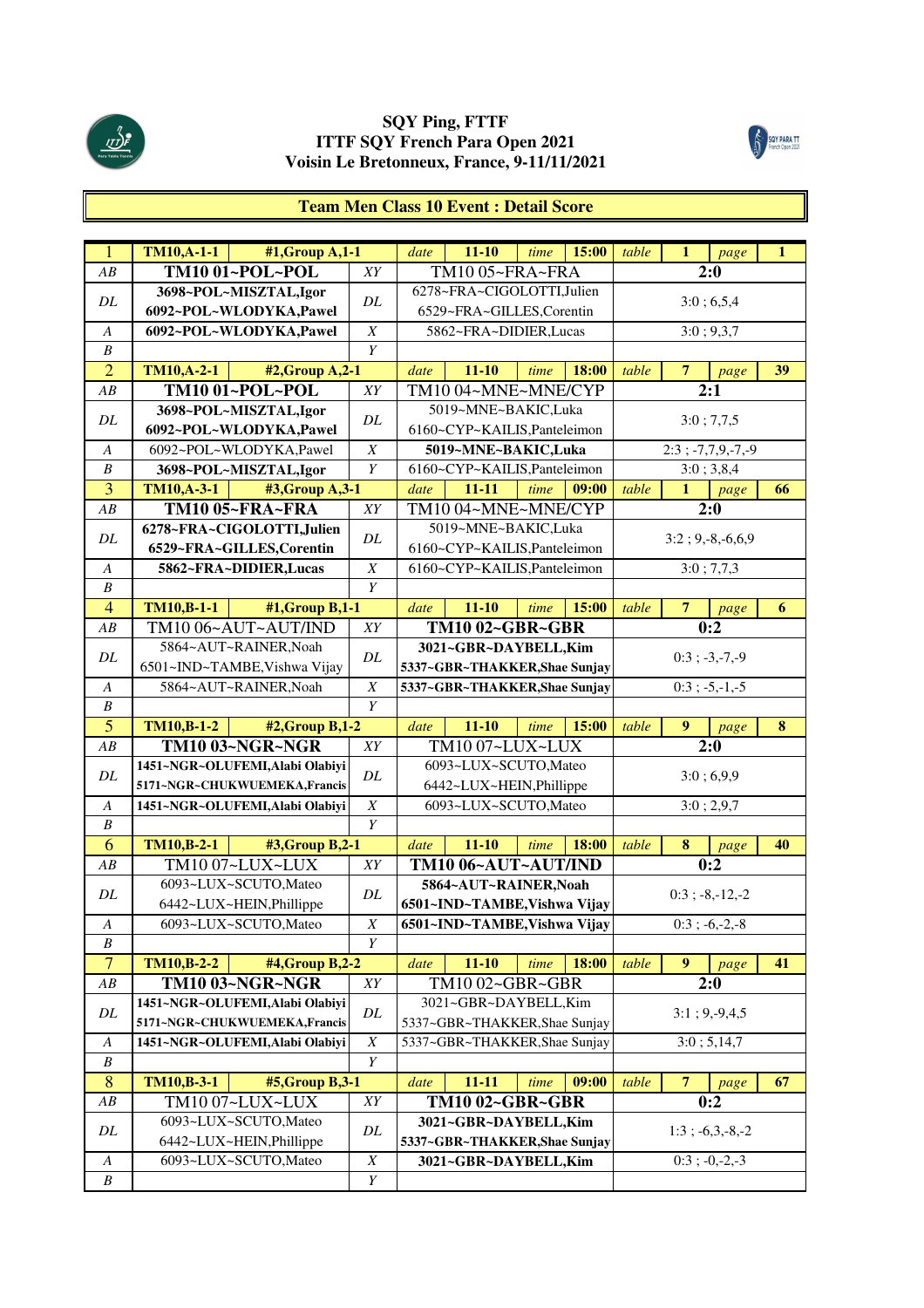| 9                | <b>TM10,B-3-2</b>                                               | #6,Group B,3-2                                                   |                                                       | $11 - 11$<br>date                               |                                                                 | time                  | 09:00      | table                       | 12               | page                       | 72  |  |
|------------------|-----------------------------------------------------------------|------------------------------------------------------------------|-------------------------------------------------------|-------------------------------------------------|-----------------------------------------------------------------|-----------------------|------------|-----------------------------|------------------|----------------------------|-----|--|
| AB               |                                                                 | <b>TM10 03~NGR~NGR</b>                                           | XY                                                    |                                                 | TM10 06~AUT~AUT/IND                                             |                       |            |                             | 2:0              |                            |     |  |
| DL               | 1451~NGR~OLUFEMI, Alabi Olabiyi<br>5171~NGR~CHUKWUEMEKA,Francis | DL.                                                              | 5864~AUT~RAINER, Noah<br>6501~IND~TAMBE, Vishwa Vijay |                                                 |                                                                 |                       | 3:0; 7,6,6 |                             |                  |                            |     |  |
| $\overline{A}$   |                                                                 | 1451~NGR~OLUFEMI, Alabi Olabiyi                                  | $\boldsymbol{X}$                                      | 6501~IND~TAMBE, Vishwa Vijay                    |                                                                 |                       |            | 3:0; 4,9,5                  |                  |                            |     |  |
| $\boldsymbol{B}$ |                                                                 |                                                                  | Y                                                     |                                                 |                                                                 |                       |            |                             |                  |                            |     |  |
| 10               | <b>TM10,top4-1</b>                                              | $#1$ , top 4-1                                                   |                                                       | date                                            | $11 - 11$                                                       | time                  | 12:15      | table                       | $\boldsymbol{9}$ | page                       | 95  |  |
| AB               |                                                                 | TM10 02~GBR~GBR                                                  | XY                                                    |                                                 | TM10 01~POL~POL                                                 |                       |            |                             | 0:2              |                            |     |  |
| DL               | 3021~GBR~DAYBELL, Kim<br>5337~GBR~THAKKER, Shae Sunjay          | DL                                                               |                                                       | 3698~POL~MISZTAL,Igor<br>6092~POL~WLODYKA,Pawel |                                                                 | $0:3$ ; $-7, -13, -2$ |            |                             |                  |                            |     |  |
| $\overline{A}$   |                                                                 | 5337~GBR~THAKKER, Shae Sunjay                                    | $\boldsymbol{X}$                                      | 6092~POL~WLODYKA,Pawel                          |                                                                 |                       |            | $1:3$ ; $-7$ , $-10,10, -8$ |                  |                            |     |  |
| $\boldsymbol{B}$ |                                                                 | Y                                                                |                                                       |                                                 |                                                                 |                       |            |                             |                  |                            |     |  |
|                  |                                                                 |                                                                  |                                                       |                                                 |                                                                 |                       |            |                             |                  |                            |     |  |
| 11               | <b>TM10,top4-2</b>                                              | $#2$ , top 4-2                                                   |                                                       | date                                            | $11 - 11$                                                       | time                  | 12:15      | table                       | 10               | page                       | 96  |  |
| AB               |                                                                 | TM10 03~NGR~NGR                                                  | XY                                                    |                                                 | TM10 05~FRA~FRA                                                 |                       |            |                             |                  | 2:0                        |     |  |
| DL               |                                                                 | 1451~NGR~OLUFEMI, Alabi Olabiyi<br>5171~NGR~CHUKWUEMEKA, Francis | DL                                                    |                                                 | 6278~FRA~CIGOLOTTI,Julien<br>6529~FRA~GILLES,Corentin           |                       |            |                             |                  | 3:0;4,6,1                  |     |  |
| A                |                                                                 | 1451~NGR~OLUFEMI, Alabi Olabiyi                                  | X                                                     |                                                 | 5862~FRA~DIDIER, Lucas                                          |                       |            |                             |                  | $3:1; 6,-8,7,8$            |     |  |
| $\boldsymbol{B}$ |                                                                 |                                                                  | Y                                                     |                                                 |                                                                 |                       |            |                             |                  |                            |     |  |
| 12               | <b>TM10,top1/2</b>                                              | $\text{\#3,top1/2}$                                              |                                                       | date                                            | $11 - 11$                                                       | time                  | 16:45      | table                       | $\overline{7}$   | page                       | 111 |  |
| AB               |                                                                 | TM10 01~POL~POL                                                  | XY                                                    |                                                 | TM10 03~NGR~NGR                                                 |                       |            |                             |                  | 2:1                        |     |  |
| DL               |                                                                 | 3698~POL~MISZTAL,Igor<br>6092~POL~WLODYKA,Pawel                  | DL                                                    |                                                 | 1451~NGR~OLUFEMI,Alabi Olabiyi<br>5171~NGR~CHUKWUEMEKA, Francis |                       |            |                             |                  | $3:0$ ; 10,10,3            |     |  |
| $\boldsymbol{A}$ |                                                                 | 6092~POL~WLODYKA,Pawel                                           | X                                                     |                                                 | 1451~NGR~OLUFEMI,Alabi Olabiyi                                  |                       |            |                             |                  | $2:3$ ; -5, -9, 15, 11, -9 |     |  |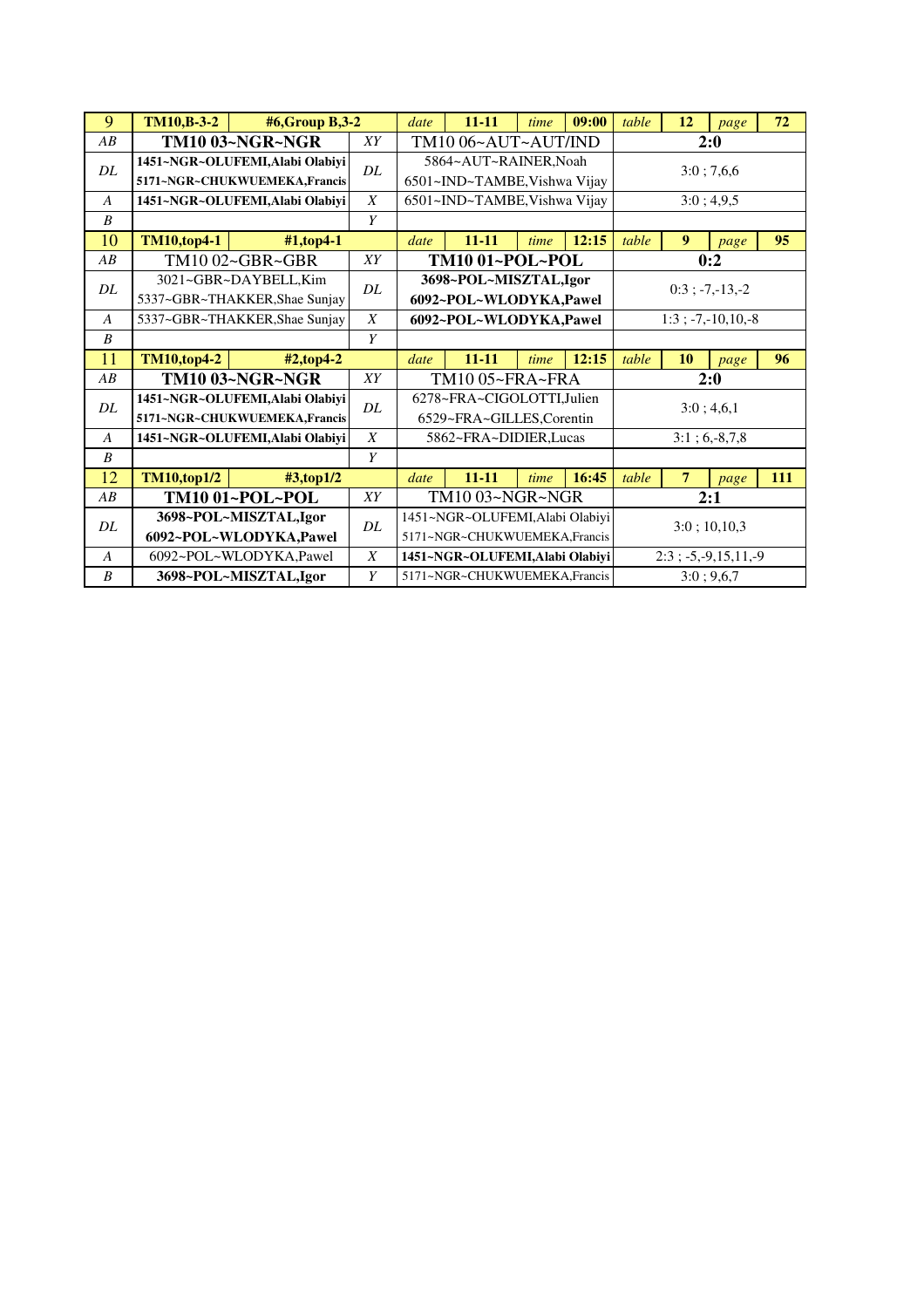



# **TM11 : Round Robin for 3 Teams in 1 Groups**

| Match                      | Day                       |                 | Time   Table |   | <b>TM11 Group A</b> | advace:2            |                                                            | $\mathbf{2}$ | 3   |   | <b>MP Rank</b> |  |  |  |
|----------------------------|---------------------------|-----------------|--------------|---|---------------------|---------------------|------------------------------------------------------------|--------------|-----|---|----------------|--|--|--|
| 1*3                        |                           | $11-10$ 16:00   | 12           |   | TM11 01~FRA~FRA     |                     |                                                            | 0:2          | 2:0 | 3 | 2              |  |  |  |
|                            |                           | 2-3 11-10 19:00 | 11           |   |                     |                     |                                                            |              |     |   |                |  |  |  |
| $1 - 2$                    |                           | 11-11 10:00     |              | 2 | TM11 02~KOR~KOR     |                     | 2:0                                                        |              | 2:0 | 4 |                |  |  |  |
|                            |                           |                 |              |   |                     |                     |                                                            |              |     |   |                |  |  |  |
|                            | 3                         |                 |              |   |                     | TM11 03~FRA~FRA/KOR |                                                            |              |     | 2 | 3              |  |  |  |
|                            | TM11 01~FRA~FRA<br>Team 1 |                 |              |   |                     |                     | 5221~FRA~CREANGE, Lucas, Edouard<br>5222~FRA~ZHAO, Antoine |              |     |   |                |  |  |  |
|                            |                           |                 |              |   | Team 2              | TM11 02~KOR~KOR     | 4675~KOR~KIM, Gi Tae<br>5807~KOR~JEONG, Kyuyoung           |              |     |   |                |  |  |  |
| Team 3 TM11 03~FRA~FRA/KOR |                           |                 |              |   |                     |                     | 5752~FRA~IVALDI, Timothe                                   |              |     |   |                |  |  |  |

5472~KOR~BAEK,Minhum